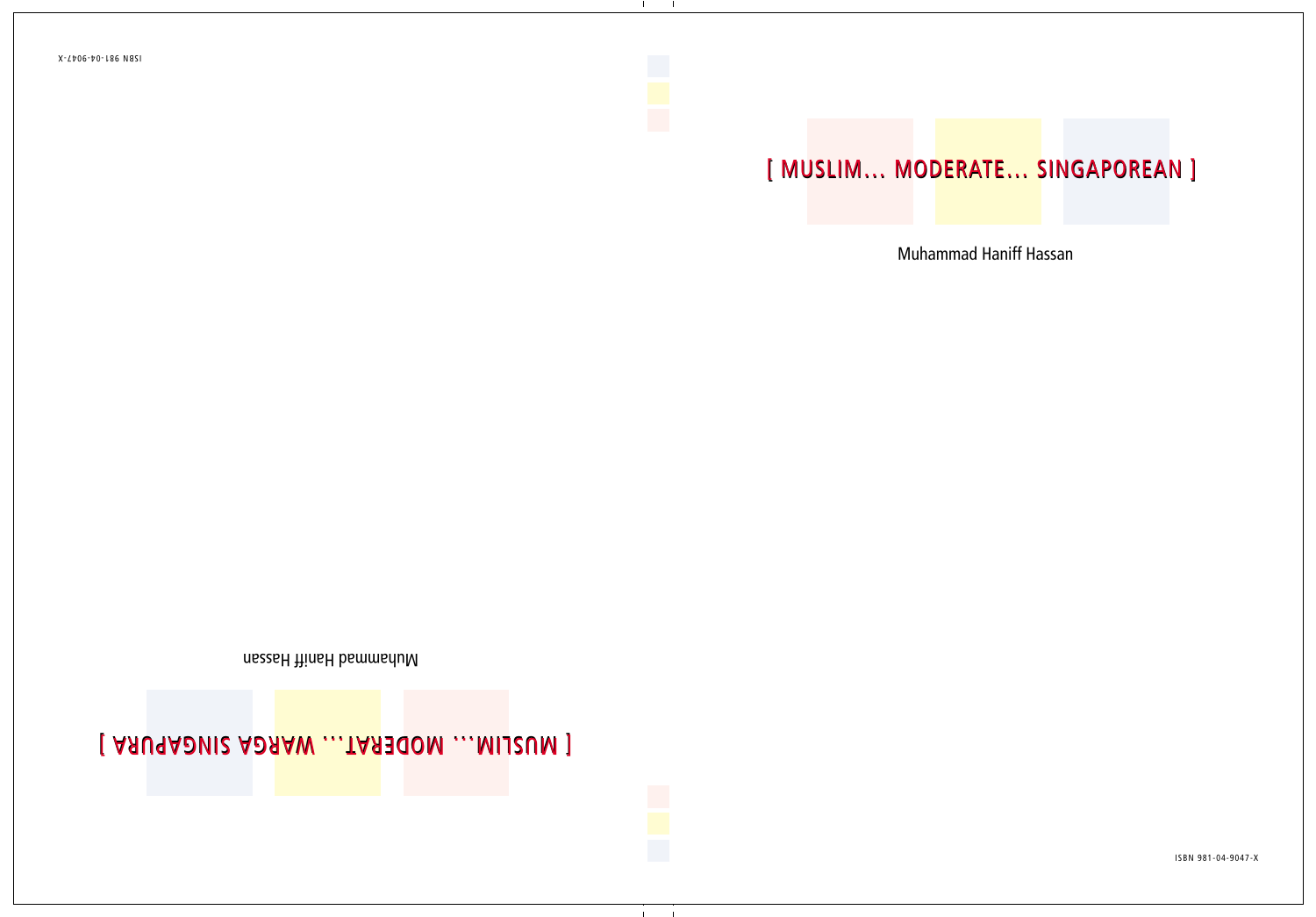### [ MUSLIM… MODERATE… SINGAPOREAN ]

by Muhammad Haniff Hassan

This book is a publication of **PERDAUS** and **Al-Khair Mosque Management Board, 2003**.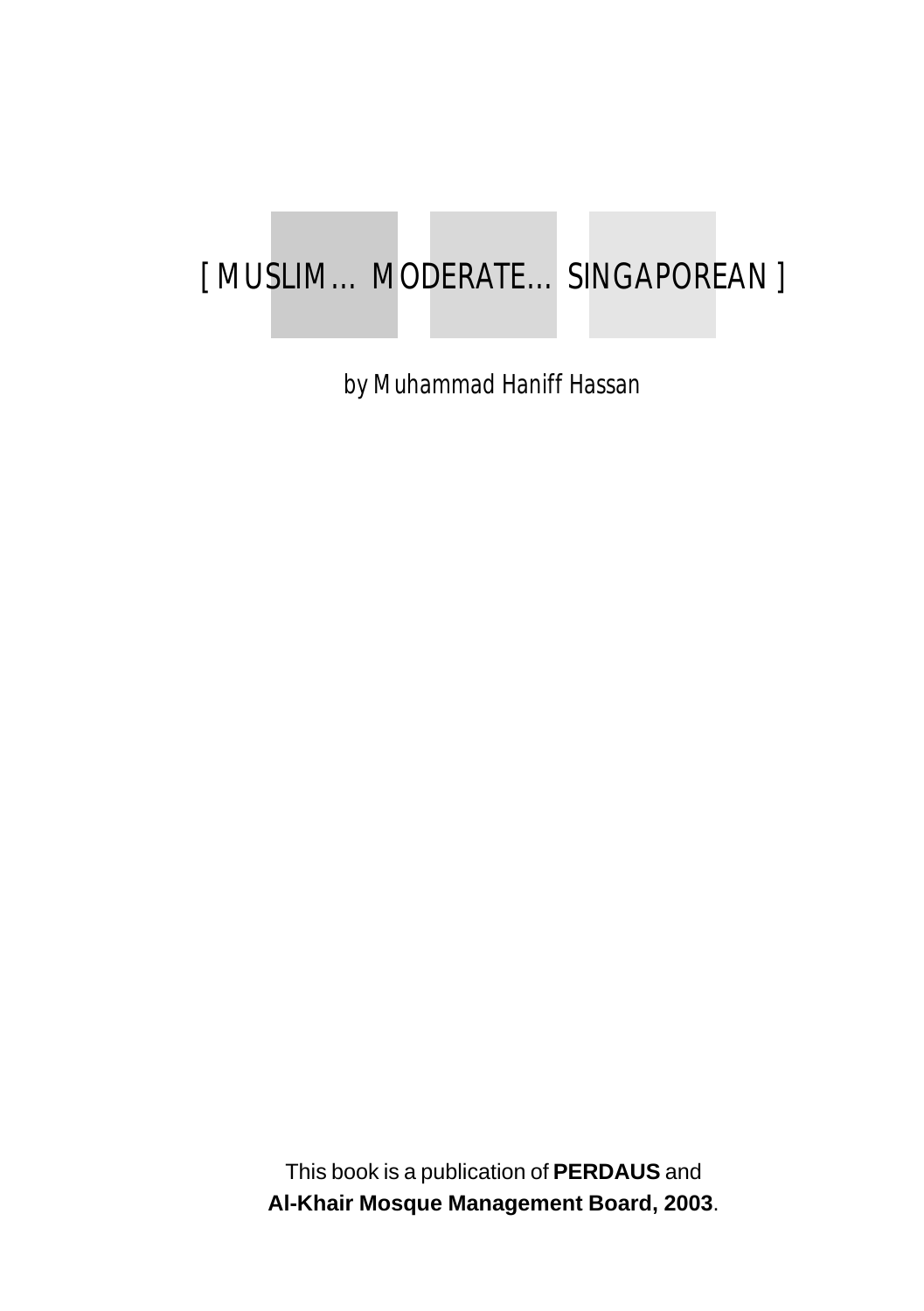The copyright for the contents and publication of this book is equally owned by PERDAUS and Muhammad Haniff Hassan. No part of this publication may be reproduced or stored in a retrieval system or transmitted in any form or by any means, electronic or otherwise without the permission of the publishers. Please contact PERDAUS at:

> Secretariat of PERDAUS 125 Bedok North Road #01-115 Singapore 460125 Email: pr@perdaus.org.sg Tel : 64437805 Fax : 62425347

Unless otherwise stated, the content of this book does not necessarily reflect the views of PERDAUS and Al-Khair Mosque Management Board.

This book was originally written in Malay. The English translation was made possible with the assistance of Ms Roslinah Rasdi, Executive Officer, Secretariat of PERDAUS.

ISBN 981-04-9047-X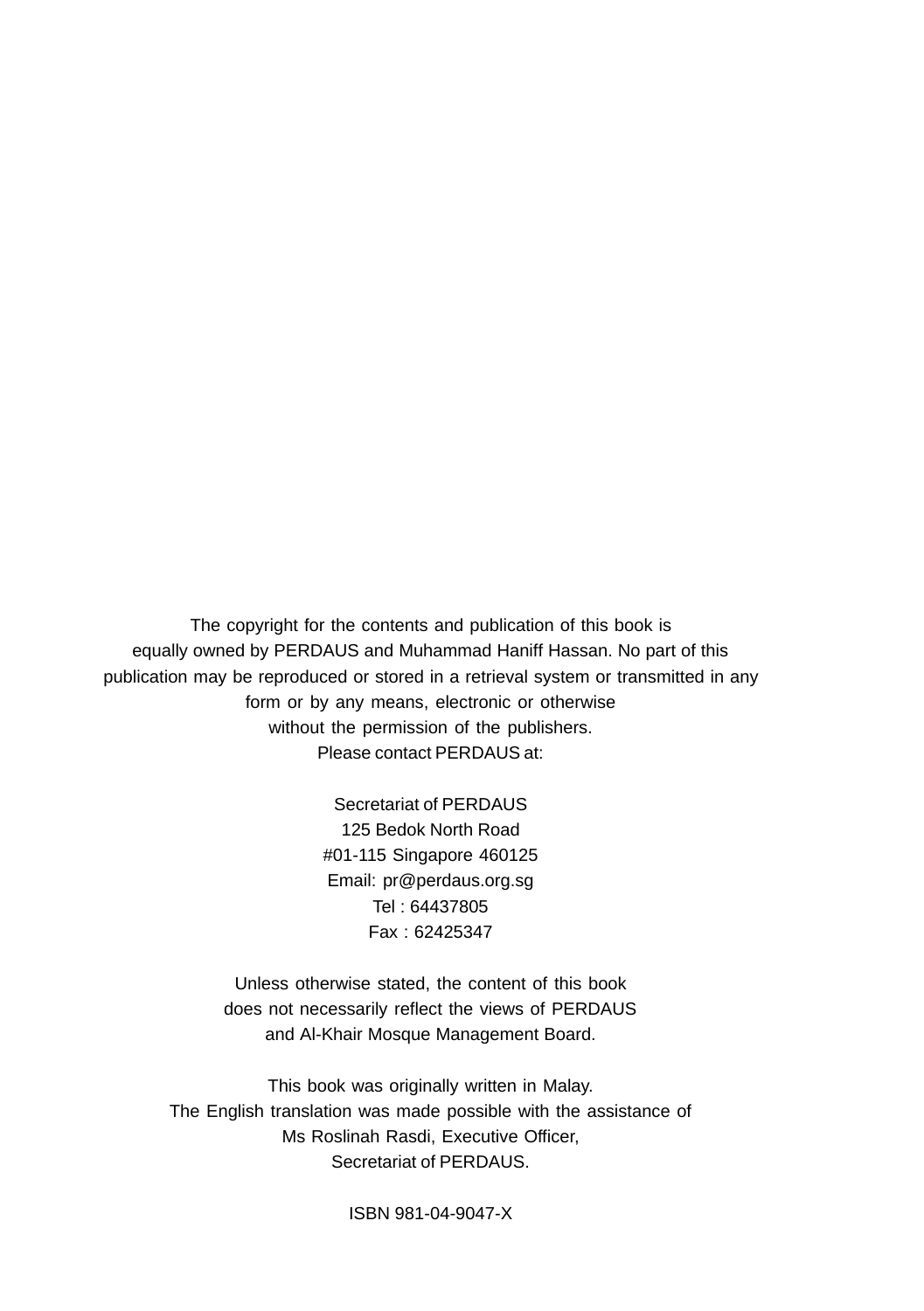### **CONTENT WWW.**

| • Principle 5 - Respecting The Opinions And Rights Of Others  20 |  |
|------------------------------------------------------------------|--|
|                                                                  |  |
|                                                                  |  |
|                                                                  |  |
|                                                                  |  |
|                                                                  |  |
|                                                                  |  |
|                                                                  |  |
| GLOSSARY 38                                                      |  |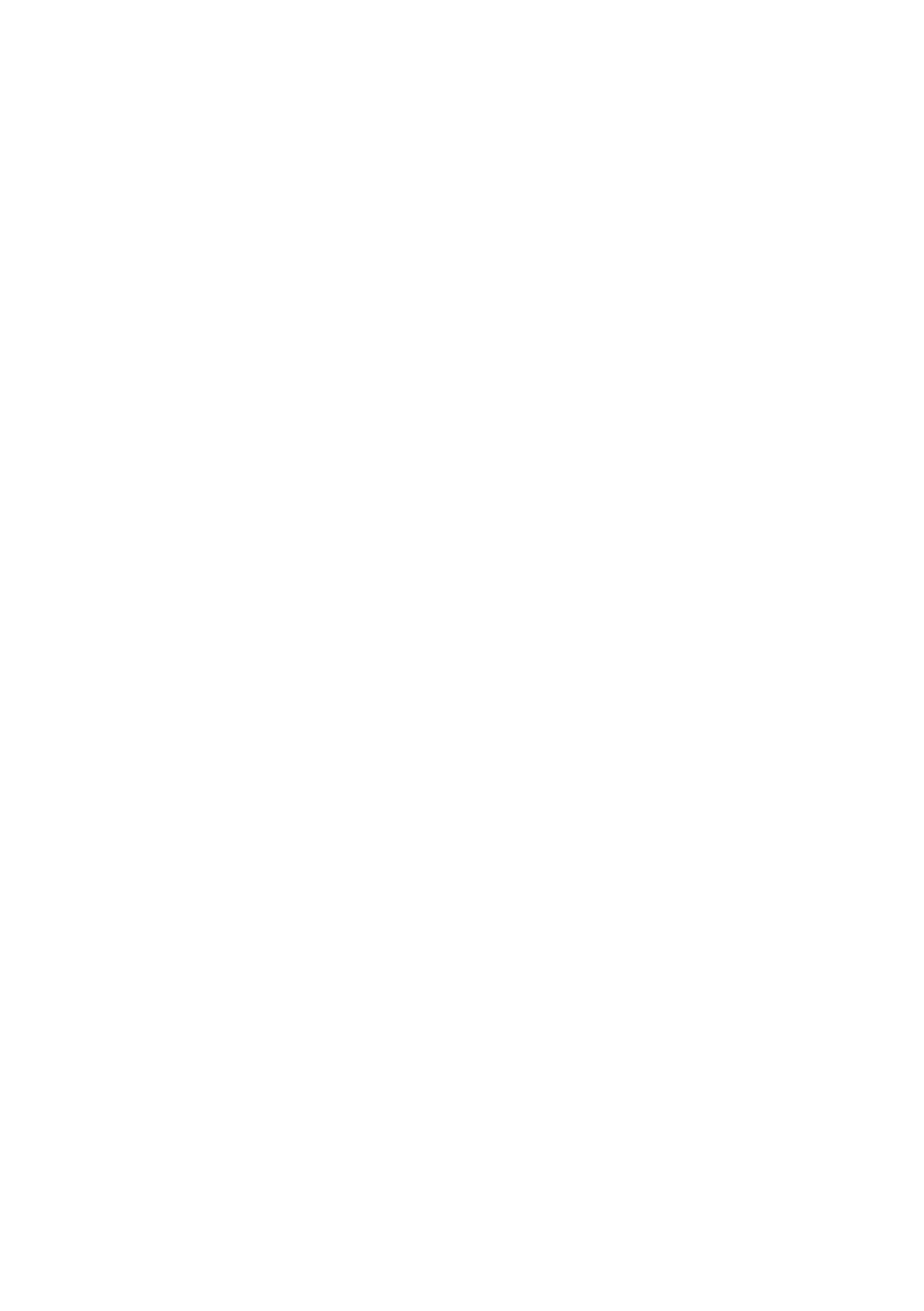#### <span id="page-5-0"></span> $\blacksquare$  INTRODUCTION TO THE AUTHOR **The College**

### **MUHAMMAD HANIFF B. HASSAN**

#### **Educational Background**

- Bachelor Islamic Studies (Syariah & Law), Faculty of Islamic Studies, Universiti Kebangsaan Malaysia, 1993
- Madrasah Aljunied Al-Islamiah, 1987
- Madrasah Al-Arabiah Al-Islamiah, 1979
- Griffith Primary School, 1977

### **Occupation**

• Manager, Secretariat of PERDAUS (Current)

### **Involvement & Contribution**

- Member, Religious Education Advisory Panel, MUIS 2003
- Member, Islamic Advisory Board, Keppel Insurance SGM (Curently known as Islamic Advisory Board, HSBC Insurance) 2000 - present
- Member, Madrasah Al-Irsyad Management Committee, 1996 present
- Member, Association of Islamic Scholars & Religious Teachers (PERGAS) Executive Committee, 2001 - present
- Lecturer, Diploma Pengajian Al-Quran & As-Sunnah, AIM PERDAUS (Current)
- Editor & Writer, At-Takwin Magazine, (Current)
- Religious Counselor for Kemusykilan Agama section, Berita Minggu (Current)
- Regular contributor to Berita Harian & Berita Minggu
- Syariah Appeal Board member, 1997 2001
- Member, Family Development Department Public Education Committee, MUIS, 2000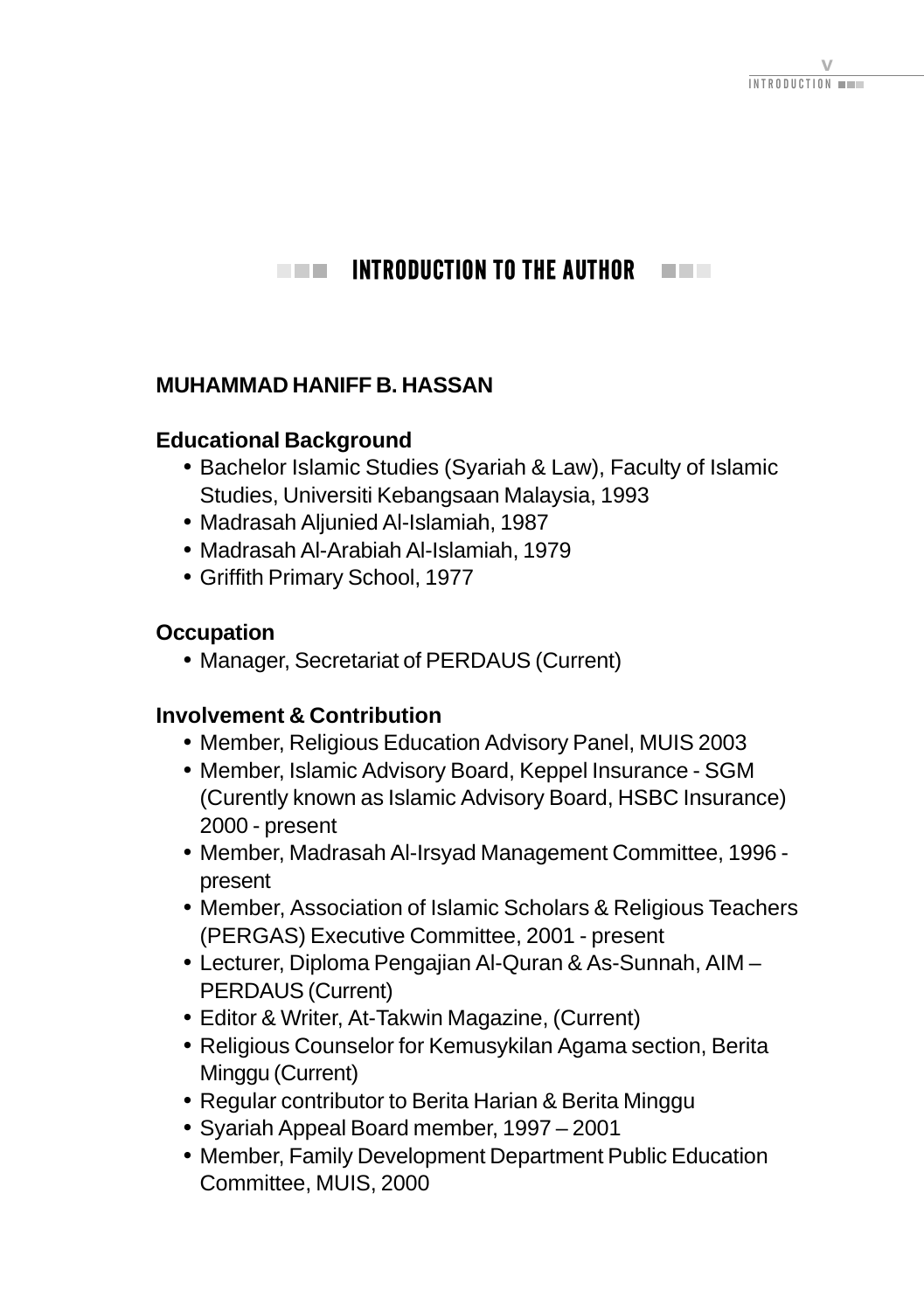- Vice-Chairman, Al-Istighfar Mosque Building Committee, 1997 1999
- Member, Asatizah Training Committee, Religious Education Committee, MUIS, 1996 - 1998

### **Areas Of Specialities**

- Management & administration of organisations
- Management of part-time madrasah
- Management of full-time madrasah
- Distant learning for Islamic studies programmes
- Development of training programmes
- Planning and delivery of training workshops for mosque management, youth and activist of Islamic organisations
- Academic research
- Dakwah planning
- Islamic law
- Author of books and articles for magazines

### **Books Published**

- Pesanan Perjuangan, published by PERDAUS, 2002.
- Noktah Hitam : Ajaran Sesat Di Singapura, published by MUIS, 2001. A collaboration project between MUIS and PERDAUS.
- Pandangan Umum Islam Terhadap Kesihatan & Perubatan, published by PERDAUS, 2001.

### **Papers In Seminars**

- Pendidikan Islam Di Singapura, Seminar Pendidikan Islam di Pusat Pengajian Tinggi ASEAN III, Fakulti Pengajian Islam, Universiti Kebangsaan Malaysia & Jabatan Agama Islam Melaka, Melaka, 2001.
- Ajaran Sesat Di Singapura, Seminar Ajaran Sesat Serantau, Kolej Ugama Islam Malaysia, Kuala Lumpur, 2000.
- Penerapan Fiqh Kontemporari Dalam Konteks Masyarakat Kosmopolitan Singapura, Muzakarah Ulama II, MABIMS, Penang, 1997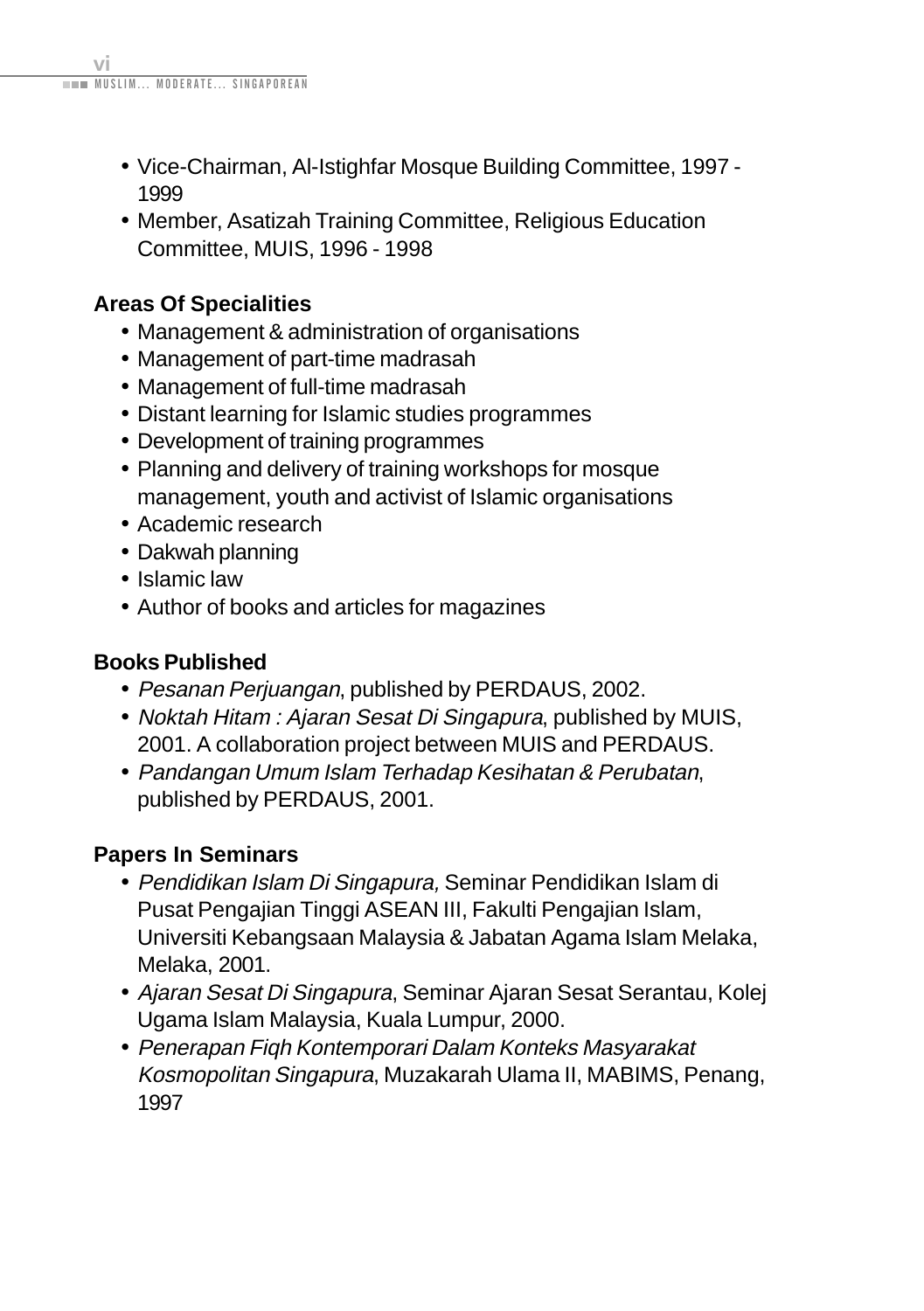### $\blacksquare$  From the publishers  $\blacksquare$   $\blacksquare$

<span id="page-7-0"></span>It is with great pride and glad tidings that PERDAUS and Al-Khair mosque collaborated in publishing this book.

We hope that this initiative will proliferate positive contribution on two points;

- a. provide a stimulus for our local writers and spur more publications on local religious issues
- b. further flourish co-operations between the various local Islamic organisations

We believe that the two abovementioned points are critical and important elements in ensuring that the Muslim community achieves its vision of becoming A Muslim Community of Excellence.

We hope that more individuals will step forth in contributing religious articles and texts for the Muslim community in Singapore, especially so if the materials exert Islam in the context of Singapore.

We urge the Muslim community in Singapore to realize the importance of knowledge in building our community and that reading is the key to that knowledge.

Therefore, read this book, in the name of your God that has created you.

#### **Sujadi Siswo**

Chairman, Al-Khair Mosque Management Board

### **Assoc. Prof. Abdul Wahab Abdul Rahman**

Vice President I, PERDAUS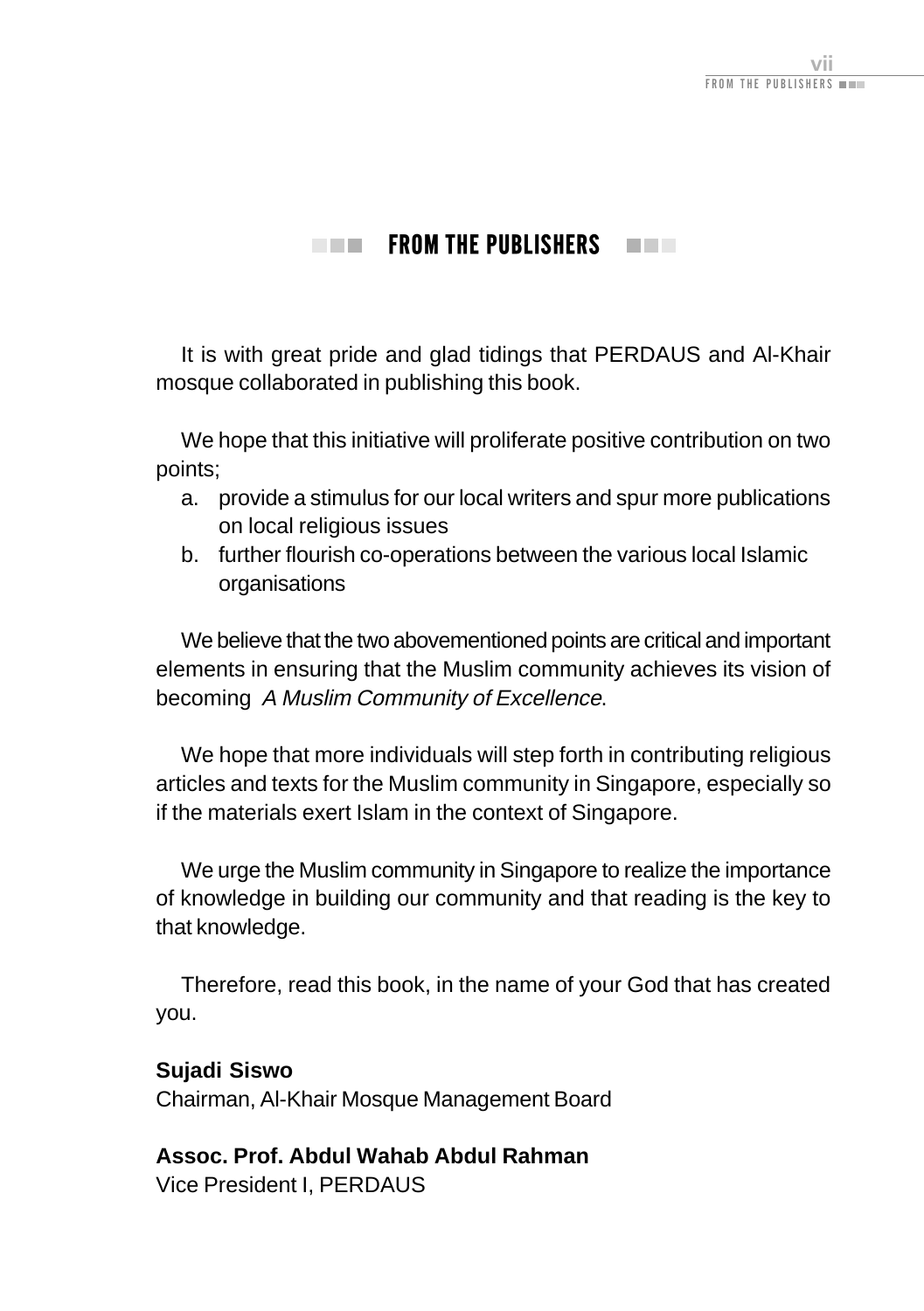<span id="page-8-0"></span>.<br>IM MODERATE SINGAPOREAN

viii

### $\blacksquare$  FOREWORD  $\blacksquare$

Logicians argue that one cannot pass a judgment on something unless one has a clear conception of it, because the unknown and undefined cannot be judged. Despite this assertion, Muslims were labeled as fundamentalists, extremists, conservatives, traditionalists, and more recently, moderates, without any attempt to define these terms in its context.

From its title, this book appears to be an expression of tautology given that the Quran states that the Muslim ummah is a community of moderation (ummatan wasatan). However moderation is indeed dynamic in time and space, and multi-dimensional in expression. Like any relative construct, what some considers moderate may not be considered the same by others. Failing to relate to context, situation and social condition, any attempt to define or describe the term moderates or moderation will lead to, at best confusion, and at worse misunderstanding.

Beyond mere definition and description, Ustadz Muhammad Haniff Hassan has, through this book, offered a discourse on Moderate Singaporean Muslims – who are guided by Islamic principles and defined by the reality and context of Singapore. He has ventured into what many consider as uncharted waters – juxtaposing Islam, Muslims and Singapore, and weaving the social, political and religious threads into a rich tapestry.

Not all will be pleased with what he writes. Some find his opinions and analysis difficult to swallow. But what cannot be denied is that Ustadz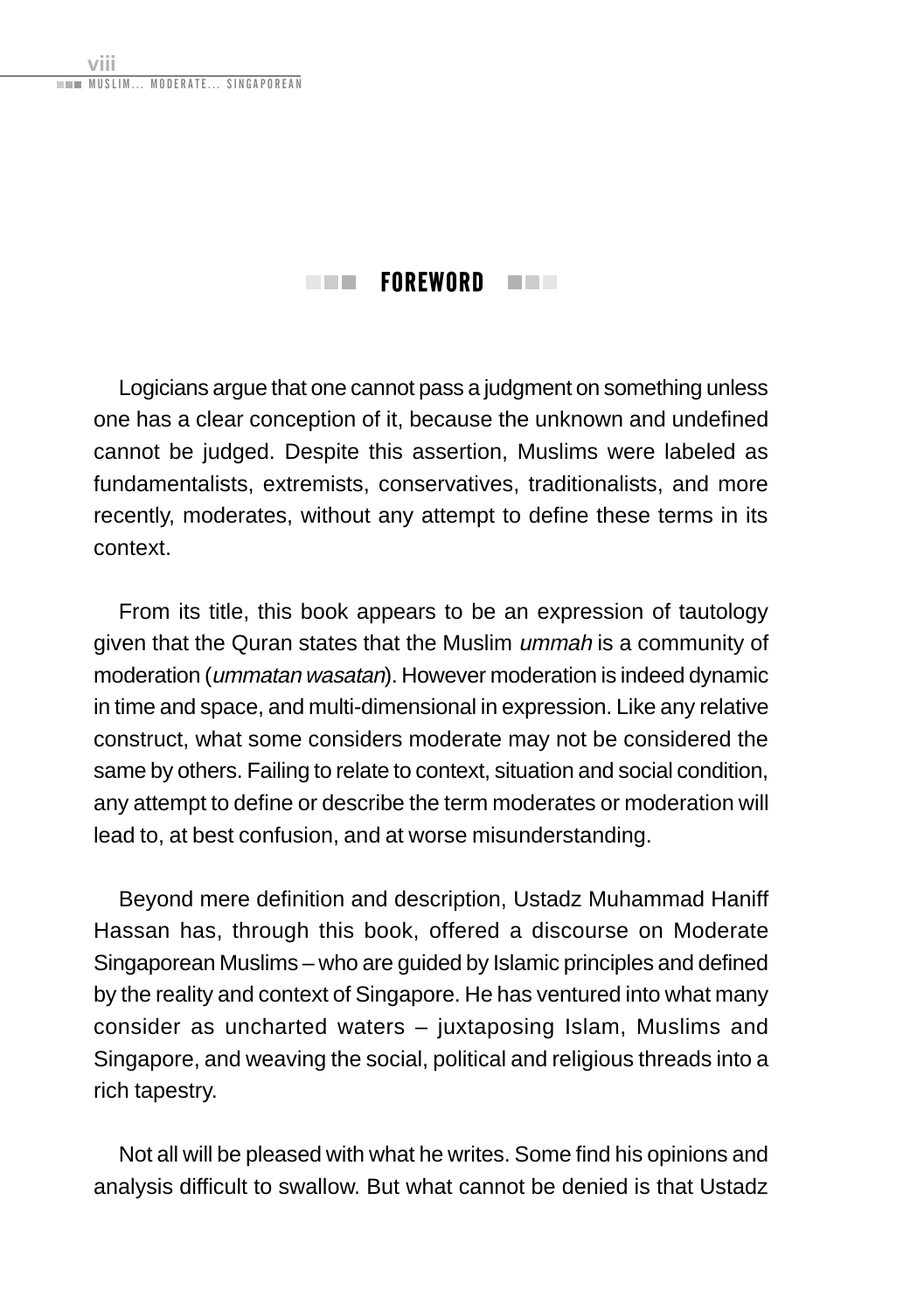Muhammad Haniff's writings often seek to provoke thought, open new avenues of thinking and challenge Muslims to critically re-examine some of their existing interpretations of Islam.

Ustadz Muhammad Haniff's contribution to knowledge is both original and seminal. The six principles and the substantiating arguments, which he postulated in this book, should be read as the work of an Islamic thinker, whose intellectual lenses are framed within the Islamic tradition and are focused on the here and the now. Whilst he claims that the principles offered in this book are not exhaustive, it inherently provides opportunities for further research and may well be the seed for several dissertations.

I am delighted and honoured to write this foreword primarily because this book has raised many important issues and conveyed a message of peace, understanding and harmonious relationship. It gives me great pleasure to congratulate Ustadz Muhammad Haniff, PERDAUS and Al-Khair Mosque Management Board on the publication of this book.

May God bless this effort and reward the author and all who have contributed to its publication.

#### **Dr Albakri Ahmad**

Director, Religious Development and Research Division Majlis Ugama Islam Singapura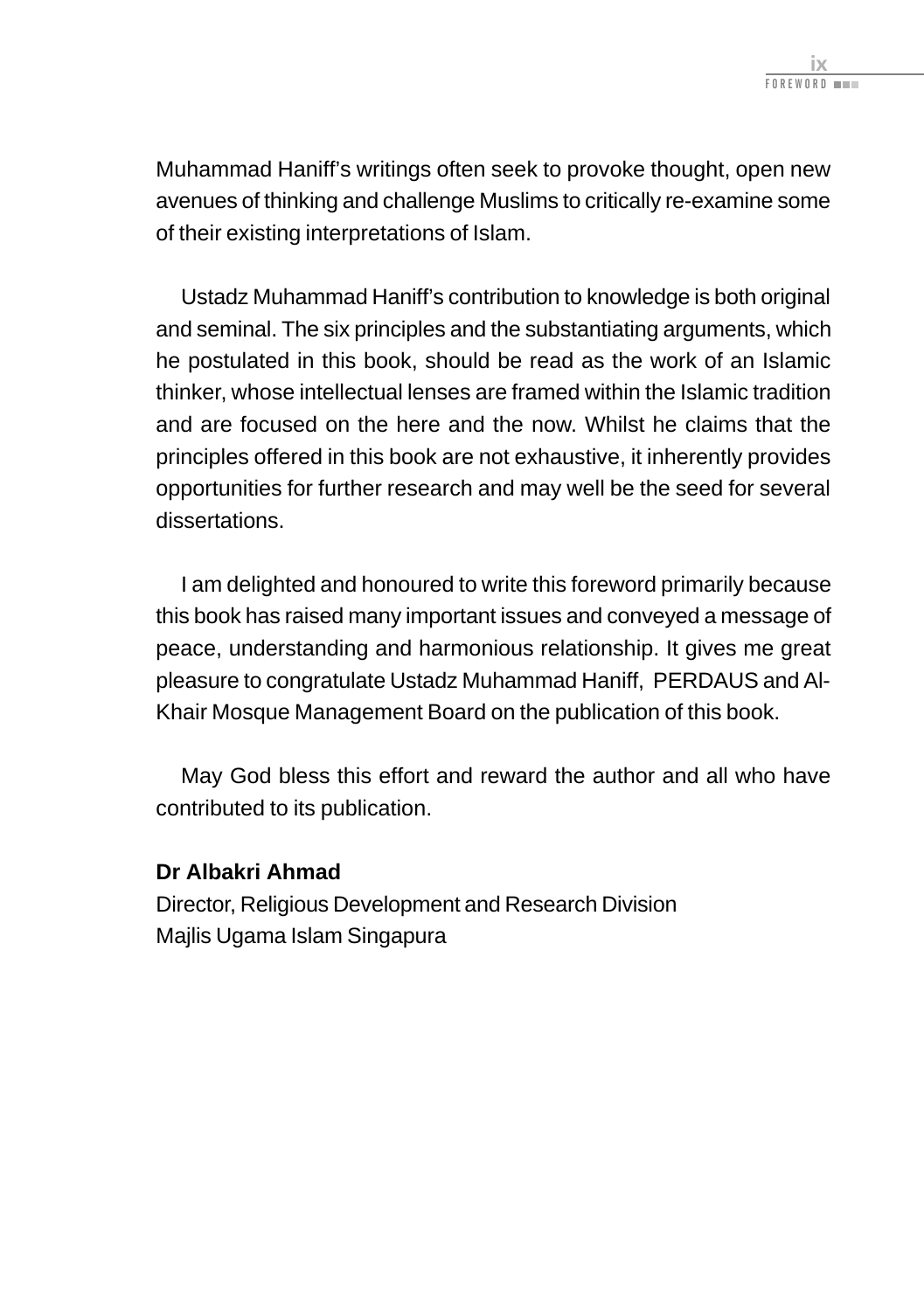### $\blacksquare$  INTRODUCTION  $\blacksquare$

<span id="page-10-0"></span>Praised be to Allah taala. Prayers and peace be upon His Messenger (peace be upon him) and his families and the companions who followed in his path.

The issue of the moderate Muslims is not simply an internal matter for the Muslims. Since the tragic events of 11<sup>th</sup> September 2001, non-Muslims too have also been swept up in a flurry of events that require their participation in the issue of the moderate Muslims due to its implication on social harmony, economic development and the survival of a nation or race. It is no longer an issue exclusive to a particular community.

Therefore, should Muslims be less forthcoming in providing their own definition of moderation, then, they should not be surprised if others were to take on this task and fill in the void.

While I feel inadequately qualified to present all the views on this issue, I am compelled to produce this book on the basis of the Islamic principle that "What cannot be done in full should not be abandoned altogether".

Although this book cannot possibly provide the total picture on the issue of the moderate Muslims, I hope that it will open the doors for more engagements and enriching discussions, that will eventually lay the foundation for better understanding in the future.

I would like to thank all those who have contributed their moral support, thoughts and ideas for this book – my friends in PERDAUS, my parents,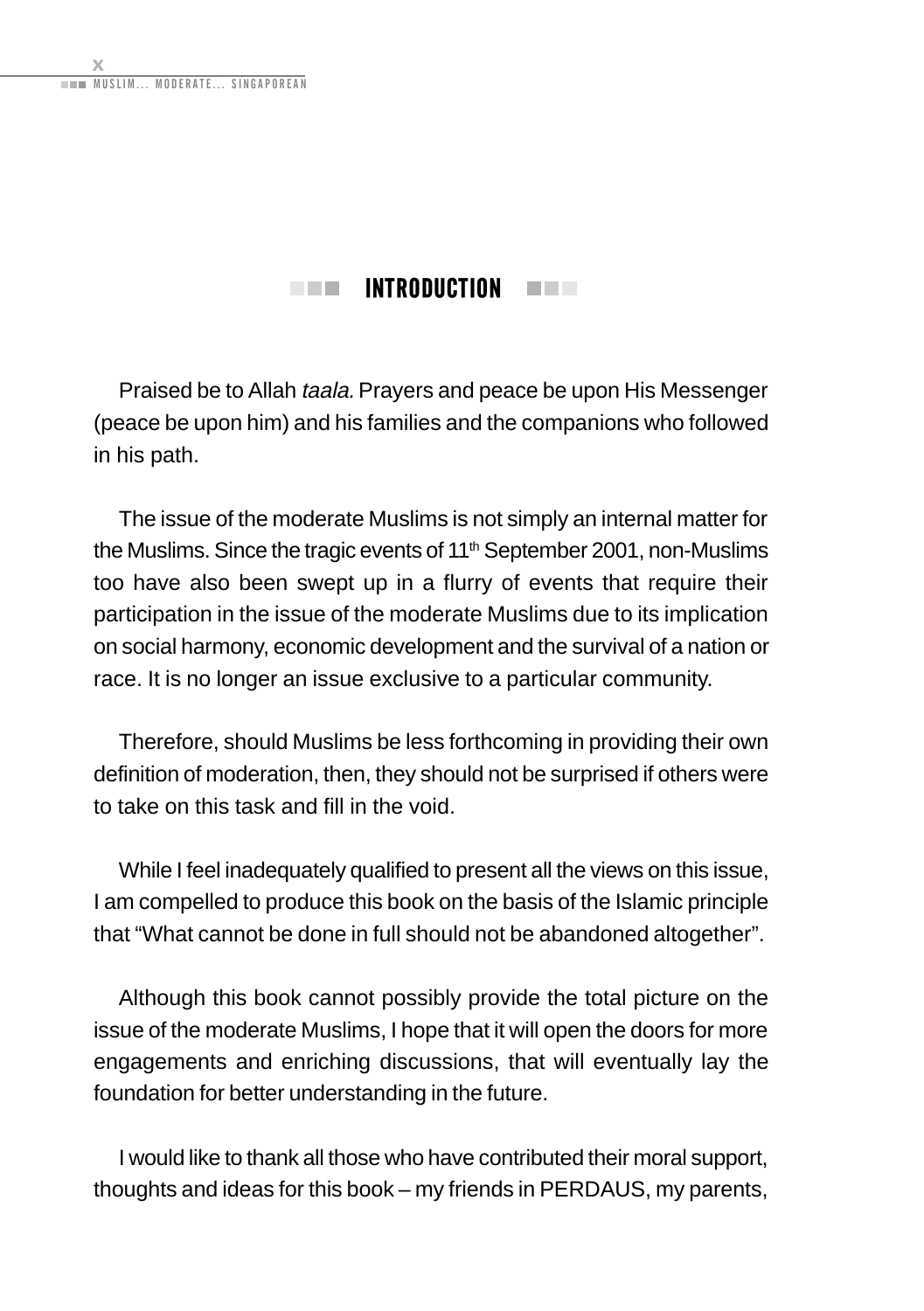my dearest wife, my wonderful children and siblings.

May this small effort be Blessed by Allah taala and bring about blessings on others.

### **Muhammad Haniff Hassan**

2003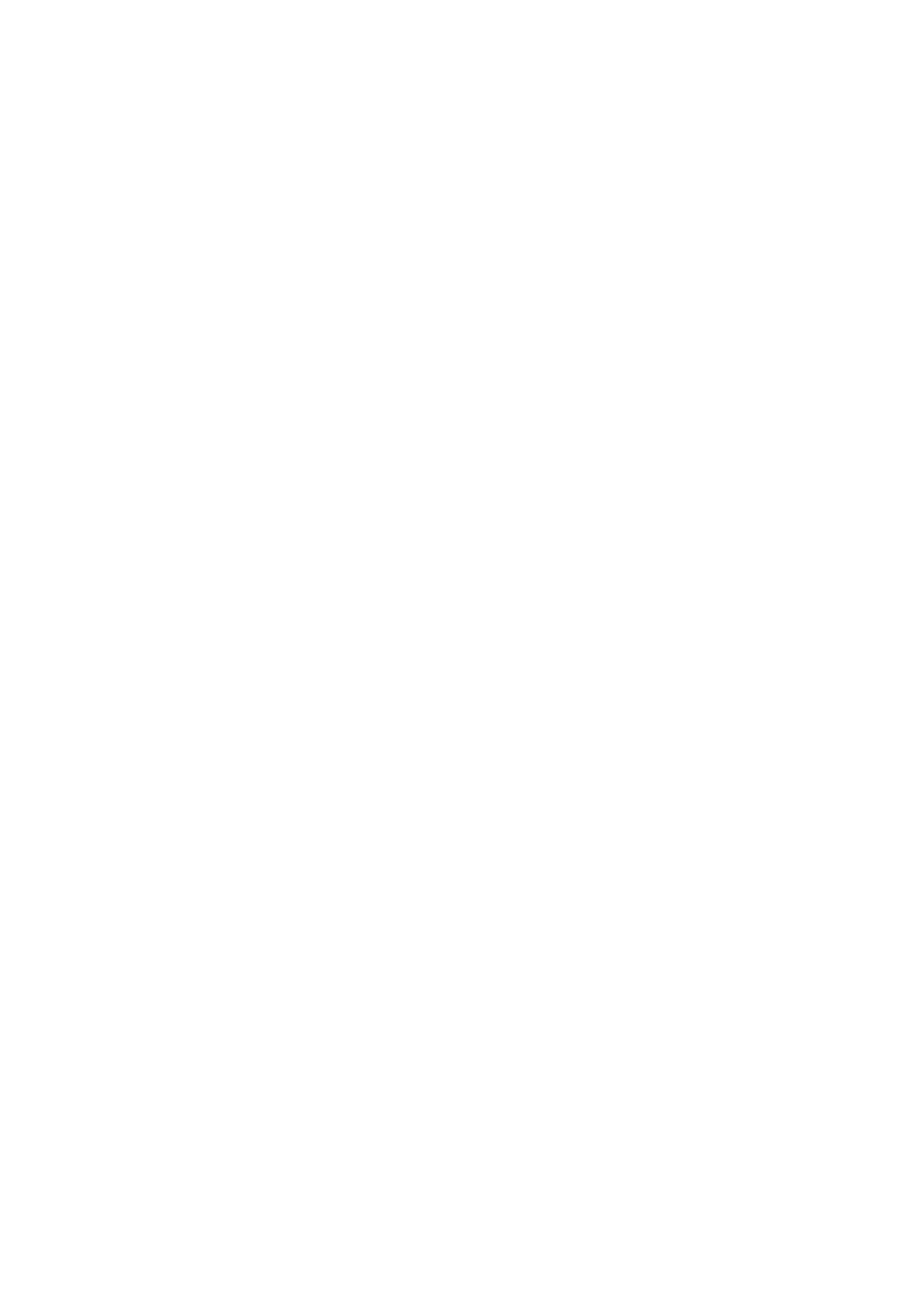### MUSLIM… MODERATE… SINGAPOREAN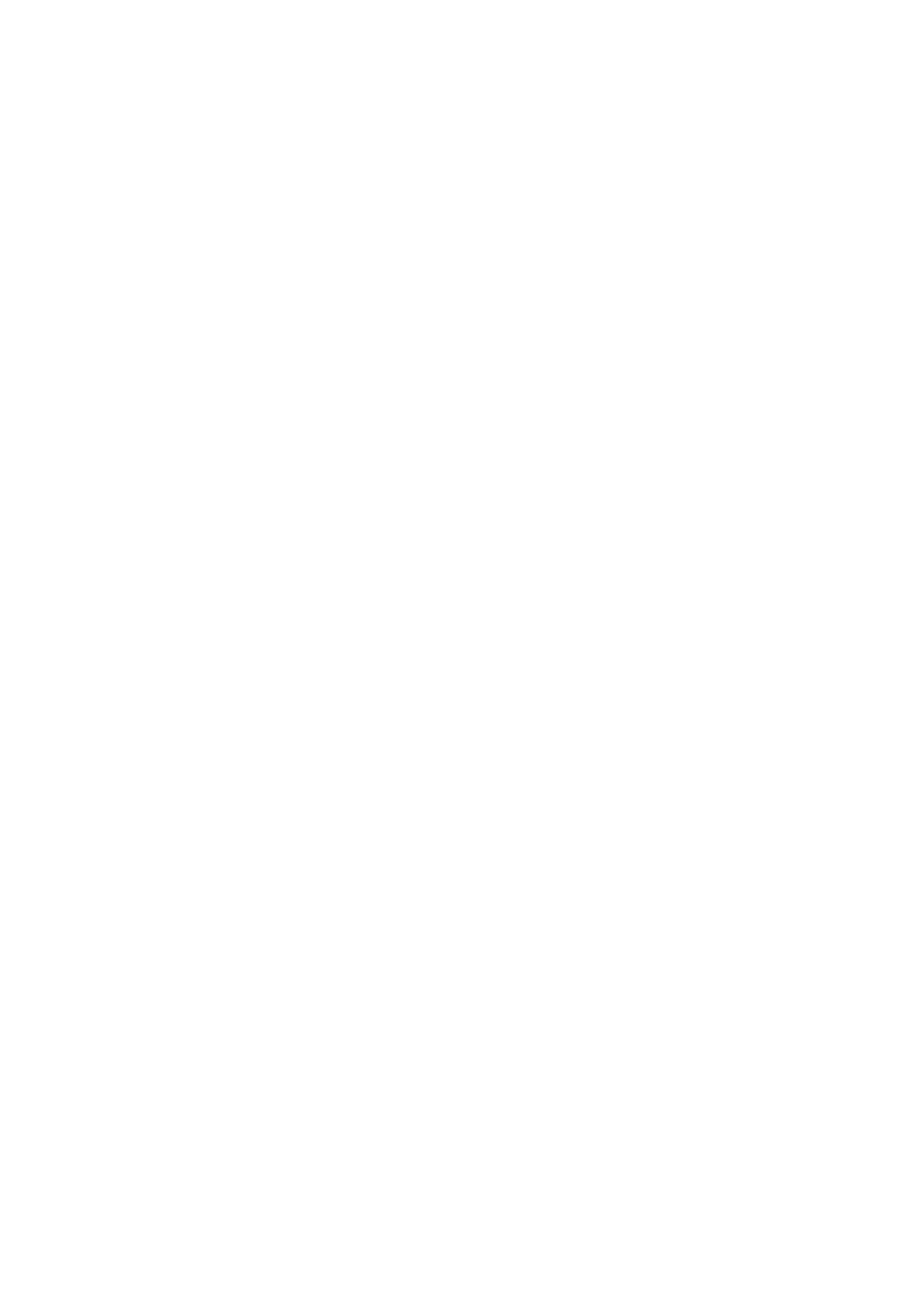## <span id="page-15-0"></span>PART 1  $\blacksquare$  dimensions in the issue of moderate muslim  $\blacksquare$   $\blacksquare$

Following the September 11<sup>th</sup> incident, and the discovery of the Jemaah Islamiyah (JI) plot and the arrest of its members, the issue of the moderate Muslim was raised by many different individuals. Among them was Singapore's Prime Minister Mr Goh Chok Tong who made it a talking point following his 2002 National Day Rally speech.

That it has remained a contentious issue till today, highlight the need for Muslim organisations to come forward and discuss issues such as what it means to be a moderate Muslim and our stand on social harmony and national integration. It is only through such close collaboration and consensus that these organisations can move on to educate the public.

While Muslims in Singapore generally practice Islam in moderation, we should not assume that all Muslims manifest "moderation". As a result we find the existence of the Jemaah Islamiyah group, and people who refuse to sit with non-Muslims who are drinking or eating pork in our society.

Similarly, it is even more important for non-Muslims to have a clear understanding of "moderation" as defined by Muslims themselves. Instances of this gap in knowledge are evident in their perception of the "tudung" as a symbol of inflexibility and extremism and their ignorance of everyday Muslim practices.

Unless Muslim organisations that are recognised as being moderates, define what it means to be "moderate" in Islam, then it will be a matter of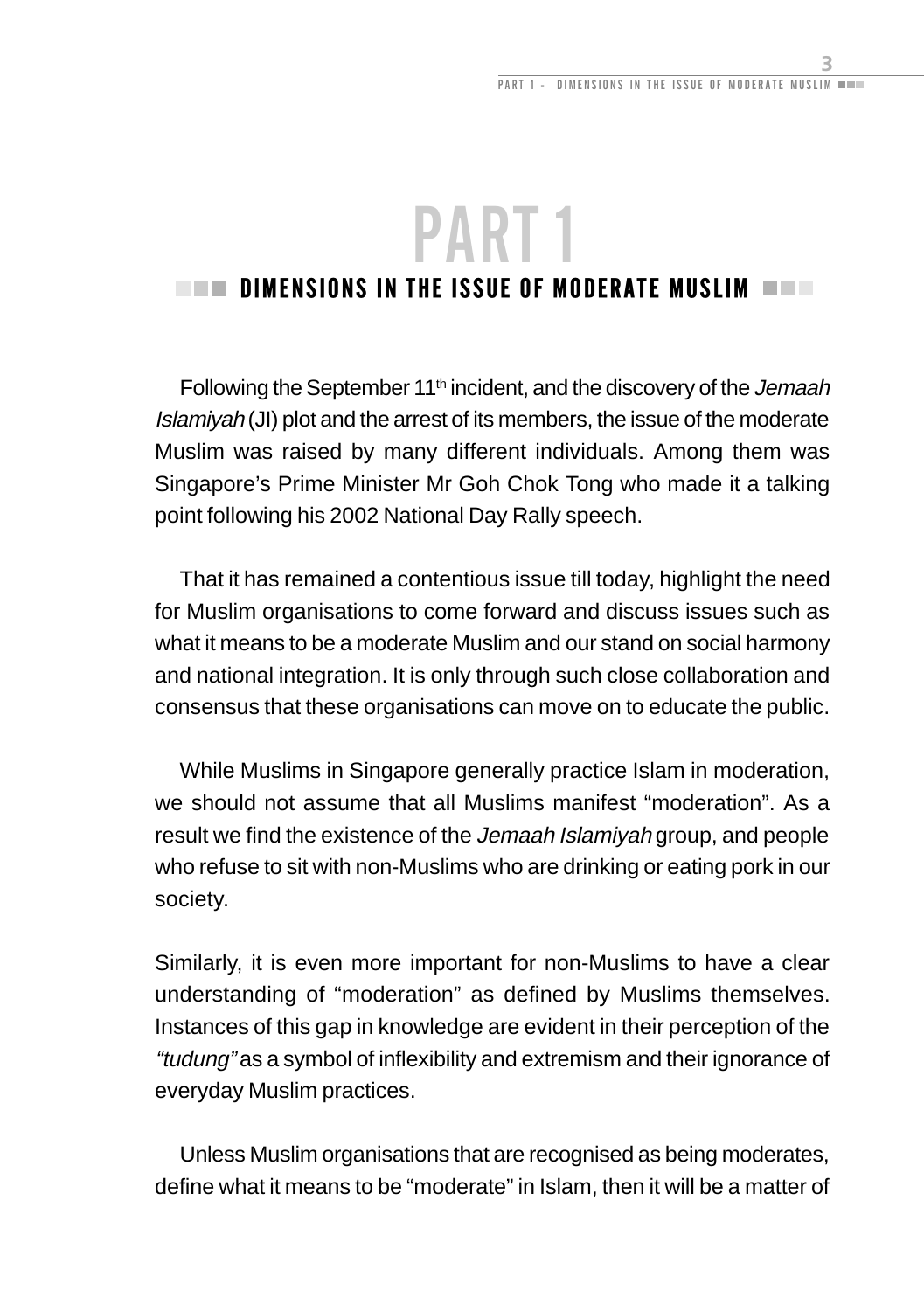time before others will choose to define the term for us. Without a clear definition, it will be difficult to set the moderates apart from the extremists. The danger is that the moderates are seen as being extremists and vice versa.

What follows are some discussion points to help us come to a consensus on what define Moderate Muslims.

1. Moderate Muslims should be guided by Islamic principles and defined by the reality of Singapore's context – not that of Indonesia or Turkey. In a sense, this is similar to the concept of democracy, which in Singapore, cannot be defined by the context of America or Europe.

Even after 37 years of independence, Singapore is still struggling in finding its own national identity. This search is echoed at a micro level as Muslims in Singapore themselves try to define what it means to be "Singaporean Muslims". This process has become more critical since the development of recent events in Singapore.

2. Moderate Muslims have to accept modernisation, although not the definition or models that were adopted by Kamal Atarturk or Indonesia's Abangan.

In reality, Muslims in Turkey have moved away from Kamal Atarturk's original model to the essence of pure Islam. We need only to look at the how the Refah Party led by Dr. Erbakan rose to power through democratic avenues, only to be toppled by the supposedly moderate military power.

The rejection of these alternatives by the Muslim *ummah*, points to the inherent inconsistencies between these models and that of mainstream Islamic teachings. Otherwise, there would not have been a need for Islamic revivalism or reformation. Unfortunately, moving away from the models has led some Muslims to adopt more extreme viewpoints.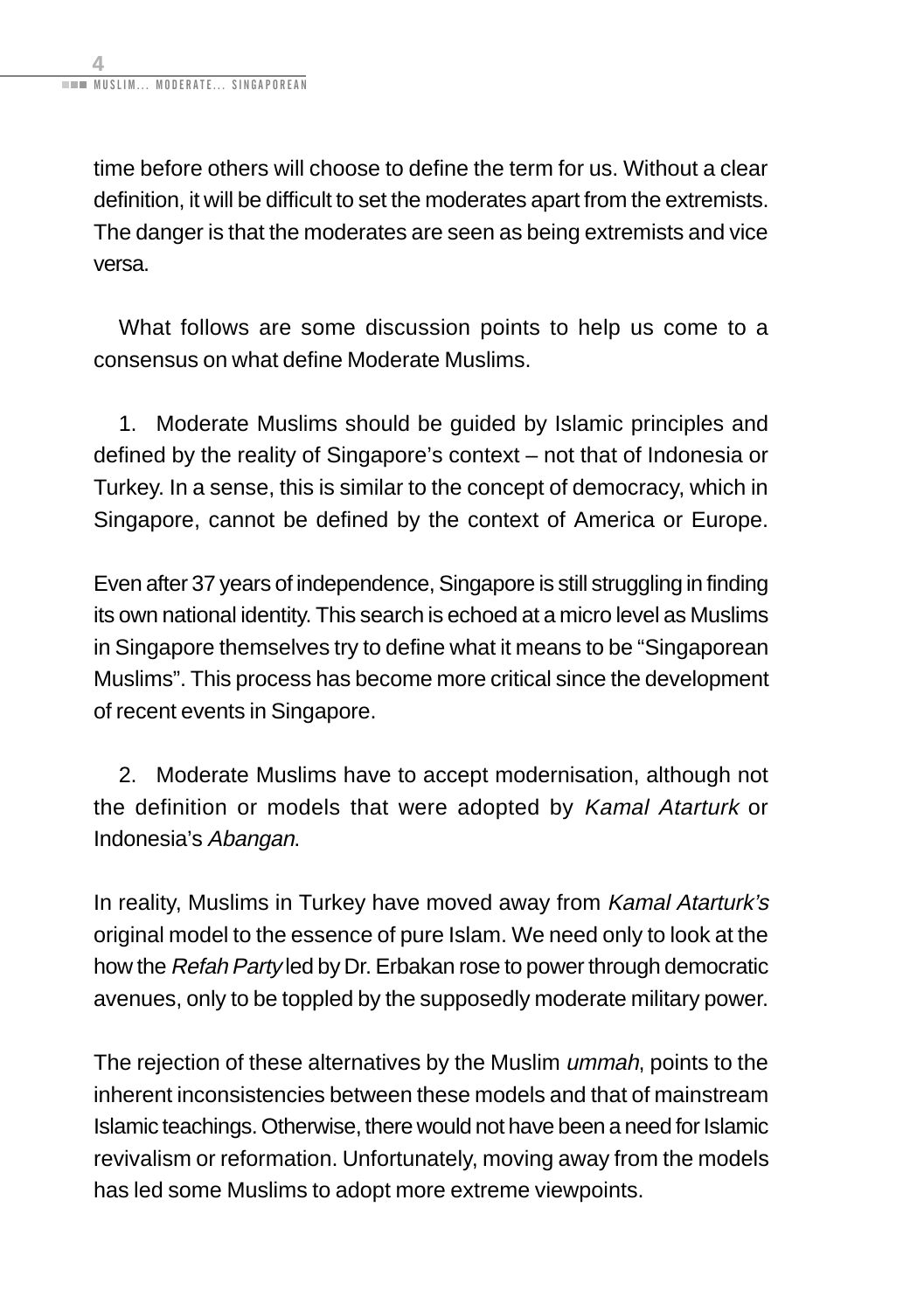This is a reality that non-Muslims have to accept as part of Islamic revivalism. It is unrealistic to expect Muslims to adopt models such as those presented by Kamal Atartuk and Indonesia's Abangan or others like them, as long as they are inconsistent with mainstream Islamic teachings. Muslims will not return to the Islam as practiced by either Kamal Atarturk or Abangan. As Muslims move away from these models, a question then arises as to where the point of moderation takes place?

3. Efforts at defining the Moderate Muslim can never produce homogenous results. Hence when conflict arises, we need to determine if the perpetrators are amongst the moderate Muslims or between the Moderates and the extremists.

4. The moderates are sandwiched between two extremes where one group uses aggression and the other trivialises religious practices. This reality is stated in the Quran;

"Thus We have made you an ummah justly balanced. That you might be witnesses over the nations, and the Messenger, a witness over yourselves." (The Holy Quran 2 : 143)

5. Society has to differentiate between those who hold extreme opinions but expresses it via democratic and legal means versus those who takes extreme measures. Both have to be dealt with differently. For the first group, efforts should be made to engage them in intellectual discourses to the point that their arguments are thwarted and influences eradicated. It would be unwise to treat this group like those who take extreme measures, as it would be contrary to the spirit of democracy.

Our past scholars had always been open minded when it came to differences of opinions to the point that the *Muktazilahs* were able to replace the Ahlis Sunnah (Sunnis) as the official school of thought during the Abbasid Caliphate. In dealing with the situation, the scholars did not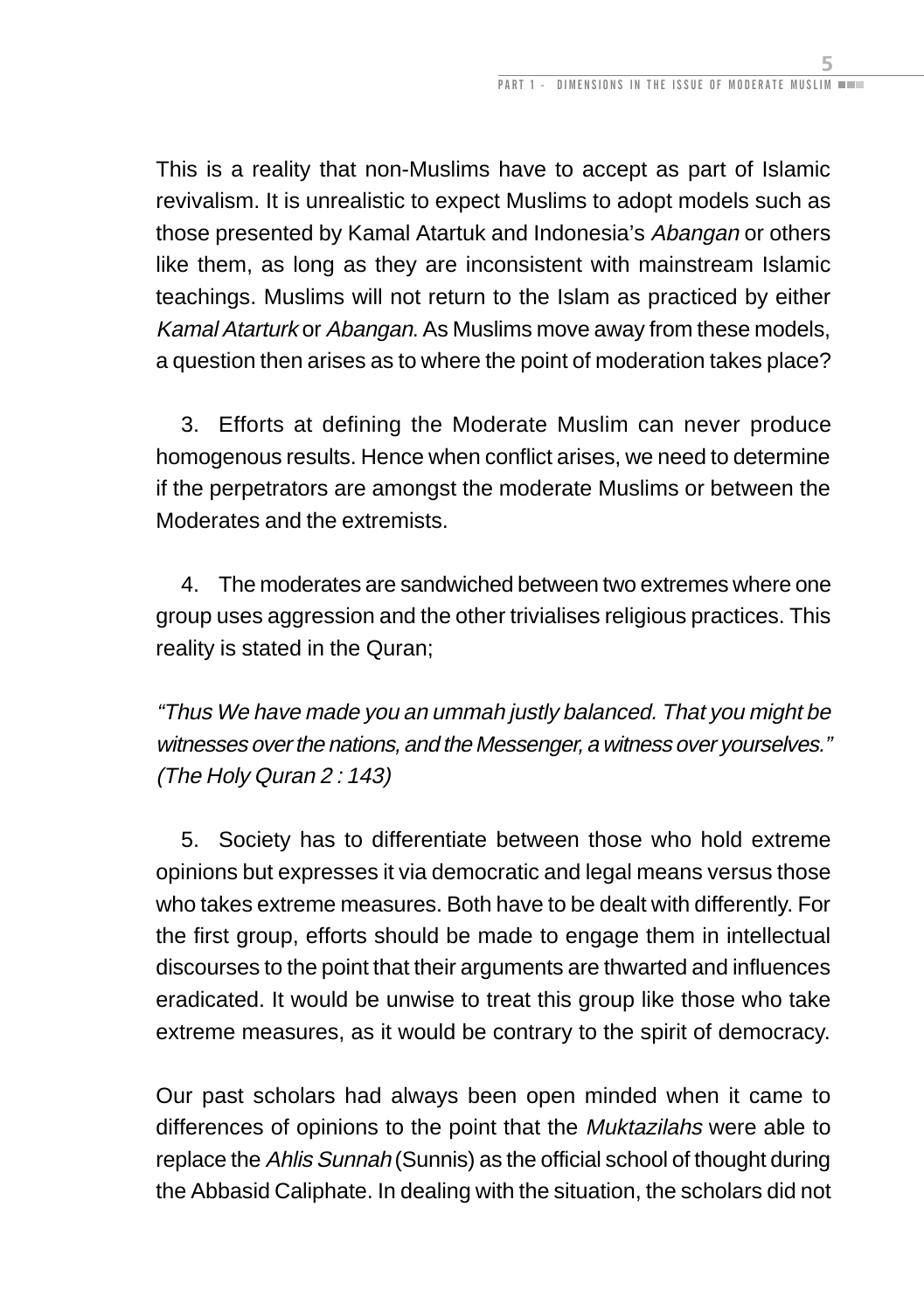resort to violence to defeat the Muktazilahs. Instead they debated and educated the society until the Ahlis Sunnah (Sunnis) regained its status as the official school of thought.

6. Groups that are assumed to have moderate views such as the secularists can also fall into the trap of extremism. This can happen when they try to champion their cause or defeat their opponents through violent means as seen in Algeria where the military suppressed the Islamic groups, and in Turkey where the military suppressed the democratically elected Refah Party led by Dr Erbakan.

7. Extremism is not exclusive to the Muslim ummah. Often, extremists secular groups escape persecution due to their political or military might, much to the disappointment of Muslim moderates. As a result, some chose force to retaliate, unfortunately gaining strong criticism for their efforts in fighting injustice.

8. We have to list the characteristics and principles that define moderates. Amongst those we should analyse are;

- · Upholding peaceful means
- · Upholding the principles of democracy
- · Upholding the principles of rule of law
- · Contextual
- · Respecting opinions and rights of the others
- · Upholding Islamic teachings

The issue of Moderate Muslim and others pertaining Muslims in Singapore will become more critical in the future. Soon we should expect Muslims in Singapore to be required to make their stand on the issues of the Hudud law and establishment of an Islamic state.

With a clear concept of Moderate Muslims, Singaporean Muslims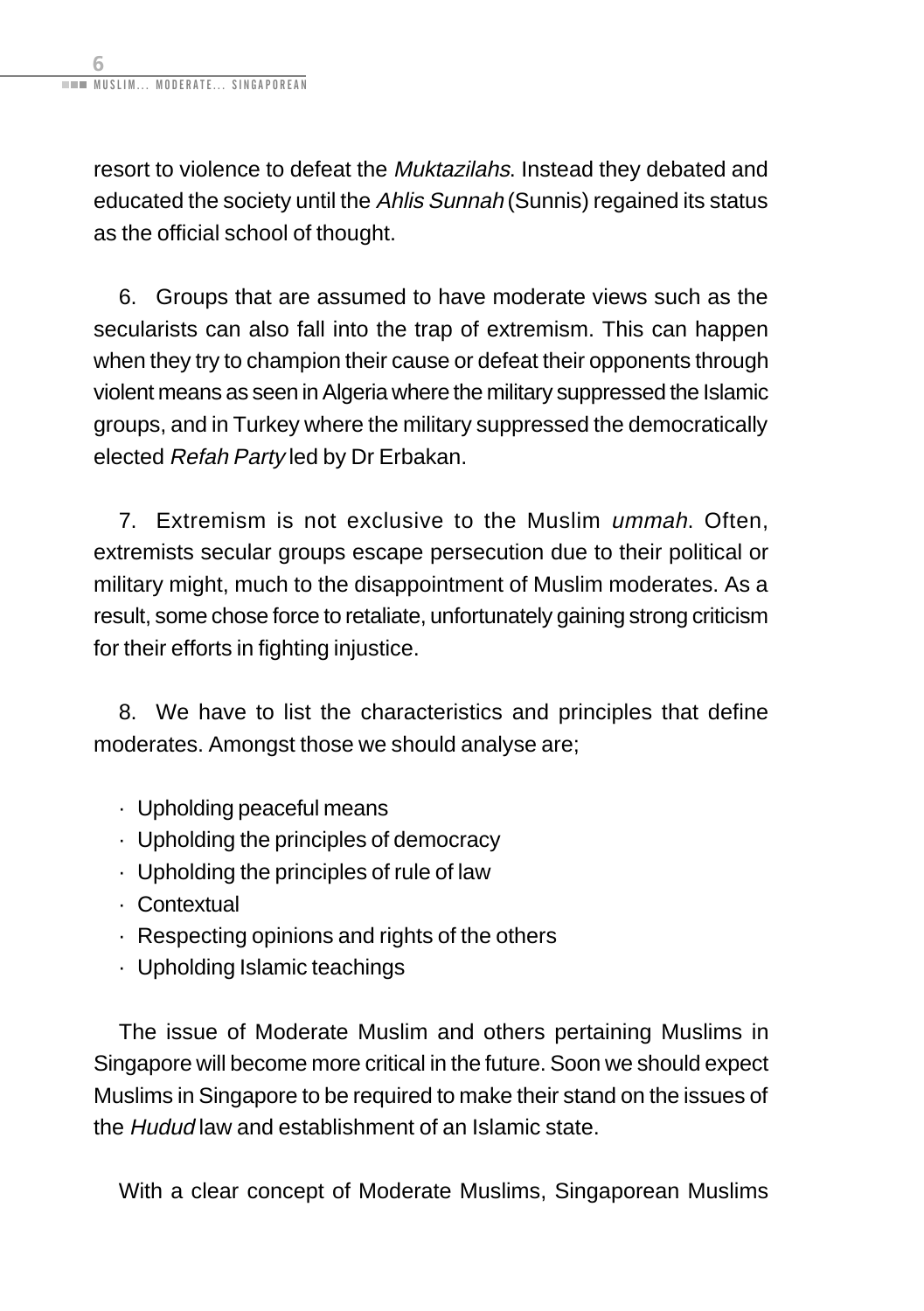should be able to explain concepts like national integration, social integration, nation building and the Singapore identity, which are often posed by non-Muslims.

Nonetheless, in this process, we should not ingratiate ourselves by trying to please all parties or specific groups.

We have to be clear on the areas in which we disagree on, and where disagreement exists, we should uphold the principles of peaceful process, law and harmonious ties with society.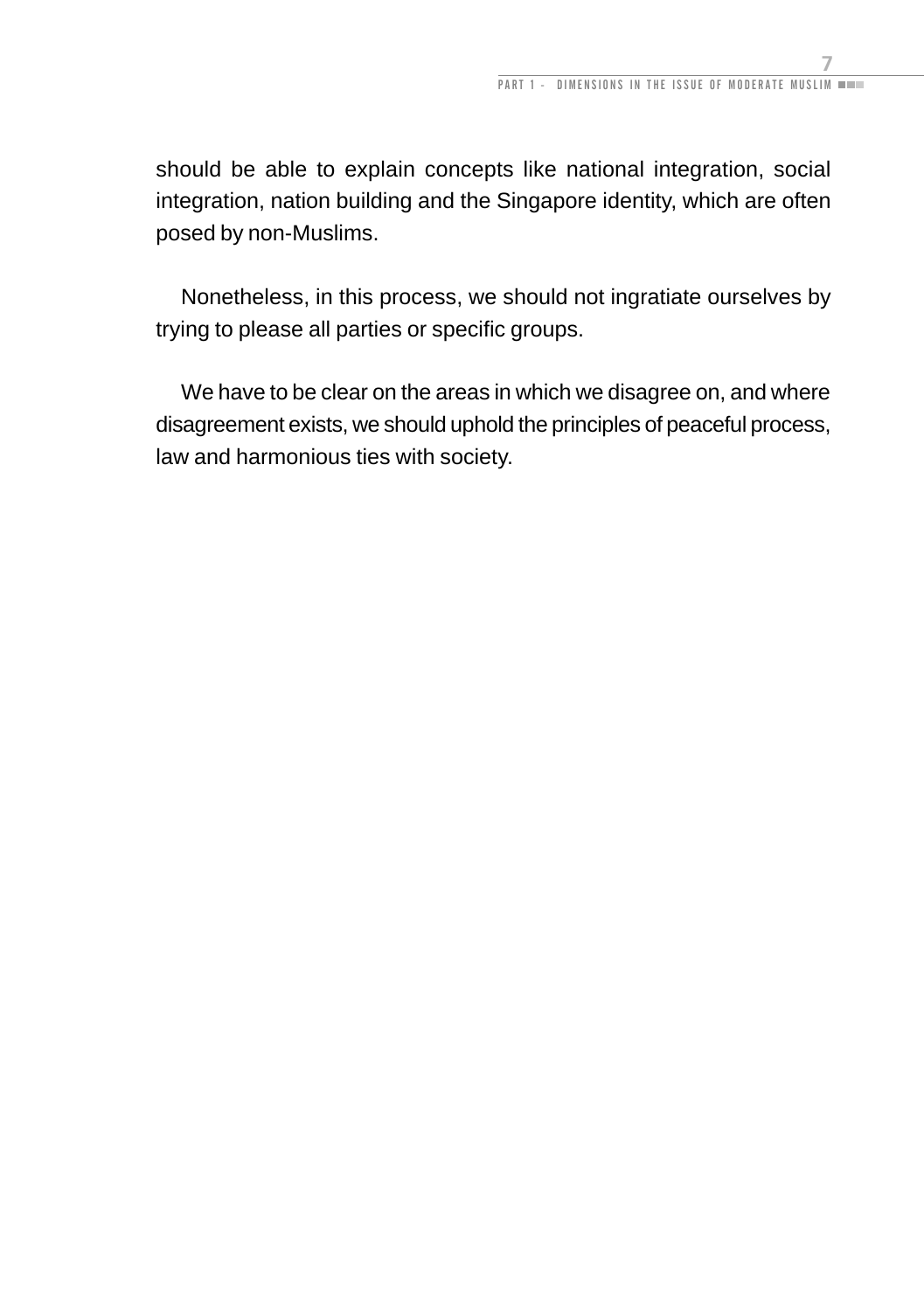### <span id="page-20-0"></span>PART 2  $\blacksquare$  Six principles of moderate islam  $\blacksquare$

### **Principle 1 - Upholding Peaceful Means**

One of the main principles of da'wah is upholding peace and to give priority to peaceful means.

We should adhere to this principle based on the following reasons:

1. The name "Islam" means peace and tranquility. Hence any acts of aggression would not be consistent with its meaning.

2. The Prophet (pbuh) was appointed as a blessing on the world as stated in the Holy Quran 21 : 107;

"And We have sent you (O Muhammad) not but as a mercy for the universe."

Again aggression would not sit well with our understanding of "blessings".

3. In the Holy Quran 10:61, Allah taala commanded that the Prophet (pbuh) place peaceful means as a top priority.

"And if they (the enemy) incline towards peace, you (also) incline towards peace and trust in Allah, verily He is the All-Hearer and the All-Knower."

4. Aggression goes against the nature of man and Allah taala prohibited the Prophet (pbuh) from such behaviour in the Holy Quran 3 : 159;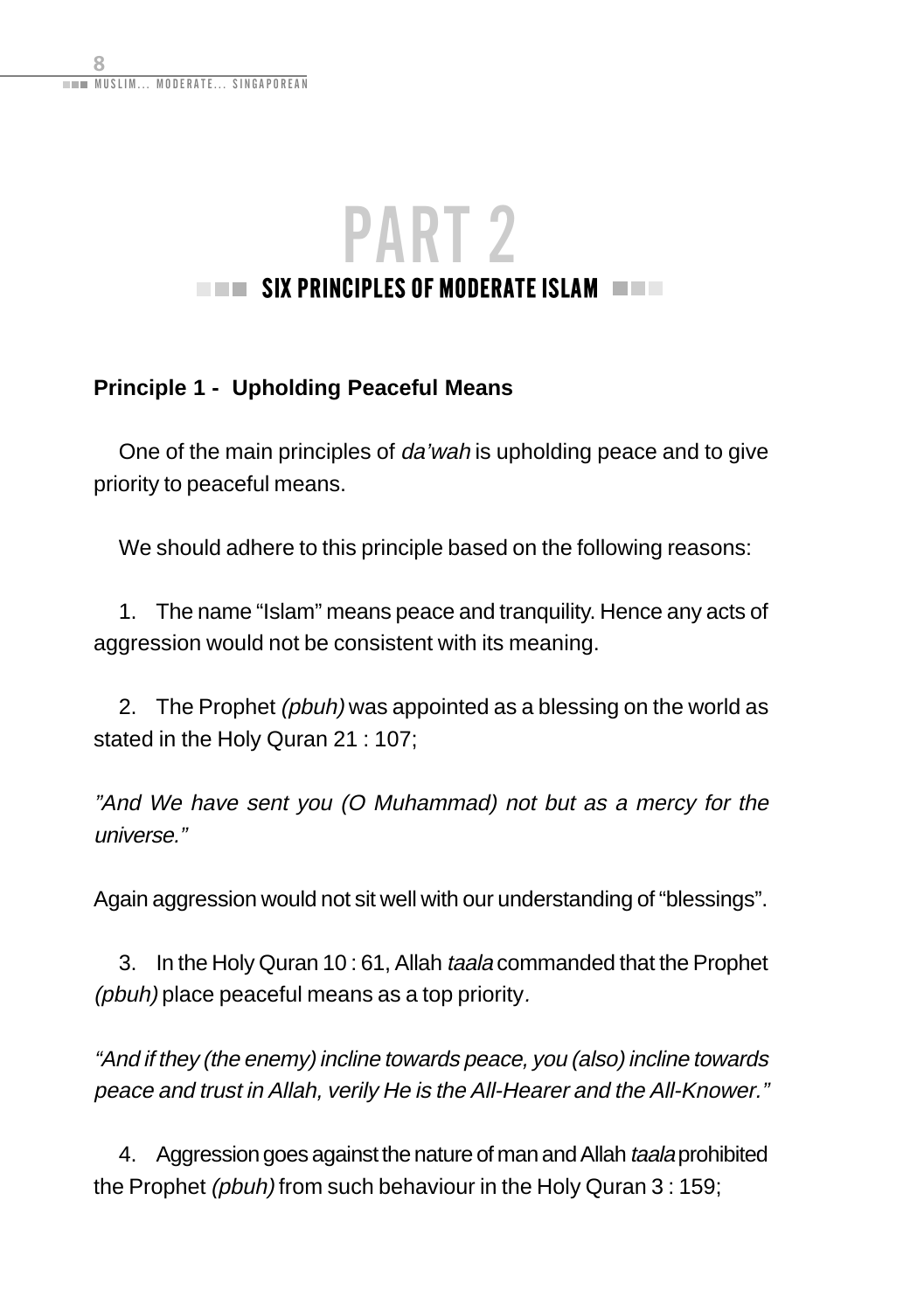"And by the mercy of Allah you dealt with them gently and had you been severe and harsh-hearted, they would have broken away from you: so pass over (their faults) and ask for Allah's forgiveness for them and consult them in the affairs."

This message was also repeated in by the Prophet his hadith,

"Give good tidings and do not make them turn away, make it easy, do not make it difficult." (Narrated by Muslim)

5. The Prophet (pbuh) has been taught to return evil with kindness rather than aggression. Allah says in the Holy Quran 41 : 34

"The good deed and the evil deed can not be equal. Repel (evil) with one, which is better. Then verily! He, between whom and you there was enmity, (will become) as thou he was a close friend."

6. Violence will only bring about complications, difficulties and burden for the individual. The Messenger (pbuh) said:

"Verily the religion is simple and a person should not make it difficult lest he is defeated by it." (Narrated by Al-Bukhari)

7. The Messenger used peaceful means to establish the city of Medina as his political base.

8. Islam will be more effectively propagated in a peaceful environment. This can be seen from the large number of people who reverted to Islam after the Treaty of Hudaibiyah than in the 19 years prior to it.

9. History has shown that Islam has been propagated under peaceful conditions such as the spread of Islam in the Malay Archipelago and in China.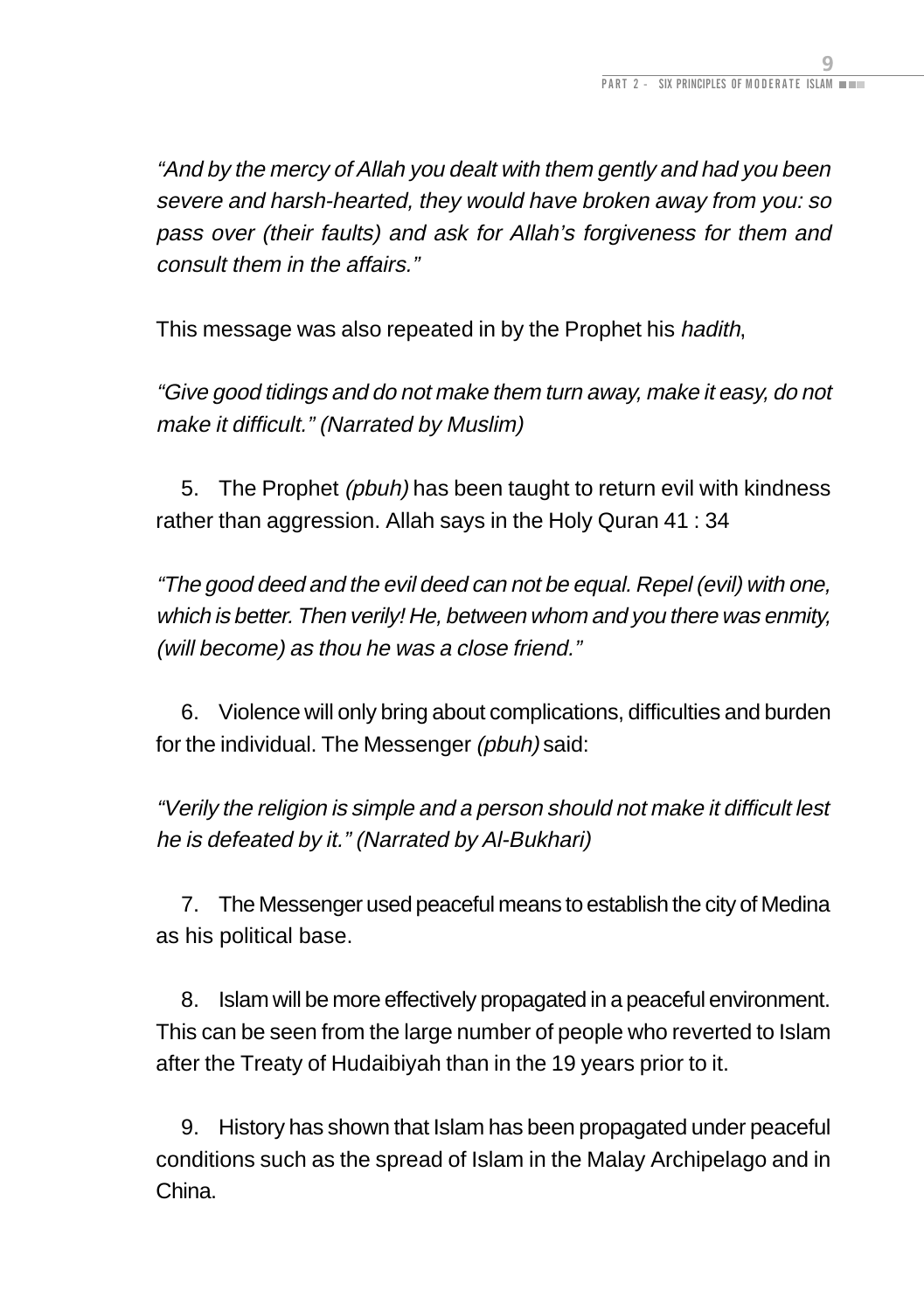Thus as long as there are peaceful means for *da'wah*, we should pursue it in place of any acts of aggression or violence.

Nevertheless, this understanding should not make us reject jihad in its broader or specific definition. We have to believe that *iihad* is part of the syariah of Islam. Allah says;

"Fight in the cause of Allah those who fight you but do not transgress limits" (The Holy Quran 2 : 190)

The prophet said;

"The pinnacle of Islam is jihad." (Narrated by At-Turmuzi).

We still believe that those who are in *jihad* hold privilege positions next to Allah taala as stated in the Holy Quran 4 : 95;

"Not equal are those believers who sit (at home) except those who are disabled. And those who strive and fight in the cause of Allah with their goods and their persons, Allah has granted a grade higher to those who strive and fight with their goods and persons than those who sit (at home)."

And we should not procrastinate in preparing ourselves for jihad. Allah taala says;

"Against them make ready your strength to the utmost of your power." (The Holy Quran 10 : 60)

Nonetheless, in considering means for our cause, we should look at their relevance from the viewpoint of syara' rather than the "status" attributed to such means.

Jihad should not be defined as simply going against non-Muslims.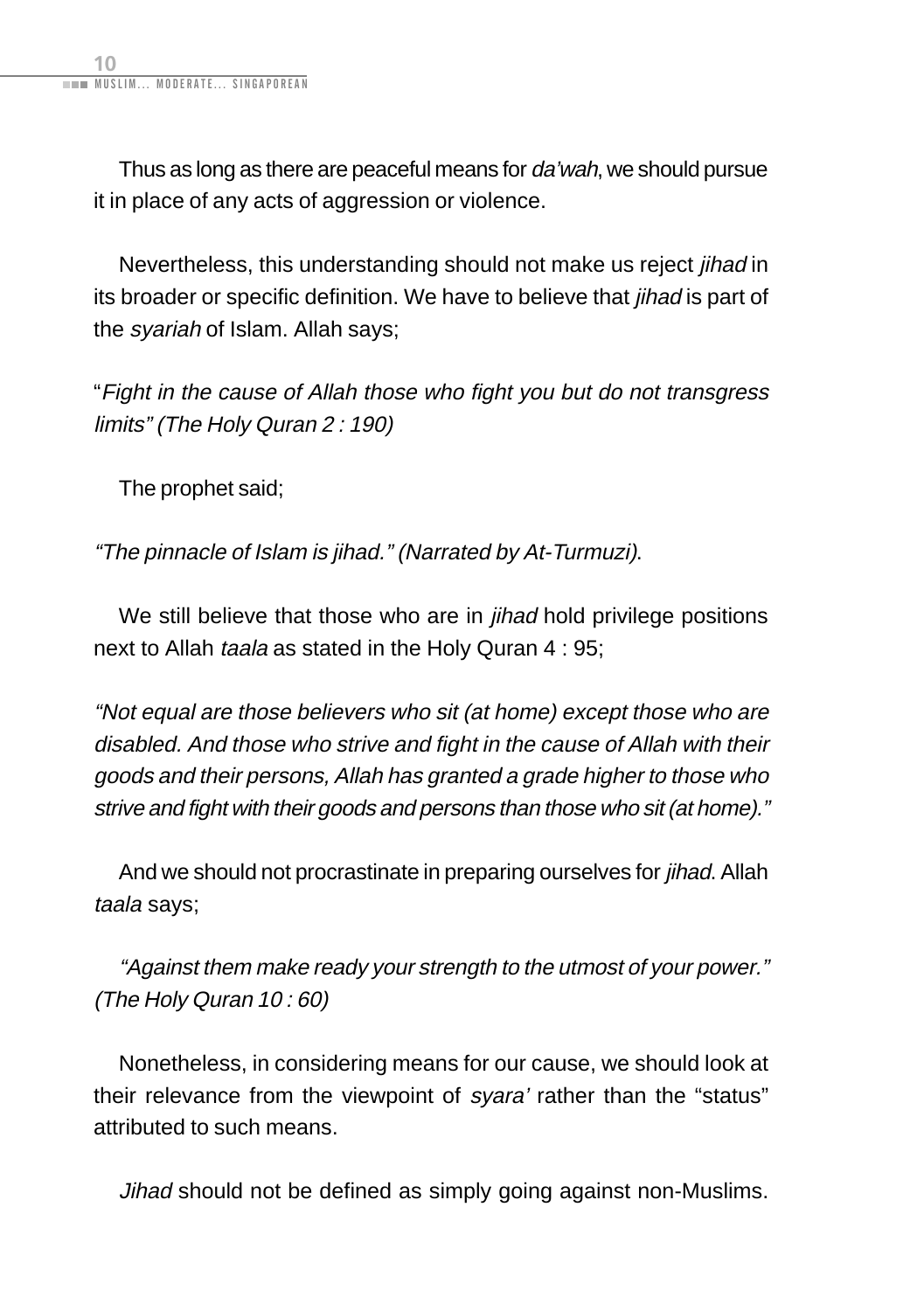<span id="page-23-0"></span>Jihad is also upholding justice and fighting evil. We should be prepared to defend our country if it is unjustly attacked, just as we should be ready to defend those who are unjustly treated or discriminated due to their ethnicity.

This is similar to the concept of national defense where the government would try to resolve matters through peaceful diplomatic means while always being prepared for any external attacks.

Hence there is no conflict between our commitment to peaceful means of da'wah and jihad. We should not be a threat to anyone, unless they choose to behave like Milosevic.

When faced with the options of *jihad* (war) and peace in carrying out our da'wah responsibilities, our scholars have reminded us to avoid any actions that would result in a bigger calamities or greater evil and aggravate injustice.

### **Principle 2 – Upholding The Principles Of Democracy**

One of the main pillars of da'wah in the context of Singapore is our commitment to upholding the democratic system.

It is important to understand the rationale for our commitment to democracy, as there are too many opinions on it. Even among Islamic scholars, there are those who criticise or reject this position. Failing to clarify the "why", will only lead to a state of confusion that contradicts the spirit of conviction and true understanding that should drive da'wah.

What are the substance and characteristics of democracy? In his book Introduction to Political Science by Rodee, Anderson, Christol dan Greene, McGraw Hill International Edition, Fourth Edition, 1983, page 139 it was written: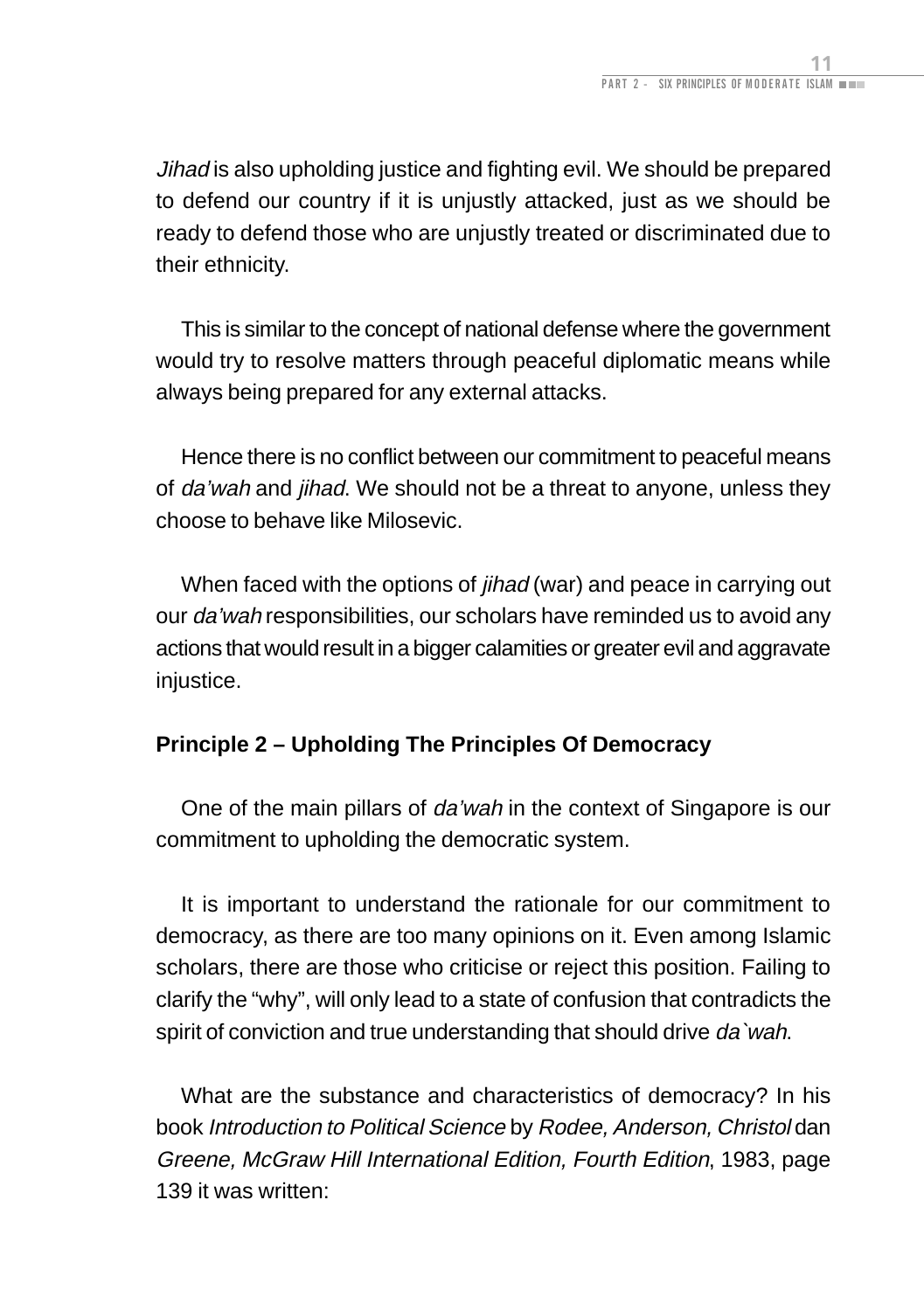"The broadening acceptance of the democratic philosophy led to idealisation of the role of public opinion in a representative democracy. According to this idealised view; (1) the public was interested in making the laws of the land; (2) the public was informed (3) it would deliberate and reach rational conclusions; (4) rationally conceived individual opinions would tend to be held uniformly throughout the social order; (5) the public, would make its will known at the polls and elsewhere; (6) the public's will or at least the views of majority would be enacted into law; and (7) continued surveillance and constant criticism would ensure the maintenance of an enlightened public opinion and consequently a public policy based upon the principles of social morality and justice."

In Singapore's context, the systems that support the above are (1) an electoral system that gives citizens the right to elect their representatives or government; (2) representative government; (3) channels for communication and consultation between the government/ government representatives and the people, such as the Feedback Unit, Meet the People Session, Speakers' Corner and "freedom" of the mass media; (4) a parliamentary system of government with separation of power between the executive, judicative and legislative bodies, (5) a constitution that ensures individual freedom and basic humanitarian rights.

When we place all these in the context of Islam, then the closest concept to democracy is "syura" or the practice of consultation as stated in The Holy Quran 3 :159;

"And consult them in the affairs."

and in 42 : 38;

"And who (conduct) their affairs by mutual consultation."

The importance of *syura* is highlighted in a *hadith* where Ali r.a. said,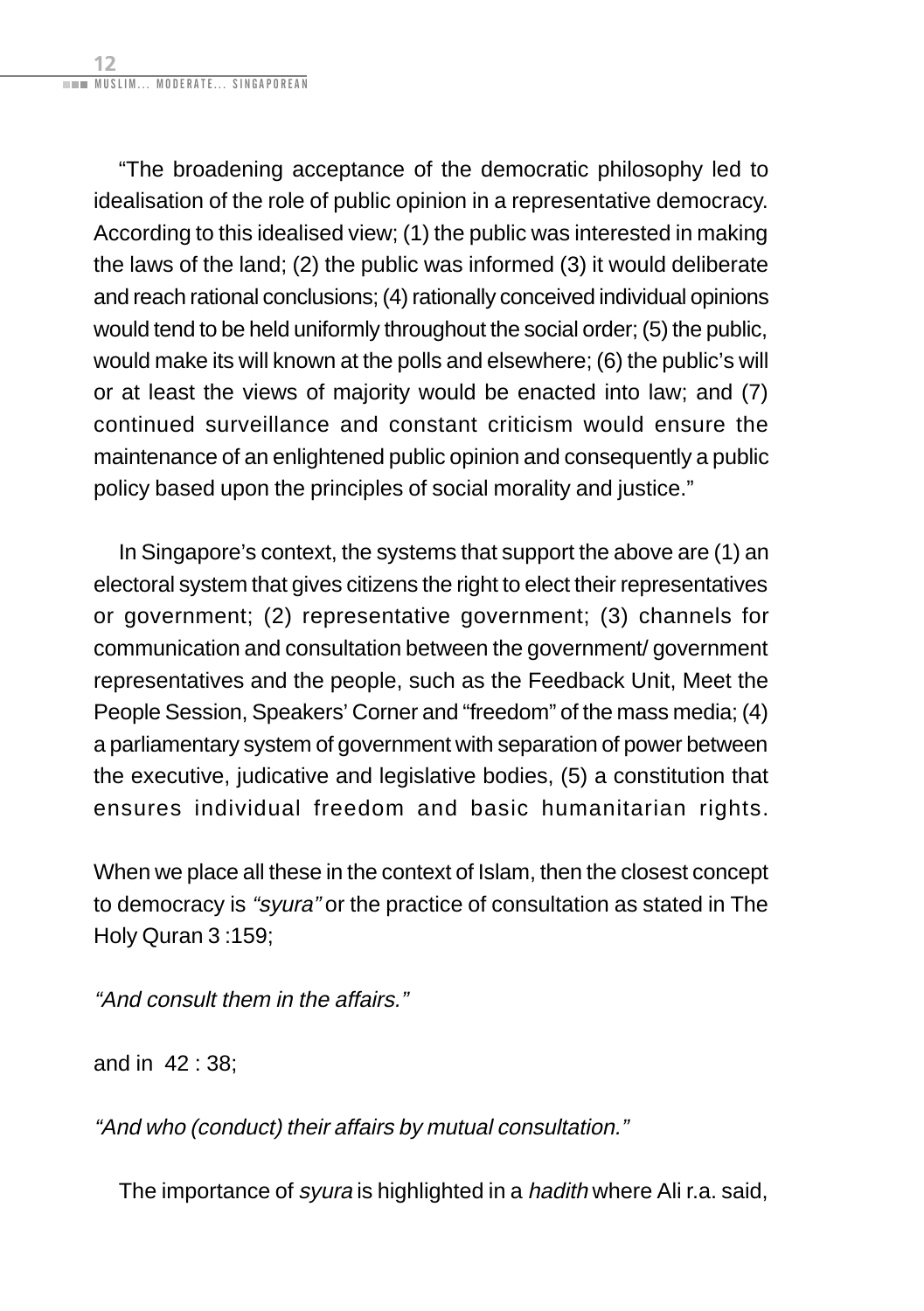"O Messenger of Allah! There will come a time after you, when a matter is raised that is not in the Quran or hadith." The Messenger of Allah (pbuh) answered "Then gather all those strong in faith among my ummah and hold a consultation on the matter. Do not decide based on the opinion of one person only." (Narrated by Al-Khatib, in Ad-Dur Al-Mantsur by As-Suyuti, vol 10, page 6)

There were also other examples where the Prophet held consultations such as during the Battle of Badr and the decision to leave Medina in order to confront the aggressors in the Battle of Uhud.

In terms of concept, what differentiates syura from democracy is the extend of power given to the citizens in formulating laws. Syura in Islam is permissible only for those matters in which there are no hukm gat'ii and that do not conflict with what is in the Quran and Sunnah. Syura must also recognise the authority of the Quran and Sunnah as the "constitution" above all in our way of life. Democracy on the other hand gives absolute rights to citizens or mankind, where all matters may be legislated as long as it receives the support of the majority, even if it involves matters which are against Islamic teachings, such as marriages between couples of the same gender.

However the Quran and the Sunnah do not provide specific instructions on how syura should be operationalised. This is to provide mankind with the flexibility and freedom in promulgating suitable systems as long they adhere to the principles of consultation, justice and efficiency. Hence contemporary Islamic scholars accept the parliamentary democratic system as an alternative system to Ahlul Halli Wal 'Aqdi that was presented by our past scholars. This is because the parliamentary system can fulfill the need of syura and it is an urf' (custom) that is now acceptable by all.

Due to its close similarity to syura, we can now accept democracy as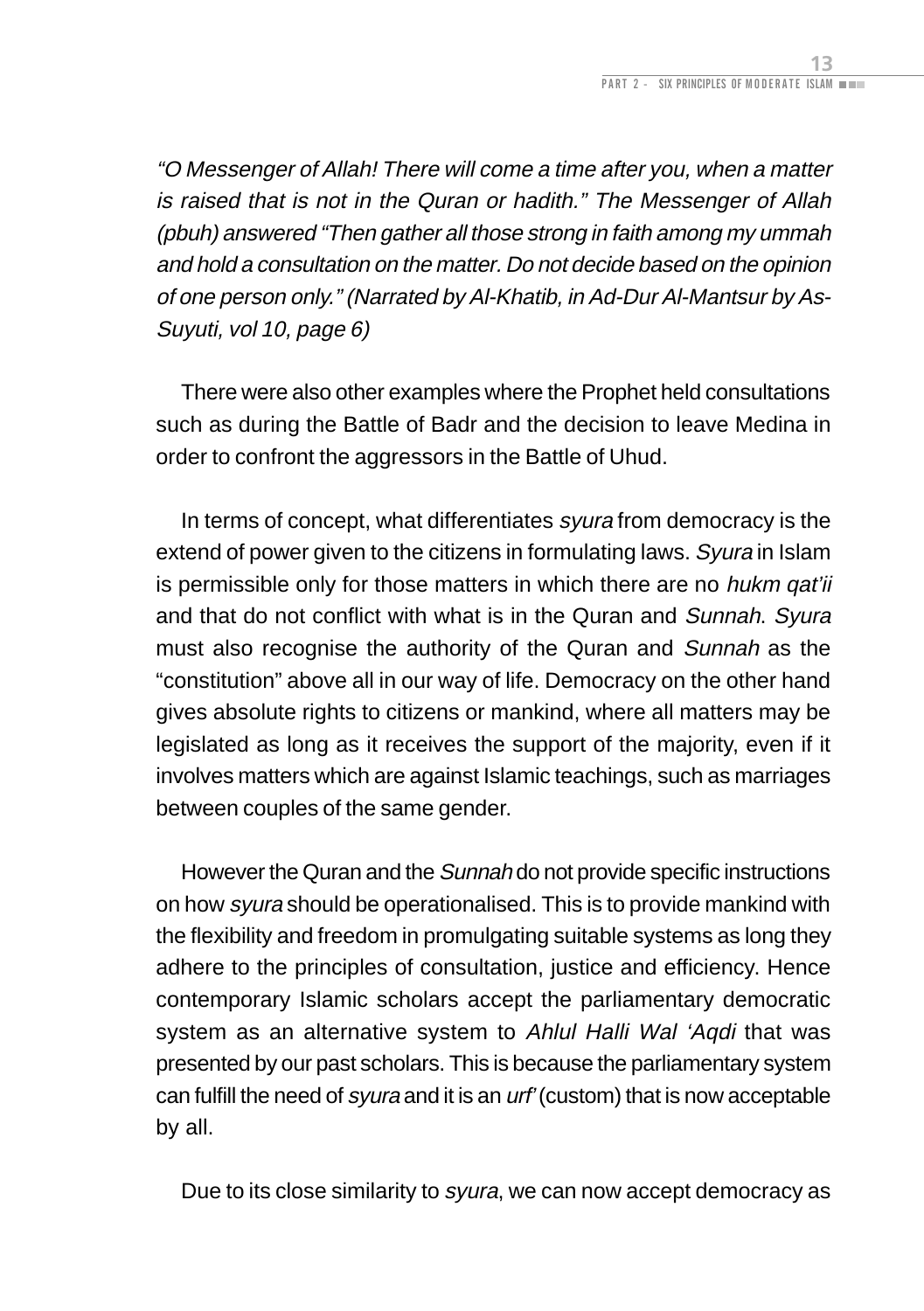an alternative for us despite there being elements that contradict Islamic teaching such as the absolute power of human being to legislate rules. This is a case of the 'lesser of two *mudarat*'.

Despite such differences between democracy and syura, we must acknowledge that such elements can be changed through a process of true democracy and not via autocracy. But Islam also acknowledges that there are some wrongdoings that cannot be eliminated except by a person in a position of authority.

The commitment to democracy is also strengthened by the fact that Islam opposes dictatorship. This is highlighted in the Quran's stories of the Pharaohs, Nimrod, Ashabul Ukhdud and Ashabul Kahfi. The Messenger of Allah taala said,

"The best leaders are those that you love and they love you in return, that you pray for and who in turn pray for you, and the worst leaders are those that you dislike and they dislike you in return, and you ridicule them and they ridicule you" (Narrated Muslim)

Many may dispute our position towards democracy. To us this dispute and differences are natural because Islam does not elaborate on how to run a government. Even the sahabah had different means of choosing a caliph. What is important is that our position is based on valid and sound arguments. Since this is an area that is disputed by Islamic scholars, we should respect the opinions of others and hope that others would act likewise.

Dr Yusuf Al-Qaradhawi in his book entitled The Figh of Islamic Governance In The Perspective of the Quran and Sunnah (Malay translation), pages 192-193, 205, wrote:

"We are of the opinion that it is not wrong for us to learn from the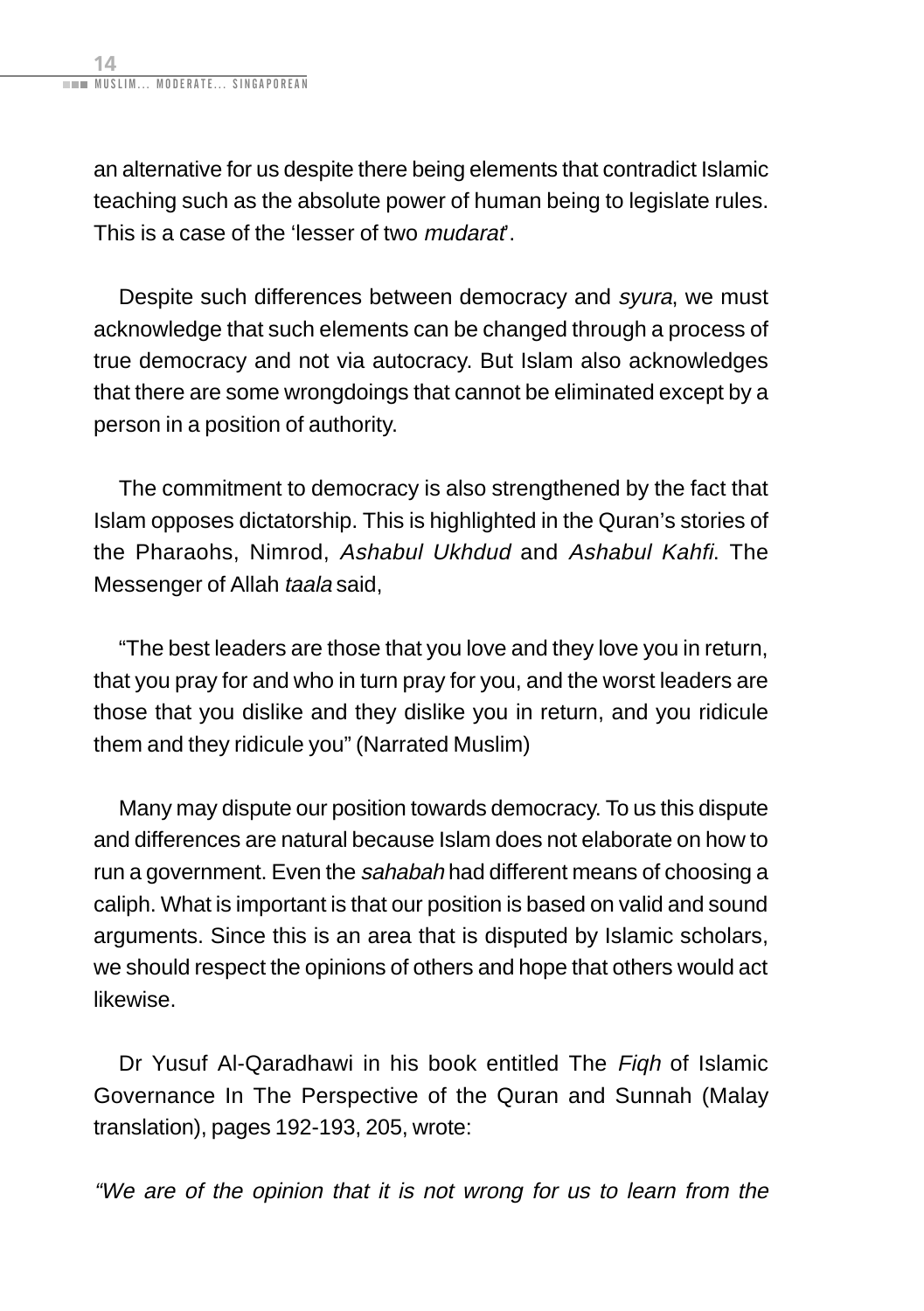<span id="page-27-0"></span>democratic system as a tool for ensuring justice and syura, respecting human rights and obstructing tyranny in this world. The basis of this opinion is that when an act that is obligatory requires another act for it to be fulfilled, then the second act will automatically become obligatory. In addition, conditions for the implementation of a syariah becomes a prerequisite in itself. There is nothing in the syariah that prohibits taking the ideas or practical solutions from non-Muslims…. As such syura in Islam is in the spirit of democracy, even the substance of democracy is similar to the spirit of syura."

### **Principle 3 – Upholding The Principle Of Rule Of Law**

Apart from following the syara', da'wah should be operationalised according to the law of the country we are in. This is because Islam places great emphasis on being orderly in every matter. Hence our ibadah such as *solat* and *wudhu* can be nullified should we fail to observe them in their correct order.

Allah taala has prohibited the Muslim ummah from being extreme in their actions. Allah taala says;

### "But do not transgress limits" (The Holy Quran 2 : 190)

The term 'ta`taduu' (transgress) is further defined in the following verse:

"These are the limits ordained by Allah, so do not transgress them" (The Holy Quran 2 : 229)

Although this verse specifically prohibits transgression of the syariah, its application in the context of the legal system is just as relevant based on these conditions;

a. if the laws do not contradict the teachings and principles of Islam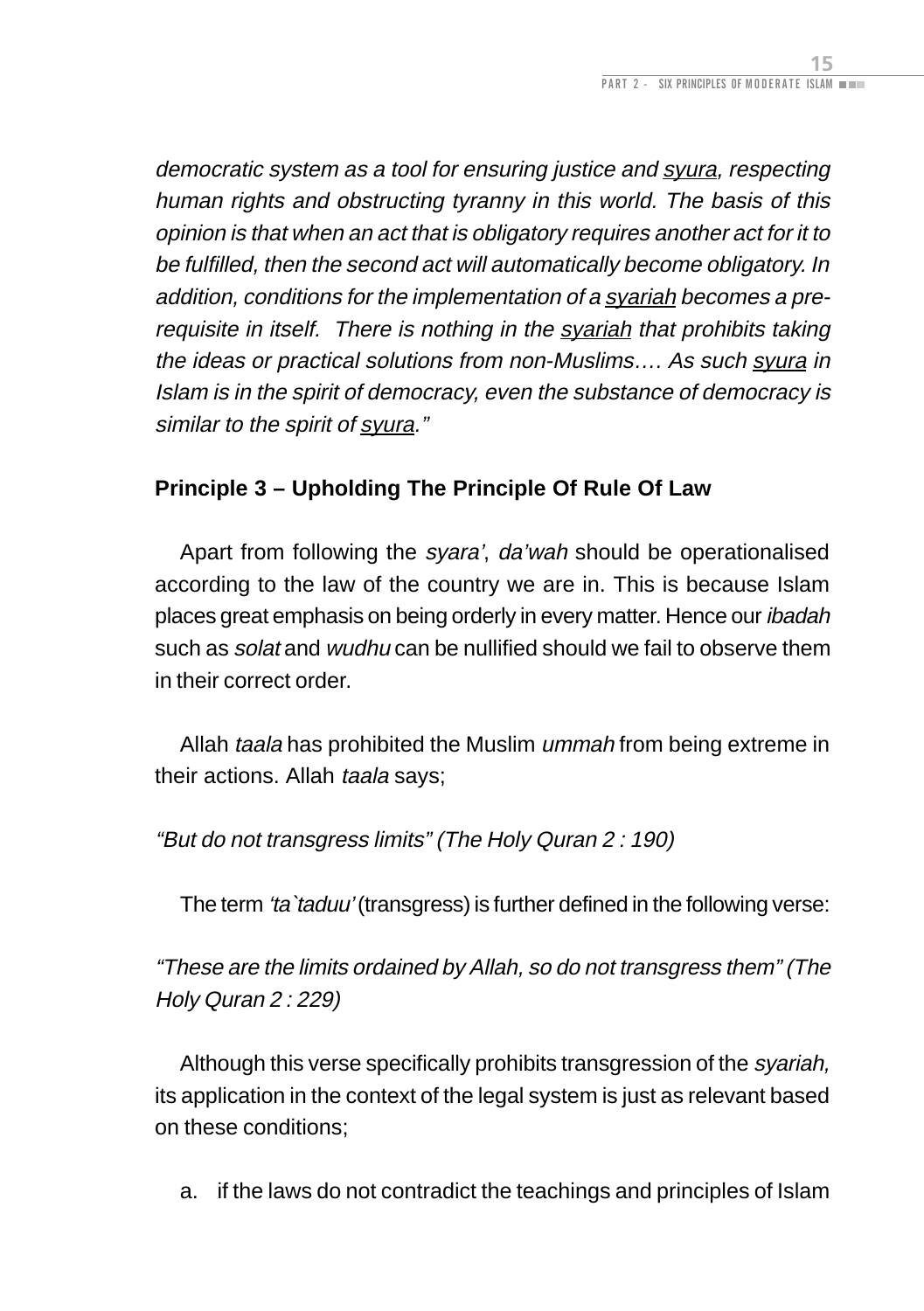such as when it comes to observing traffic regulations.

b. even if the laws contradict Islamic syariah, we are still obligated to respect and uphold them. Hence while the laws with regards to theft, for example, do not fulfill the requirement of the *svariah*, we cannot simply neglect or refuse to uphold the laws. Otherwise we will cause lawlessness in the society, which is a greater *mudarat*.

In the context of the nation, when a person chooses to be the citizen of a country, he has in fact signed a contract that includes his pledge to observe the law. Adhering to the law is, therefore, falls under general command of Allah taala;

"O ye who believe! Fulfill (all) obligations" (The Holy Quran 5 : 1)

"To fulfill the contracts which you have made" (The Holy Quran 2 : 177)

We cannot deny that the legal systems in most countries often do not share the philosophy of Islam. Nevertheless, this is not a justification for us to totally reject all existing laws or to live in total disregard of the laws.

In the context of da'wah in Singapore, failure to operate according to the laws will only invite negative perceptions from non-Muslims and raise doubts as to the loyalty of the Muslims. The irony is that the ummah should be the best example for others to emulate and respect.

One of the issues in relation to this is that of the available policies and laws as objects of change. Such policies and laws have to be carefully differentiated and categorised. We should not be silent to the policies and laws that are opposed to the principles of the syariah. These are the "munkar" that we are obligated to correct either with our hands, words or at least in our hearts. Now how do we accomplish this?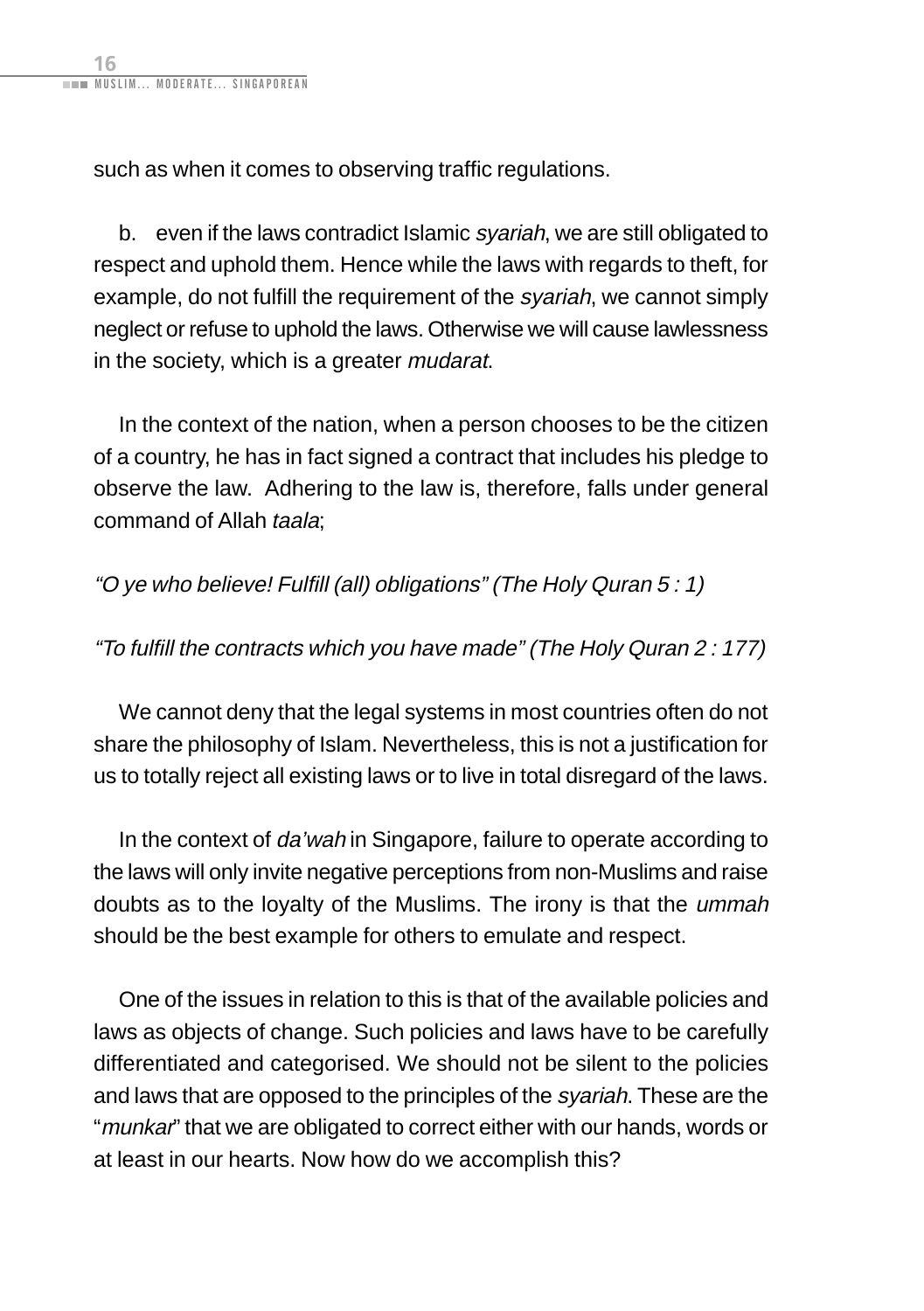We need to prioritise the issues that have to be addressed based on the degree of the *maslahat, mudarat*, reality, capability and the existing da'wah scenario. This should be accomplished through the process of consultation between the various official religious authorities, *ulama* and religious organisations. Laws that are in conflict with the *svariah* are of various types, and each should be addressed differently.

There are a few aspects of criminal laws in Singapore that may be inconsistent with the *syariah* or Hudud. Nevertheless to change them now would be unrealistic and beyond the capability of existing da'wah work while raising them as issues would be a waste of current resources. In addition, such actions may raise unnecessary oppositions that will only complicate da'wah activities and the practice of Islam. On the other hand to neglect or the failure to uphold those laws could result in social problems that will affect the Muslim community as well.

It is also important to note that in areas where there are conflicts, the solution may not necessarily be to promulgate or change the particular laws. Instead in the issue of banking, a better solution would be to offer an alternative to the current banking institutions. With such alternatives, Muslims are able to free themselves of the unIslamic practice while displaying the beauty of Islam.

But there are laws that cause Muslims to act contrary to the *syariah*. An example is the prohibition for wearing the tudung in national schools. There are also laws that affect the welfare of not only the Muslims but also that of the non-Muslims such as those on gambling and entertainment. While these are areas that requires our attention, we must ensure that our actions must be carried out with due regards to the process of law. Using force or violence would be totally inappropriate.

While we focus to champion our rights as normal citizens in this country and ensuring that it is done in accordance to the law, we need to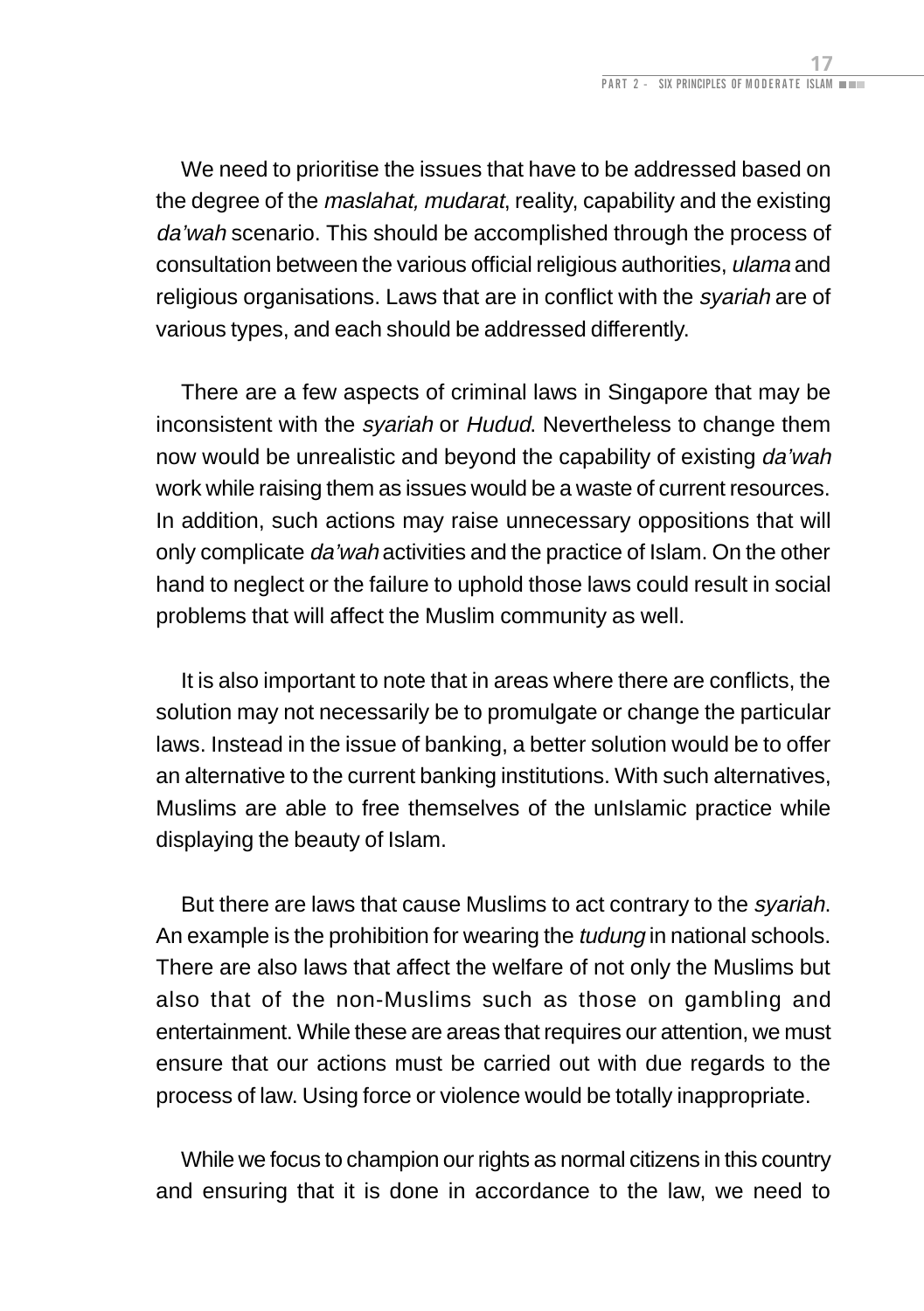<span id="page-30-0"></span>understand that what is consistent with the law and endorsed by law does not mean that it is the wisest and most appropriate action to take. The wisest and most appropriate actions have to take into account various other factors.

As Muslims, we have to consciously dislike living in a situation that is far from ideal in terms of the *syariah*, but are currently unable to change. Without this consciousness in our hearts, what will be left from our faith?

### **Principle 4 - Contextual**

Da'wah has to operate within its own ecology. Ecology refers to the environment as it relates to living organisms; the branch of biology concerned with the relations between organisms and their environment. Refer to www.dictionary.com

In principal, religious scholars are in consensus that fatwa and *ijtihad* should apply according to the reality and context in question, so long as they are consistent with the principles and methodologies that are recognised by the scholars.

For da'wah to operate in the appropriate ecology requires an appreciation and understanding of the ecology in which we exist. This in turn requires an understanding and appreciation of the roles of the elements and organisms within that ecology. We also need to distinguish the more significant elements and their roles, whose oversight may eliminate maslahat and produce mudarat.

Once we are familiar with all the important elements, it is time to measure them against the standards of Islam with regards to the principles and the siyasah syar'iyah. These principles serve to quide the *ummah* in their da'wah effort, with clear awareness of the elements within their own environment or the ecology as a whole.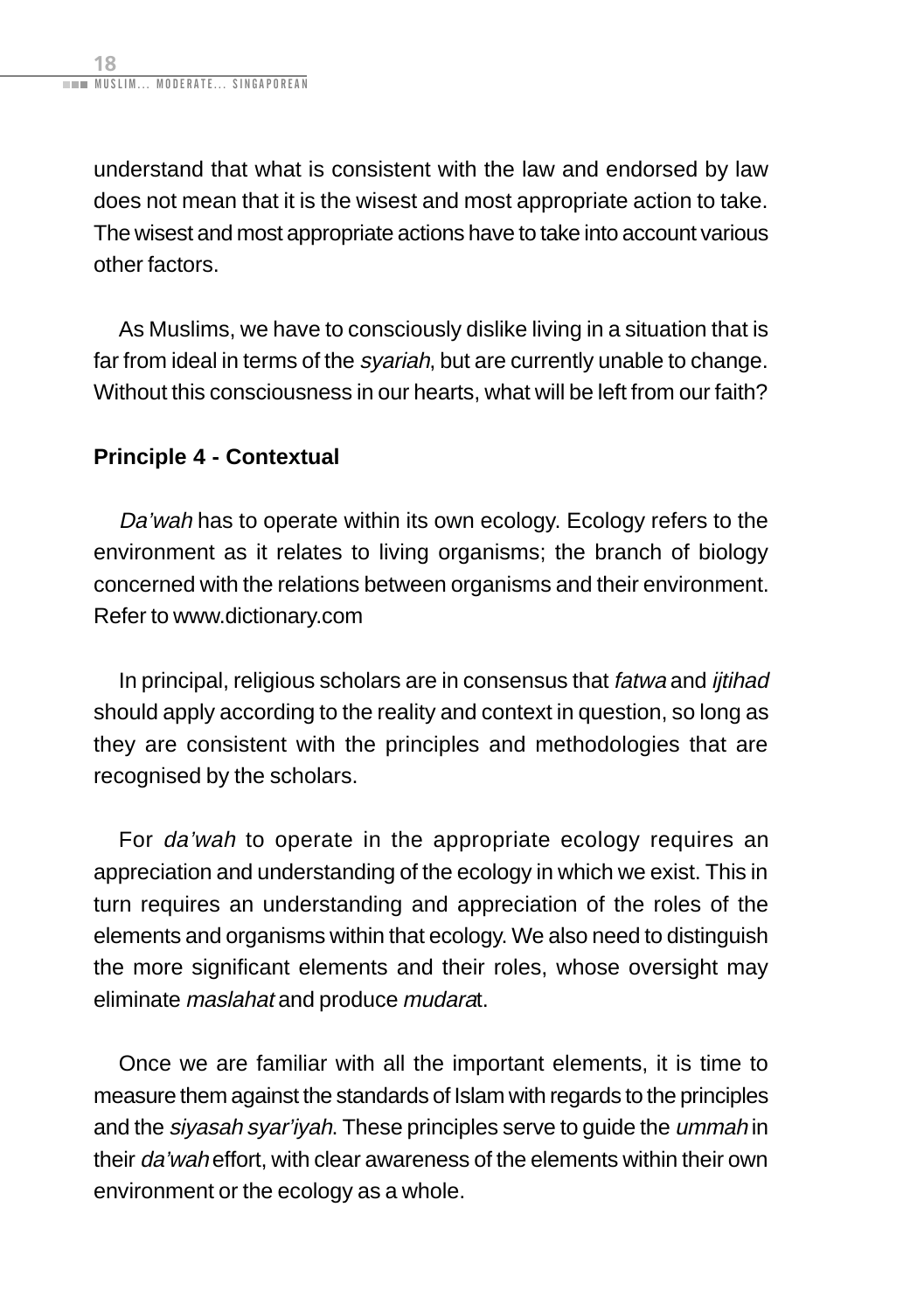For example, if we were to regard the minority position of Muslims as an element within the *da'wah* ecology here, we should place it against the standards of Islam and produce principles of da'wah relevant for the minority position of Muslims in Singapore.

But what are the elements that shape the da'wah ecology in Singapore? This is a question that requires in-depth study and research, beyond the capacity of this writing.

Nevertheless, until research is conducted and a consensus reached, we might consider the following as some of the elements that shape the ecology of da'wah in Singapore.

1. There are 400,000 Muslims in Singapore representing 15% of the population. Nevertheless Muslims form the largest minority group here.

2. Muslims in Singapore are predominantly Malays. This is unlike the Muslim minority groups in America or Europe, which are less homogenous. In these countries, the Muslim population consists of people from different cultures and countries of origins.

3. The dominant group is made up of Chinese who are mainly Buddhists.

4. The government practices democracy that in general provides our citizens with a fair amount of freedom. While there have been criticisms of our democratic system and the existing government, we can safely say that our government do not practice the dictatorship style of government found in former Yugoslavia. Neither are the Muslims here persecuted for their religion or race, unlike the Muslims' plight in Chechnya.

5. With secularism in practice, the government ensures a non-partisan approach when it comes to religious matters. This is to ensure religious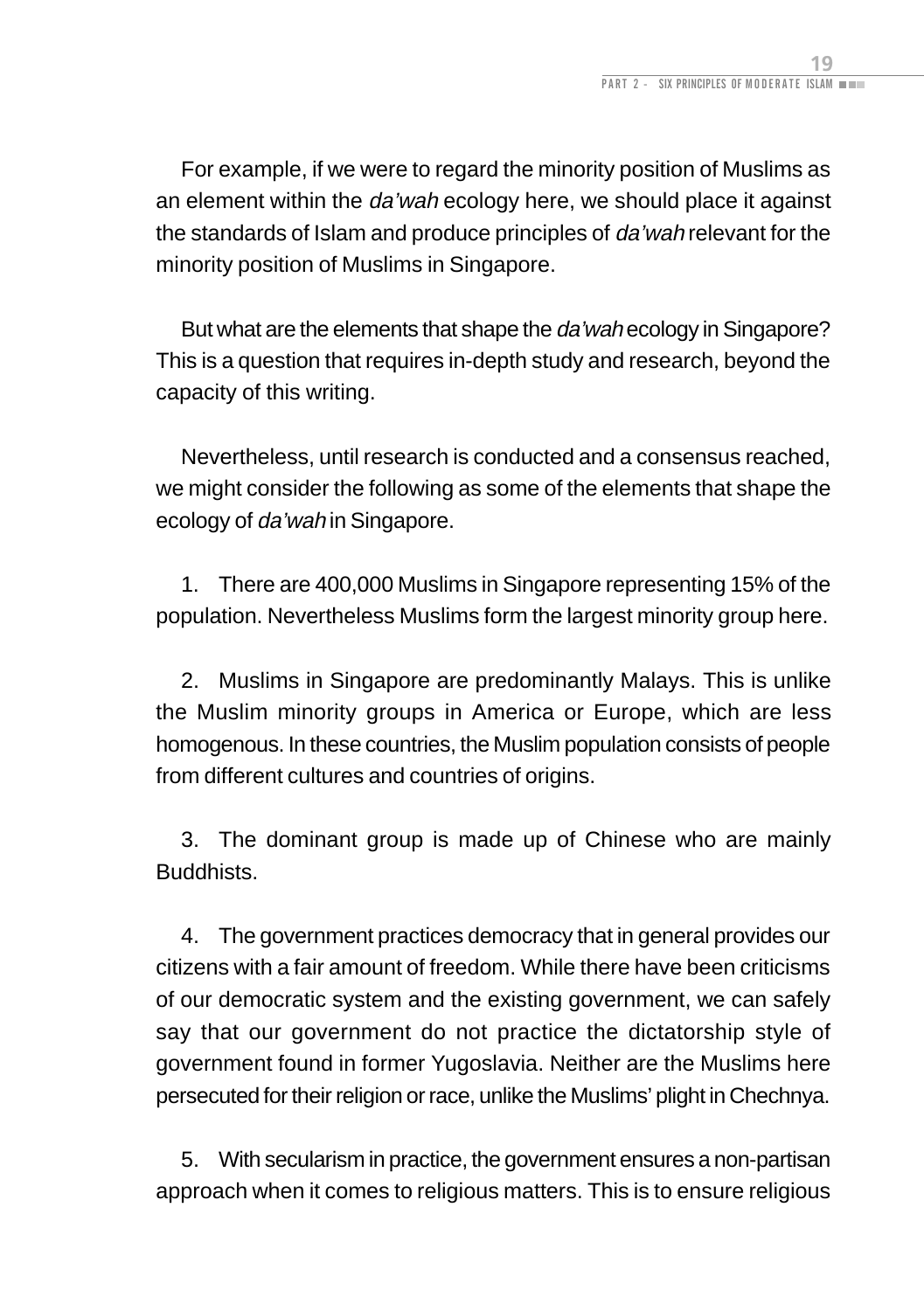<span id="page-32-0"></span>harmony. While Islam is critical to secularism as a philosophy, we should distinguish the secular practices in Singapore from that practiced by Kamal Atarturk.

6. Singapore has a society that is cosmopolitan, open and urban by nature. These characteristics have been fortified by the effects of globalisation. As a result Singaporeans are affected by events happening around the world and not just influenced by internal factors or their immediate environment. Globalisation also offers Muslims in Singapore a wealth of resources and opportunities.

7. Although we acknowledge that Muslims in Singapore are still lagging behind economically, we have the benefit of living in an advanced developing economy and financial centre.

8. Singaporeans are generally affluent with a relatively high gross income.

9. Muslims in Singapore are surrounded by other Muslims groups that together, form a majority in this region. For example our neighbour Indonesia, has the largest Muslim population in the world.

10. Muslims in the region are experiencing a revivalism – a return to the fundamentals of Islam.

The principles that direct da'wah should then be regulated by a dynamic system of prioritizing. This is because priorities will continually change the elements in the ecology, subject to the consideration of maslahat and mudarat in Islam.

### **Principle 5 - Respecting The Opinions And Rights Of Others**

We should expect that a person of any faith would be confident of the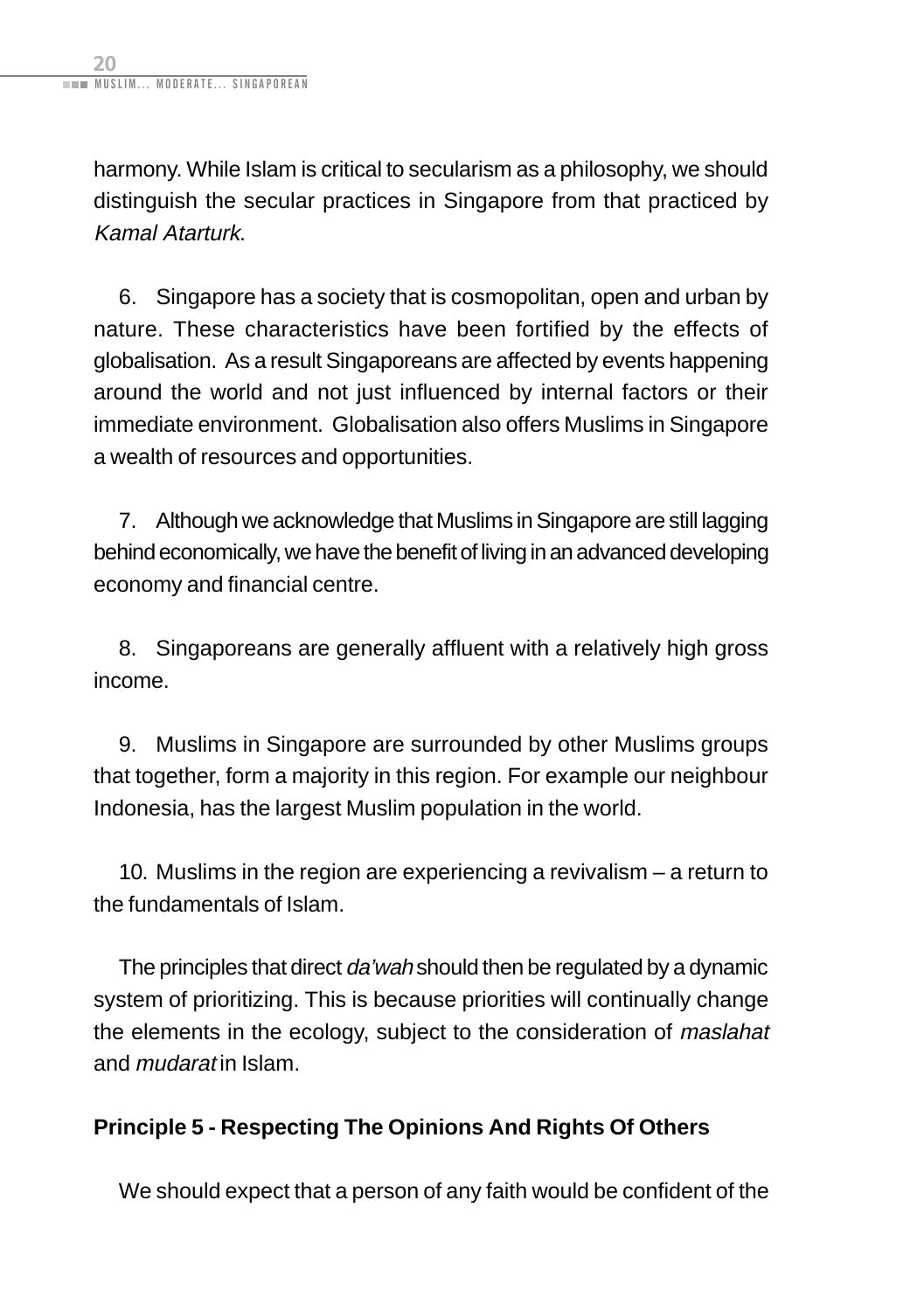truth and principles of his or her religion compared to those of others. After all, it is only through conviction in Christianity that a person chooses to become a Christian instead of a Buddhist, a Muslim or a Hindu.

Each person should be convinced that what he or she believes in is not only true but also closer to the truth than what is found in other religions. Hence Muslims should not be apologetic in proclaiming the supremacy of their faith.

Nonetheless, while we acknowledge the perfection of Islam, we should never insult, condemn or look down upon other religions or their believers. Our conviction should never bring about undesirable behaviour such as the lack of respect for others.

As Muslims, we should respect differences, be receptive and respectful of others' opinions.

Hence Muslims should not mock the images of the Hindu deities, or the statues of Buddha, or use the cry of "wel!wel!" as a joke or use the term "Cina mampus" to describe the funerals of their Chinese neighbours. Just as we would like others to respect the commandment for tudung and the permissibility of polygamy in our religion, we should also be respectful of the practices of others such as the Hungry Ghost festival.

The following are some of the arguments that endorse being respectful to believers of other faiths.

Allah *taala* prohibits the act of mocking others in the following verses. He says;

"O believers! Let no men laugh at other men who may perhaps be better than themselves; and let no woman laugh at another woman, who may perhaps be better than herself. Do not defame through sarcastic remarks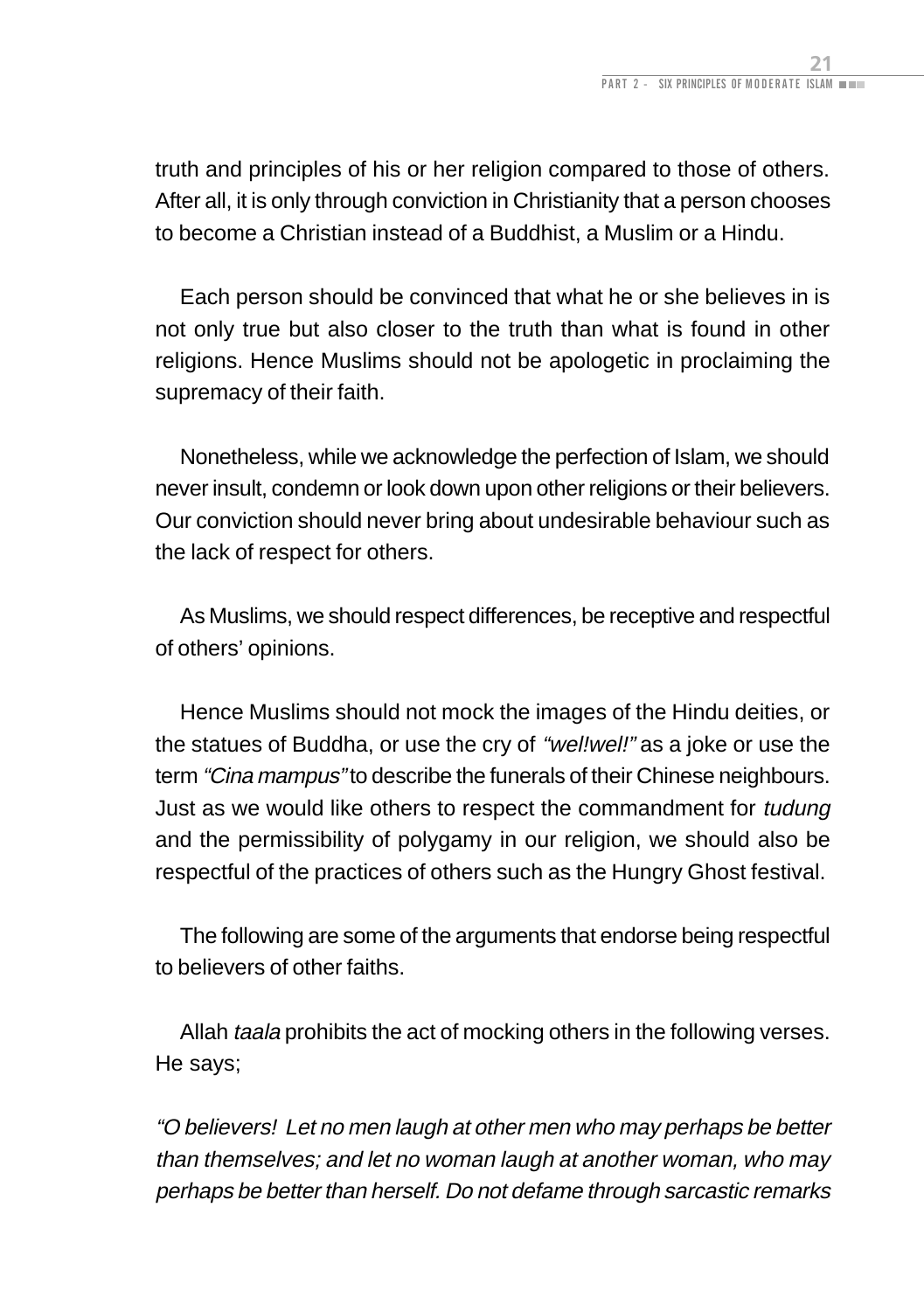about one another, nor call one another by offensive nick-names. It is an evil thing to be called by a bad name after being a believer, and those who do not repent are the ones who are the wrong doers." (The Holy Quran 49 : 12)

"Say: O unbelievers! I worship not that whom you worship, nor will you worship that whom I worship. I shall never worship those deities whom you worship. Nor will you ever worship Allah, whom I worship. To you be your religion and to me mine." (The Holy Quran 109 : 1-6)

While these verses remind Muslims to abstain from imitating the practices of believers of others faiths, it also enforce the need to respect others and ensure their freedom in practicing their own faiths – "To you be your religion and to me mine"

Allah taala tells us in the Quran;

" O believers, do not insult those, whom these mushrikeen call upon besides Allah, lest in retaliation they call bad names to Allah out of their ignorance. Thus We have made the deeds of every group of people very fair to them. In the end they will all return to their Rabb and then, He will inform them of the reality of what they had done." (The Holy Quran 6 : 108)

Underlying the prohibition on mocking other religions in the above verse, is the message of respect for people of other faiths. How can a person abstain from making a mockery of other religions without the conscious sense of respect for the inherent differences?

Allah taala prohibits the use of force in bringing others to Islam in the following verse.

"But Allah also prohibits the use of force in bringing a person into the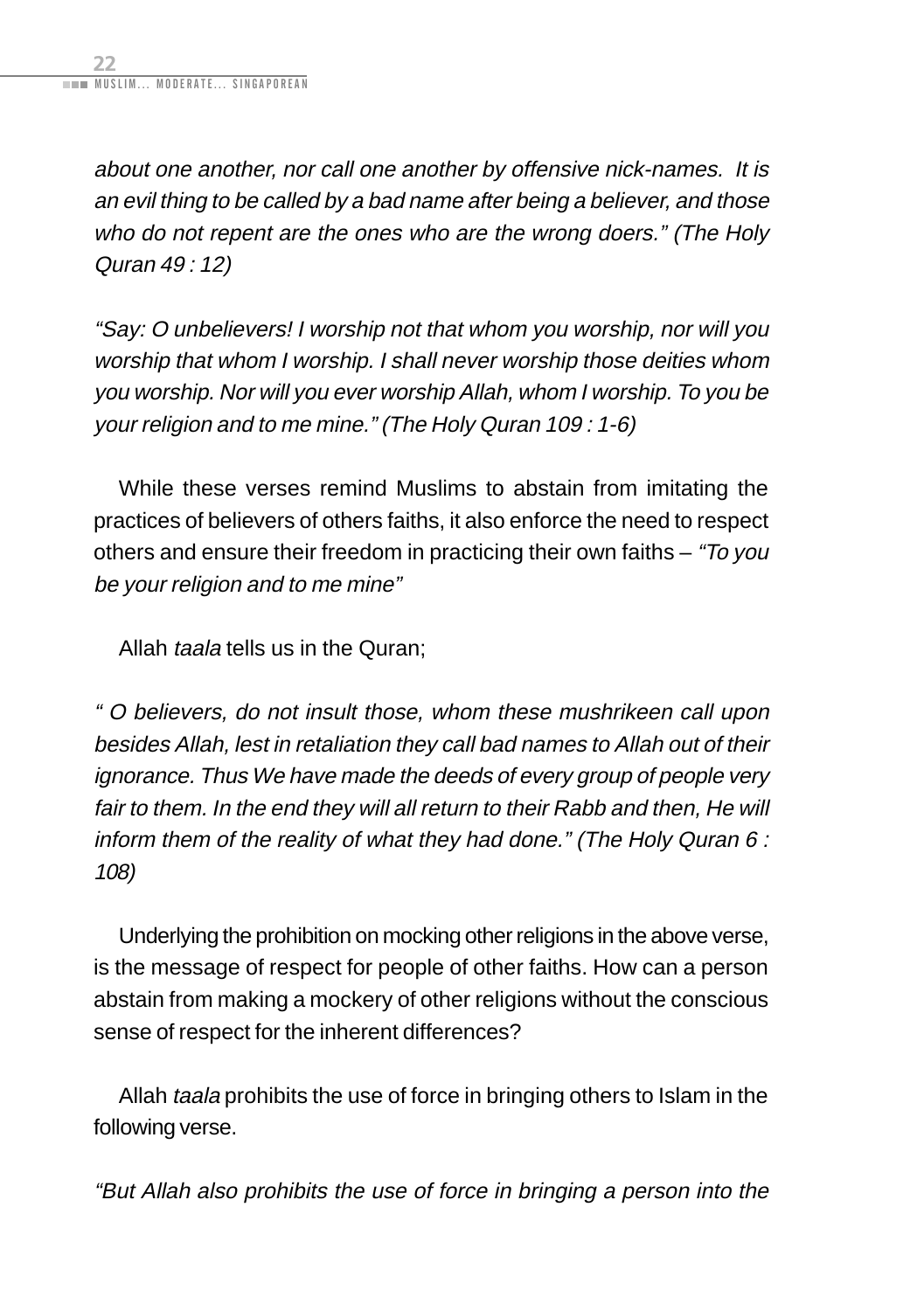folds of Islam; "There is no compulsion in religion" (The Holy Quran 2 : 256)

and He says;

"Would you then compel mankind against their will to believe?" (The Holy Quran 10 : 99)

If Muslims fail to respect those of other religions, they may inadvertently be turning these people from Islam. This goes against the message of the following hadith,

"Make easy and do not make complicated, give good tidings and do not cause others to turn away." (Narrated by Al-Bukhari)

The history of Islam has proven that Muslims were able to peacefully live together with non-Muslims when there were mutual principles of justice and respect, regardless of whether the Muslims were in authority or otherwise.

An example of a situation when Muslims were not in positions of authority was when some of the companions sought refuge in Ethiopia (Habsyah) where the citizens were mainly Christians. When a revolt occurred in the country against the King of Ethiopia (Habsyah) the migrant Muslims were in full support of him. When they were in a position of authority, Muslims forged an alliance with non-Muslims for peaceful coexistence. Such mutual respect ensured freedom of faith, religious practices, the sanctity of houses of worship and peace in the conquered territory.

Saidina Ali r.a. also practiced this philosophy when dealing with the Khawarij who were his strongest critics. He permitted them to move freely as long as they did not threaten the security of the country.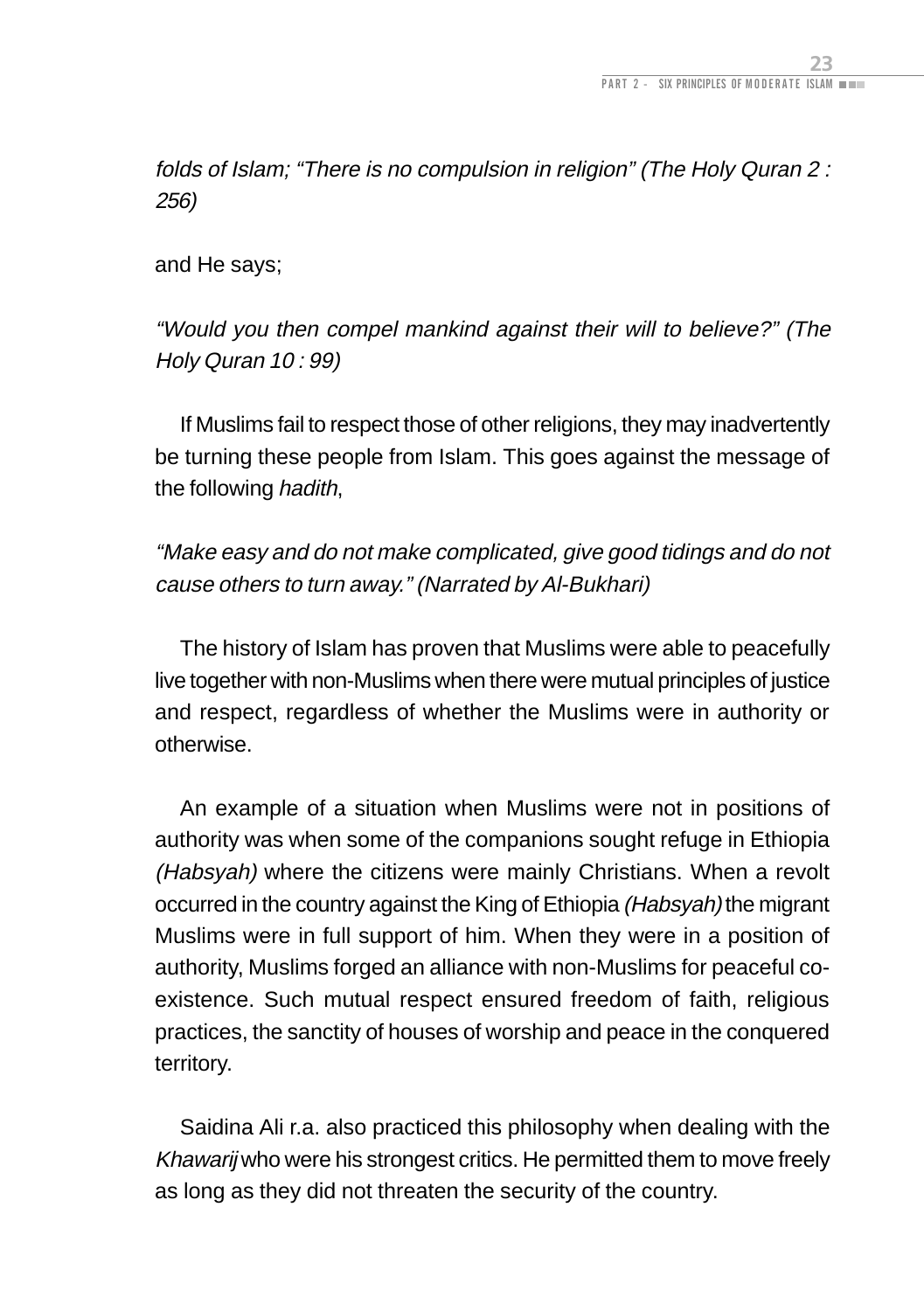The prohibition from the Almighty tells Muslims that they should respect the rights of others to not believe in what they (Muslims) choose to believe and to choose their own faiths. This prohibition should not necessarily be enforced by legal means, as its application would be more effective when it is based on mutual respect.

Nevertheless, while we uphold this respect, Muslims should not simply be passive and not make any efforts to share the message of Islam with non-Muslims. Failure to carry out the responsibility on da'wah is also condemned in Islam.

But Allah taala reminds us,

"Do not argue with the People of the Book except in good taste" (The Holy Quran 29 : 46)

The verse clearly encourages Muslims to have dialogues with the People of the Book. Maintaining "good taste" would mean refraining from mocking other religions.

No one would want his or her religion to be insulted, made fun of or mocked. Just as we would not accept non-Muslims mocking Islam, we should not allow ourselves to do anything that would offend others when it comes to discussing religious matters.

Often the sight of Muslims being attacked by others will arouse extreme anger that could tempt us to retaliate likewise. When such instances occur, we have to remind ourselves that da'wah cannot function based on vengeance and deep-seated anger. And we should not use such actions as examples for us to emulate.

Allah *taala* tells us in the Quran,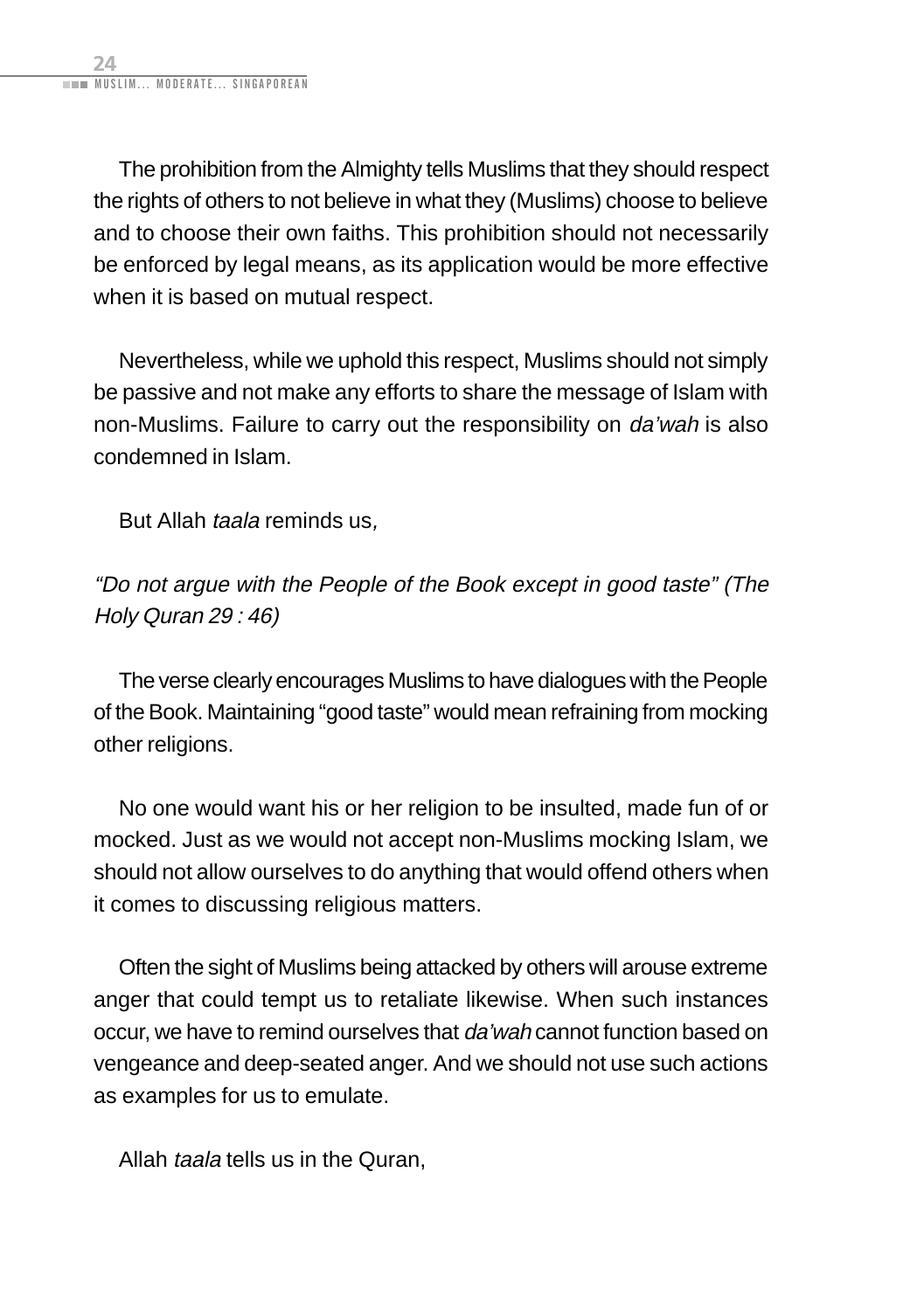<span id="page-37-0"></span>"Good deeds are not equal to evil ones. Repel other's evil deeds with your good deeds. You will see that he with whom you had enmity, will become your close friend." (The Holy Quran 41: 34)

and He says

"Repel evil with good. We are fully aware of what they utter" (The Holy Quran 23 : 96)

### **Principle 6 – Upholding Islamic Teachings**

One of the important pillars that we should uphold in our da'wah efforts is to remain within the guidance of Islam at all times.

What we understand and practice should always suit the spirit and principles of Islam.

To ensure this, our main source of reference for any issues, tasks or problems should be the Quran and the *hadith*. But it is just as important that one understands how these two references should be used. This is where we should hold on to the following guideline.

"The glorious Qur'an and the purified tradition (Sunnah) of the Prophet (peace be upon him) are the references of every Muslim for the realisation of the rules of Islam. The Quran can be understood according to the principles of the Arabic language without affectation or controversy, and the Sunnah can be acquired by reference to the trustworthy transmitters of Hadith (collected sayings of the Prophet). [No 2 of the 20 concise principles of Hasan al-Banna]

Apart from this we should also acknowledge the important role of the experts in interpreting the rules of Islam. Just as each discipline has its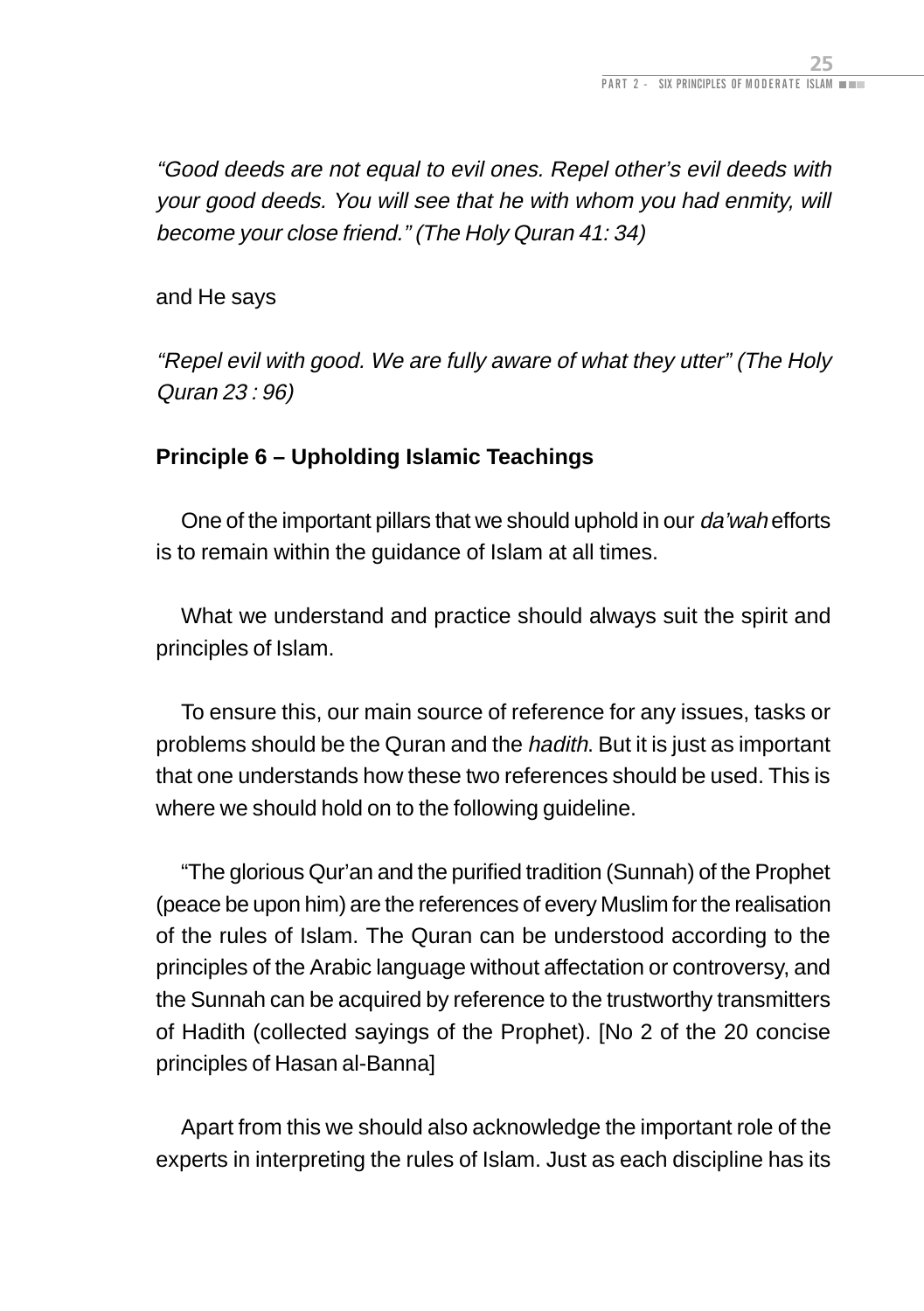own specialists, the same should be expected of the various disciplines relating to Islam.

Islam ensures freedom of speech by enjoining every Muslim to spread the message of Islam. Hence every Muslim has the right and freedom to speak of his or her belief. Nonetheless this does not mean that every individual, whether Muslim or otherwise, has the authority to speak on Islam or derive their own rules of Islam.

This is not to imply that matters on the rules of Islam should be monopolized exclusively by a small group as the Brahmin caste does for Hinduism. The intention is to ensure that only the experts will deal with complicated issues relating to religion. Anyone can be an expert on Islam by following the path of Islam and mastering its various branches of knowledge.

But practicing Islam without the guidance of the more knowledgeable may cause a person to stray from the truth. Hence, we should treasure and respect both the past and current ulama.

The views of the past scholars of Islam reflect their righteous, just and dignified behaviours. This is especially true of the ulama among the sahabah who were educated and moulded directly by Prophet Muhammad, and the subsequent ulama close to that era. These scholars truly understood the spirit and principles of Islam.

Our respect should also be extended to the ulama of today whose views reflect their understanding of the current context within which we are living in.

We should accept that Islam has to be practiced according to current conditions just as we should acknowledge that there are some *ijtihad* made in the past that are no longer relevant in certain situations or in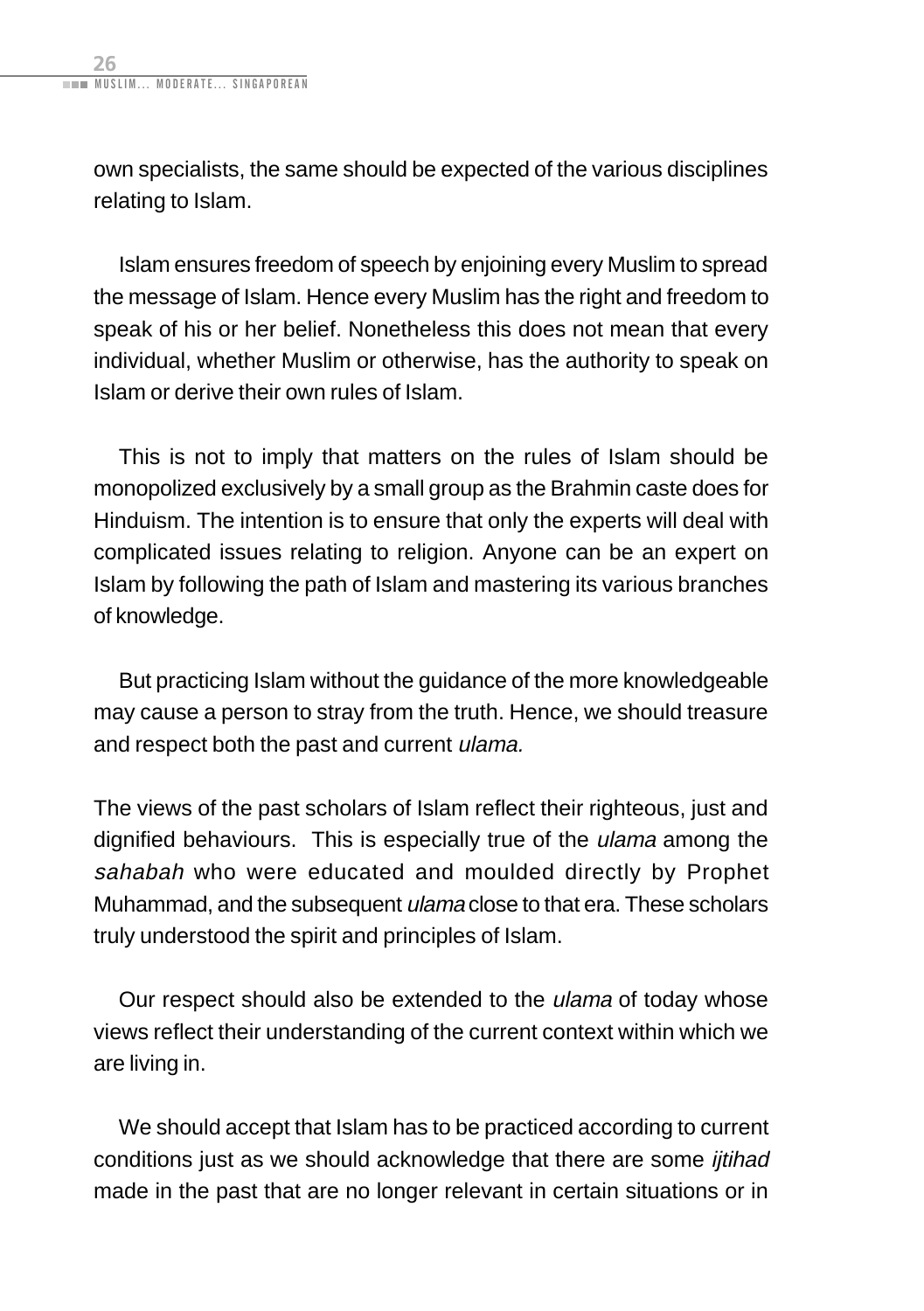today's contexts. Even the ulama of the past acknowledged that rules of Islam will undergo changes due to changes in circumstances and contexts.

"The opinion of Imam (Ruler) or his deputy is acceptable in matters, which are of proven benefit to the public, provided that his opinion does not conflict with any established principle of Islam. In this regard, the opinion of the Imam is allowed to marginally differ from similar preceding rulings by virtue of changing circumstances, customs, and conventions of the society. [No 5 of the 20 concise principles of Hasan al-Banna]

When it comes to the role of the *ulama* and the community in tackling current issues, we hold to the opinion that:

"Every Muslim who reaches the level of understanding the arguments of legal deduction and jurisprudence is encouraged to investigate the works of the four great Imams of Islamic jurisprudence and see which of them attracts him most. With the help of the arguments of that Imam and the proven opinions of trustworthy workers of his own age, he should be able to increase his knowledge of Islamic Law and find the Islamic solutions to the contemporary problems of his society. Those Muslims who are unable to do so are advised to exert the necessary efforts to acquire such a level of understanding. [No 7 of the 20 concise principles of Hasan al-Banna]

Nevertheless the works of the past ulama provide a corpus of knowledge that is priceless. They should not be neglected based on the arguments that they are no longer relevant or that times have changed or that we need new *ijtihad* for today's circumstances. The treasury of knowledge we have today has been painstakingly put together over hundreds of years.

To ensure righteousness in our practices and truthfulness in our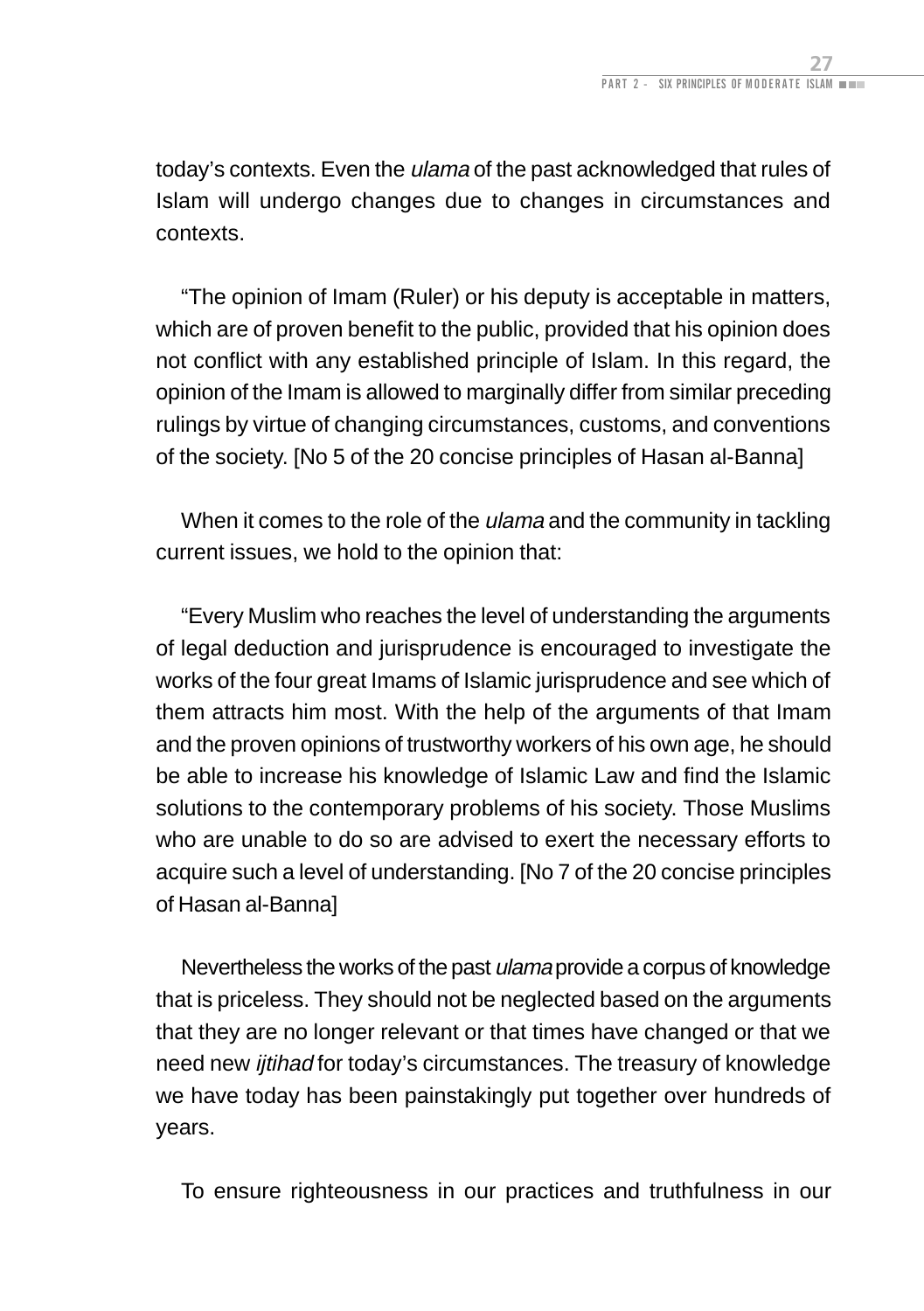understanding, we will have to make references to this early corpus of knowledge while keeping our perspective on today's circumstances.

This does not mean that we will blindly follow the ulama of the past or even those of today. Blind followers were reminded by Allah taala in the Quran;

"And pursue not that of which you have no knowledge. For surely the hearing, the sight, the heart, all of those shall be questioned of." (The Holy Quran 17 : 36)

Islam calls on its followers to practice Islam with knowledge and comprehension. While reading the Qur'an we should try to comprehend its meanings. A similar yardstick should be used when faced with the views of ulama who we acknowledge are not infallible. Allah taala says;

"Do they not then earnestly seek to understand the Quran, or is that there are locks upon their hearts?" (The Holy Quran 47 : 24)

While we uncover the wisdom of the past, we should not limit our understanding of Islam in today's context or be less sensitive to its inherent differences.

In brief, we can abide by the following:

"The opinion of everyone except the infallible Prophet (peace be upon him), is liable to changes and modifications. All that has reached us of the opinions and rulings of the righteous early Muslims is acceptable to us as long as it is in agreement with the Qur'an and the Sunnah. In case of disagreement, the Book of Allah and the practice of His Apostle are more deserving of our adherence. However, we do not criticize or attack any of those individuals who were in disagreement, since we do not know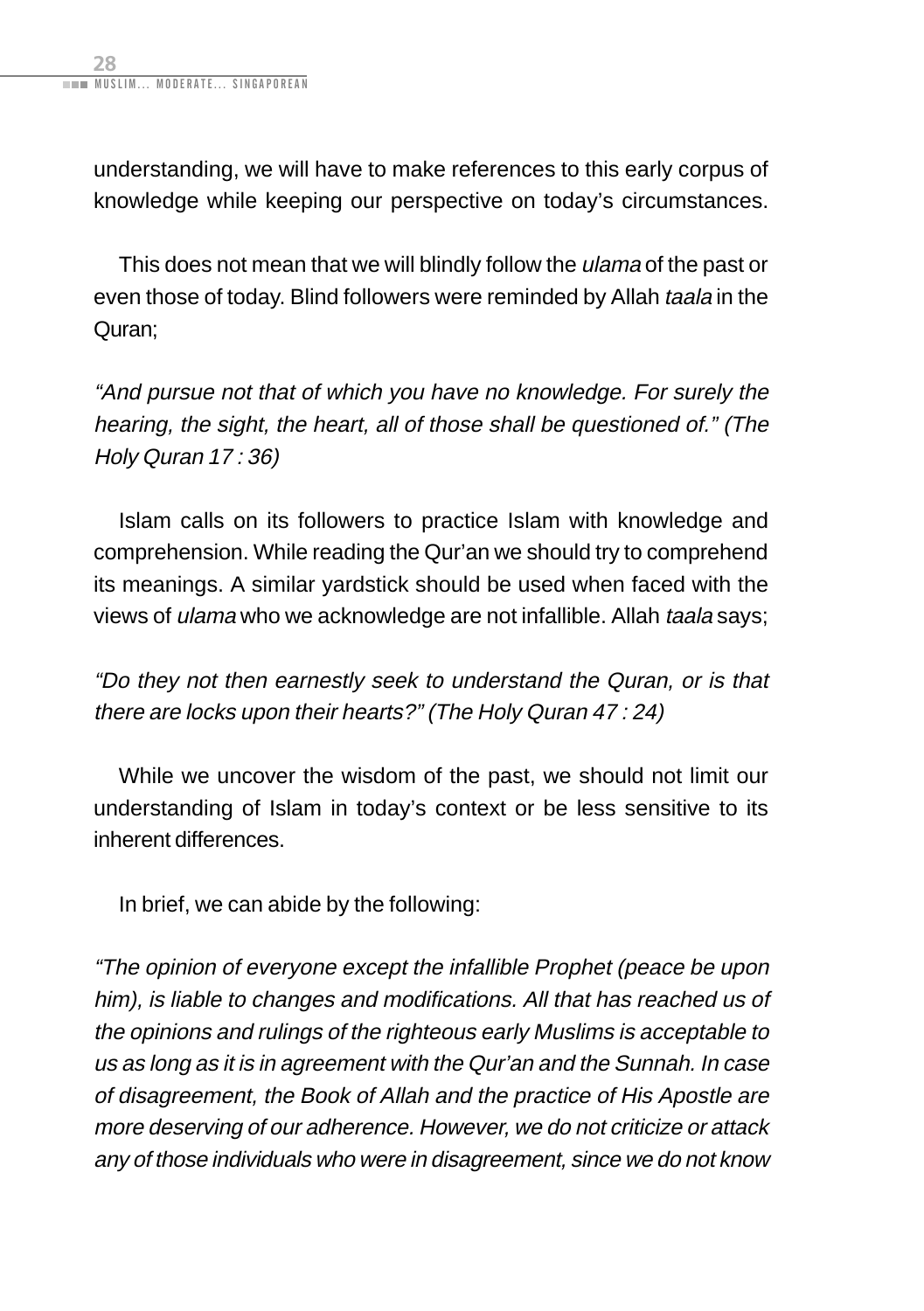what their intentions were nor the circumstances that necessitated their decision." [No 6 of the 20 concise principles of Hasan al-Banna]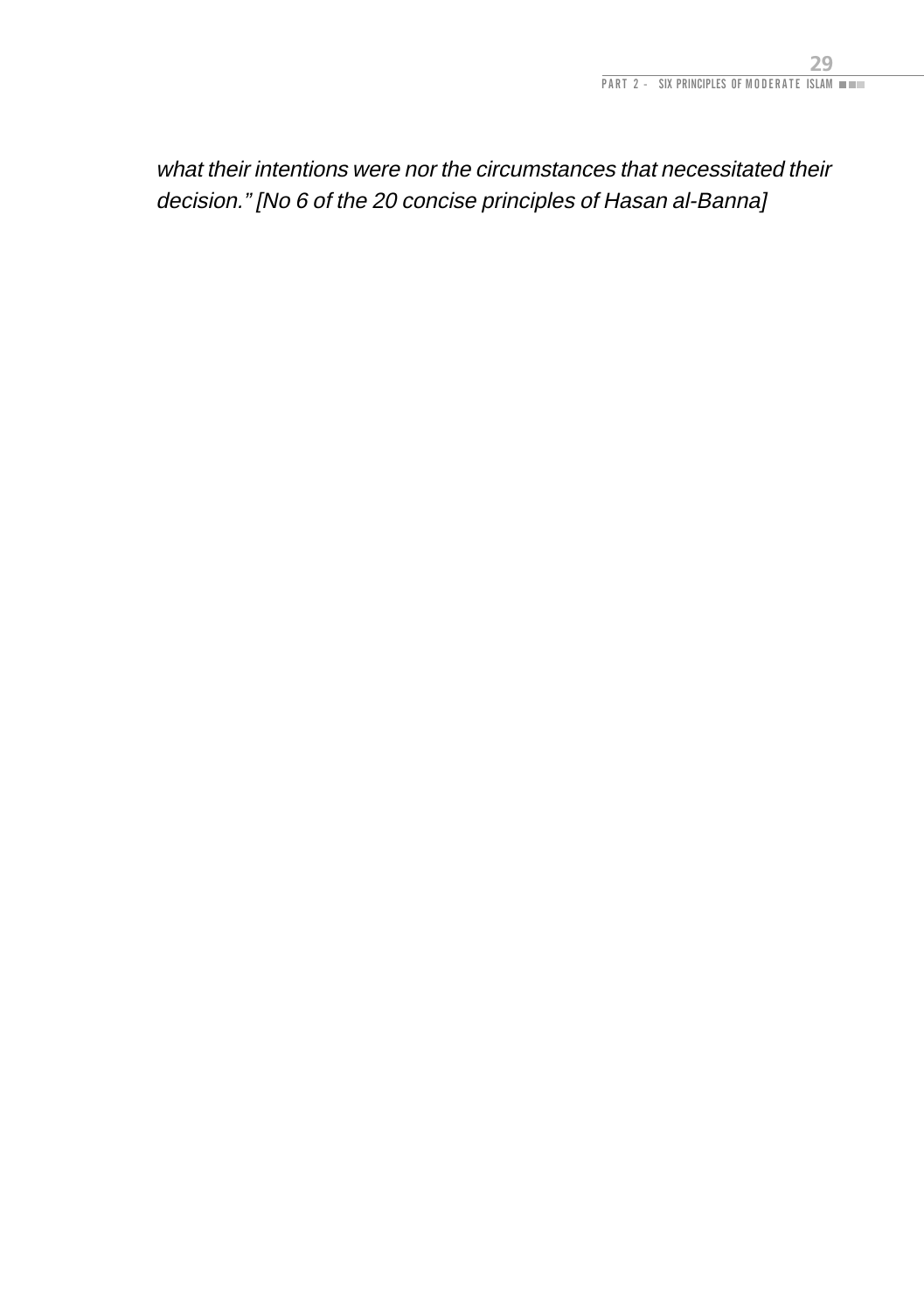<span id="page-42-0"></span>

Islam is an easy religion that practices moderation and gentleness. This can be seen in many aspects but it is more evident in the manners in which Muslims are advocated to deliver the message of Islam and deal with those who have gone against the laws of Islam.

### **Da'wah in Kindness**

The basis of da'wah requires that we speak kindly and politely to others, even to those who have diverted from the guidance of Islam. This can be seen from the advise that Allah taala gave the Prophets Musa (Moses) and Harun (Aaron) when they were sent to the pharaoh to deliver the message of Islam.

"But speak to him mildly; perchance he may take warning or fear Allah." (The Holy Quran 20 : 44)

The call for gentleness was also the instruction given to Prophet Muhammad *(pbuh)* as a principle in his *da'wah* and is a quide to all those who preach the message of Islam.

"Invite (all) to the Way of your Lord with wisdom and beautiful preaching, and argue with them in ways that are best and most gracious. For your Lord knows best, who have strayed from His Path and who receive guidance." (The Holy Quran 16 : 125)

From this verse, Allah taala teaches us the important aspects of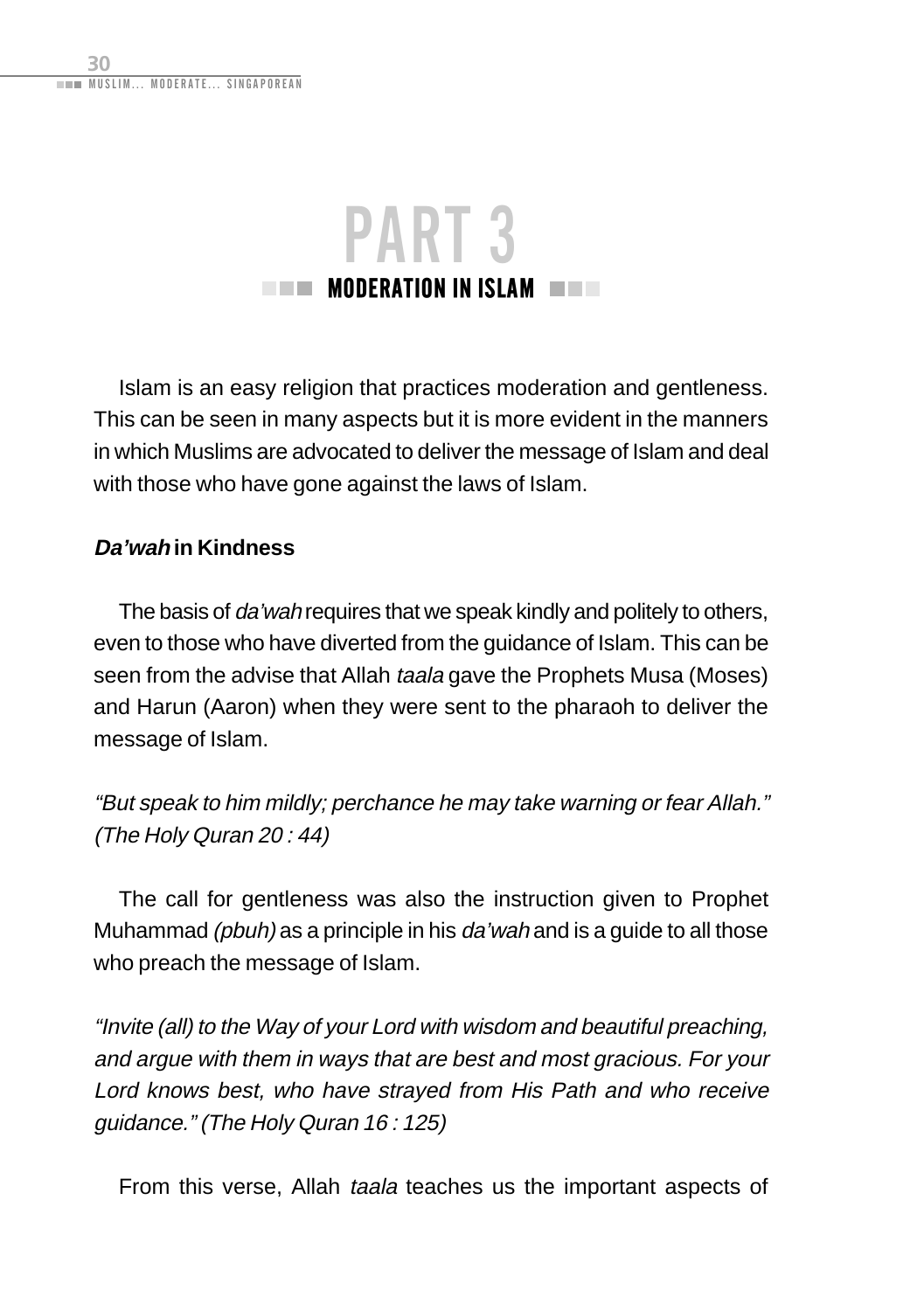conducting da'wah;

- 1. To use wisdom
- 2. To provide good examples
- 3. To debate in the best manners possible

The exhortation for good conduct is to instill gentleness and kindness in Muslims. Hence the violent and aggressive manner that they are often depicted to have is totally at odds with the conduct enjoined in Islam.

In the Quran are also specific instructions on the manner in which Muslims are to speak to the People of the Books i.e. the Christians and the Jews. Allah taala says;

"And dispute you not with the People of the Book except in the best way, unless it be with those of them who do wrong. But say, " We believe in the Revelation which has come down to us and in that which came down to you; Our God and your God is One; and it is to Him we submit (in Islam)." (The Holy Quran 29 : 46)

Despite the call for moderation, Muslims are not prohibited from fighting and going to *jihad* when they are prevented from delivering the message of Islam, or when they need to protect people of other religions who are oppressed and their places of worship, or to protect the honour of an individual. This is not a contradiction of the principles of kindness and gentleness in Islam as jihad can only be called for when all peaceful means has been explored but have proved ineffective.

The prophet himself was well-knowned for his gentleness and patience. Even when faced with 13 years of strong oppositions to his preaching, he did not waver. It was only when all avenues for delivering the guidance of Islam in Mecca was obstructed, did he leave the city and used jihad as a means of ensuring the continuity of *da'wah*. More often than not, the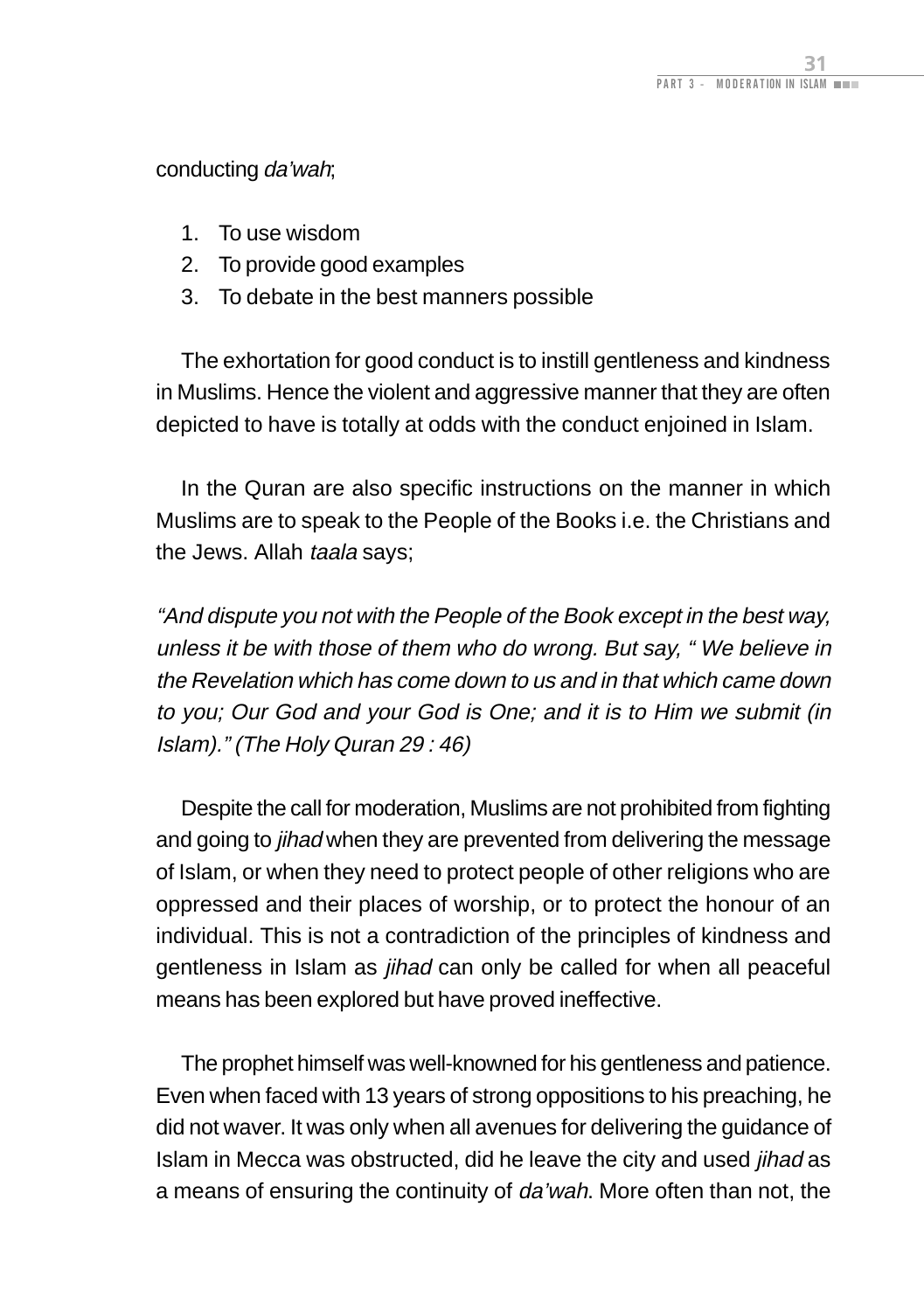<span id="page-44-0"></span>Messenger still preferred the use of peaceful means in da'wah rather than *jihad* as exemplified in the signing of the Treaty of Hudaibiyah.

### **Moderation in Jihad**

When war was inevitable, the prophet would give the following advise to every military expeditions that were sent out;

"Fight in the name of Allah and in the way of Allah. Fight against those who disbelieve in Allah. Make a holy war, do not embezzle the spoils; do not break your pledge; and do not mutilate (the dead) bodies; do not kill the children." (Narrated by Muslim)

In another hadith, the prophet said:

"Do not kill the elderly who are sick, young children or women and do not behave excessively, accumulating the spoils of war. Be kind, for Allah loves those who are kind." (Narrated by Abu Daud)

Hence a person is encouraged to practice kindness and moderation at all times. Being in *jihad* is not a license for a Muslim to behave excessively or in a hostile manner. Allah taala says;

"Fight in the cause of Allah those who fight you but do not transgress limits; for Allah loves not transgressors." (The Holy Quran 2 : 190)

To fight for Islam - in order to deliver its guidance - is something that is honourable and respected. However it should not be carried out in anger or revenge, or cross the limit set by Allah taala. The prophet prohibited mutilation of the dead and the murder of children even in the cause of war. The Quran provides this guideline;

"O you who believe! Fulfill (all) obligations." (The Holy Quran 5 : 1)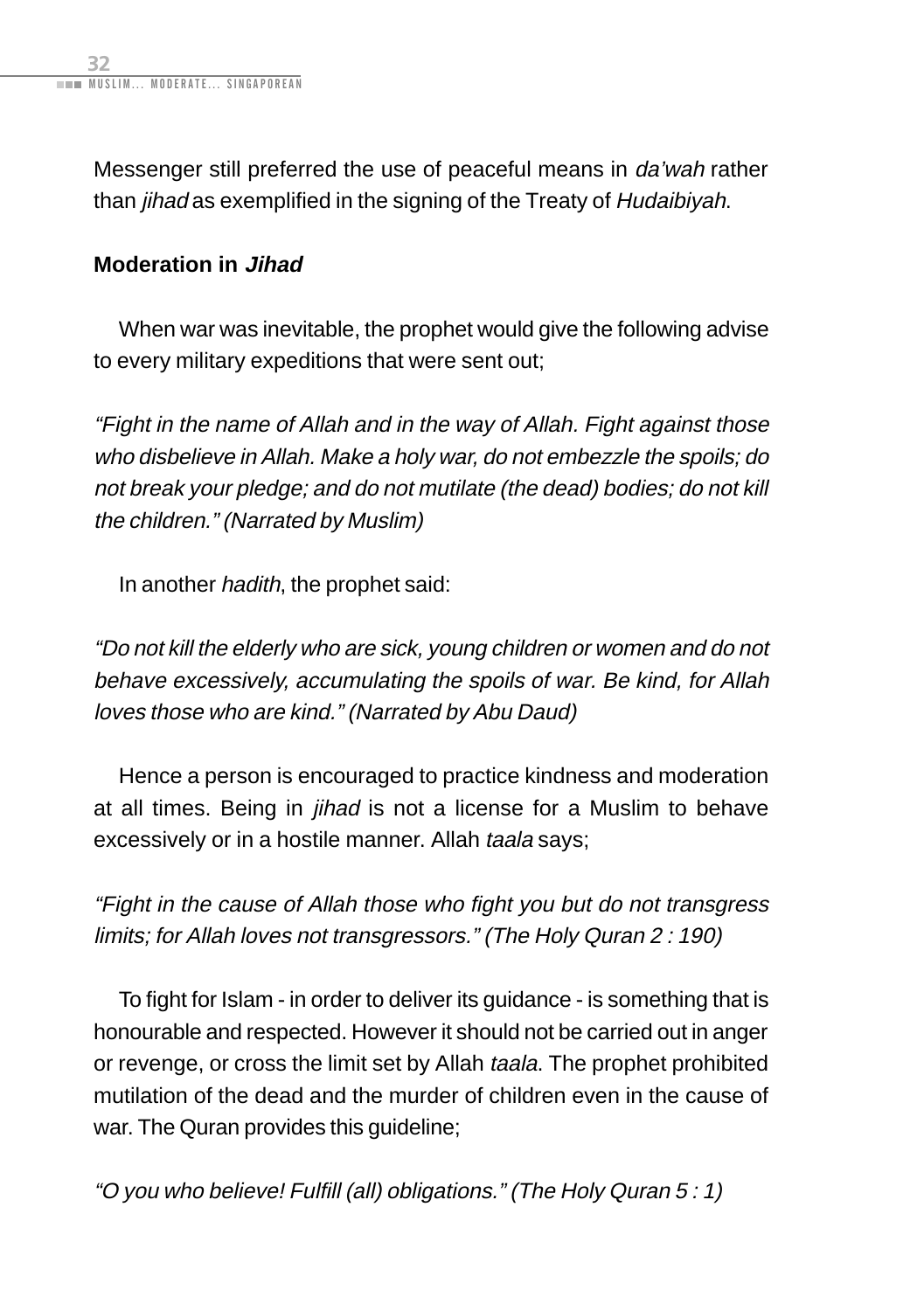<span id="page-45-0"></span>"With those Pagans with whom you have entered into alliance and who have not subsequently failed you aught, nor aided any one against you. So fulfill your engagements with them to the end of their term: for Allah loves the righteous." (The Holy Quran 9 : 4)

As long as they are not facing hostilities, Allah taala enjoins Muslims to practice good conduct towards non-Muslims.

"Allah forbids you not with regards to those who fight you not for (your) Faith nor drive you out of your homes, from dealing kindly and justly with them: For Allah loves those who are just. Allah only forbids you with regards to those who fight you for (your) Faith and drive you out of your homes and support (others) in driving you out, from turning to them (for friendship and protection). It is such as turn to them (in these circumstances), that do wrong." (The Holy Quran 60:  $8 - 9$ )

Compassion and mercy should be practiced even in war. A noble example is when the prophet forgave the people of Mecca when he returned to the city.

### **Kindness Towards Those Who Transgressed**

Islam acknowledges that man is weak and prone to mistakes, and transgression. In this respect the prophet said.

"If you were not to commit sins, Allah would have swept you out of existence and would have replaced you by another people who have committed sin, and then asked forgiveness from Allah, and He would have granted them pardon." (Narrated by Muslim)

The prophet *(pbuh)* told us of the different levels of transgressions and that each individual should be individually judged for his mistake – not in a collective manner.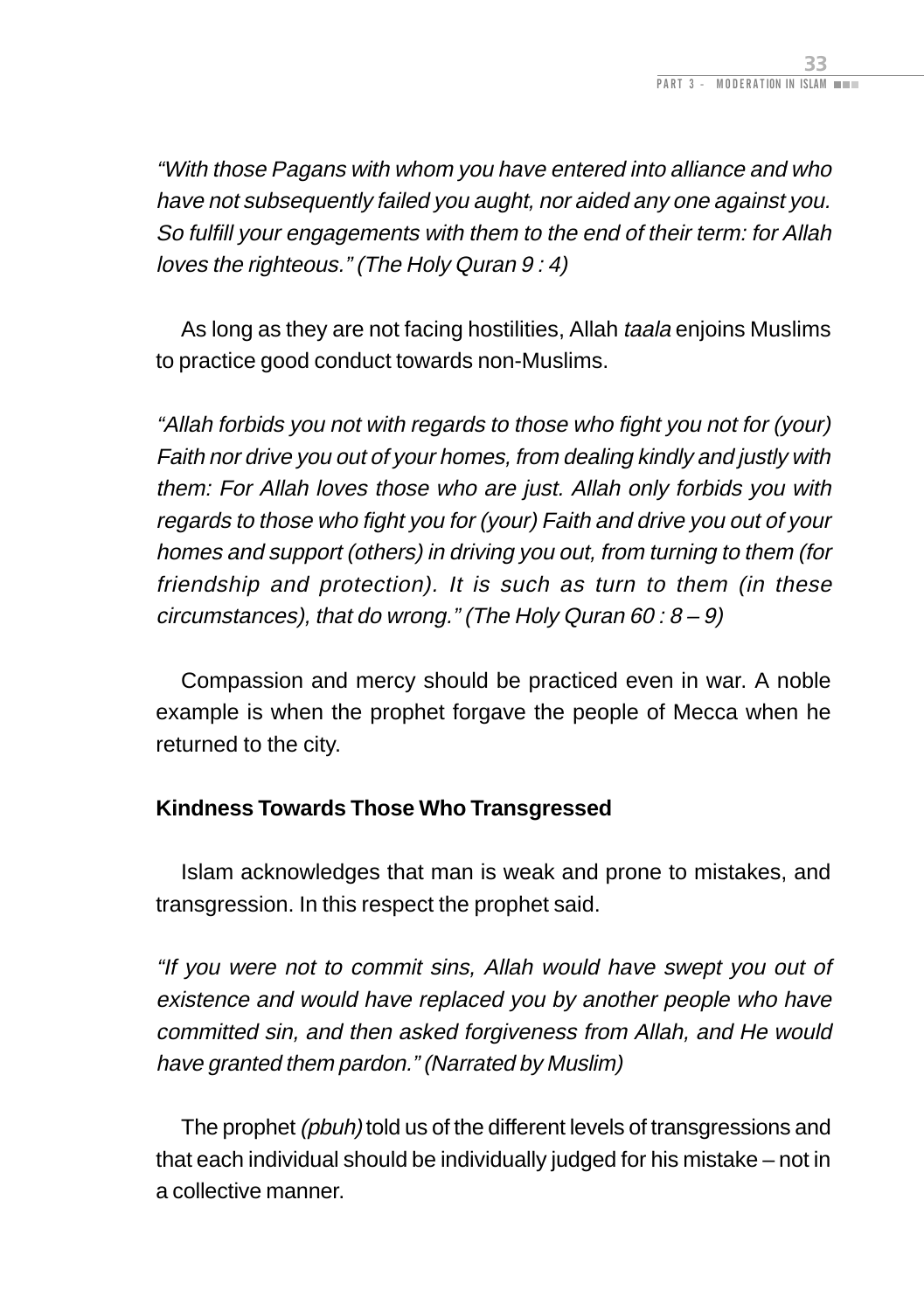<span id="page-46-0"></span>Muslims should not brand a person who sins as being a disbeliever, or dishonour or punish him. Such behaviour will only turn the individual away from Islam. Allah taala says in the Quran:

"It is part of the Mercy of Allah that you deal gently with them. Were you severe or harsh-hearted, they would have broken away from you: so pass over (their faults) and ask for (Allah's) forgiveness for them: and consult them in affairs (of moment)." (The Holy Quran 3 : 159)

Muslims should take the time to explain to those who transgress their mistakes so that they can learn where they have gone wrong rather that criticising or branding them as disbelievers. This is so that the transgressors can repent and change their ways. This is the way in which Islam manifest peace – by showing compassion to both Muslims and non-Muslims.

It is this aspect that has attracted many to Islam. People in the Malay Peninsula did not accept Islam because they were threatened or forced to convert against their will. Many accepted Islam openly. There were even those, like the Mongols, who initially fought against Muslims but eventually embraced the faith because of the beauty they saw in Islam.

### **Extremism Is Prohibited**

Islam prohibits extremism in all matters. The prophet said,

"Woe to all extremists (he repeated three times)." (Narrated by Muslim)

He also said

"Religion is very easy and whoever overburdens himself in his religion will not be able to continue in that way. So you should not be extremists, but try to be near to perfection and receive the good tidings that you will be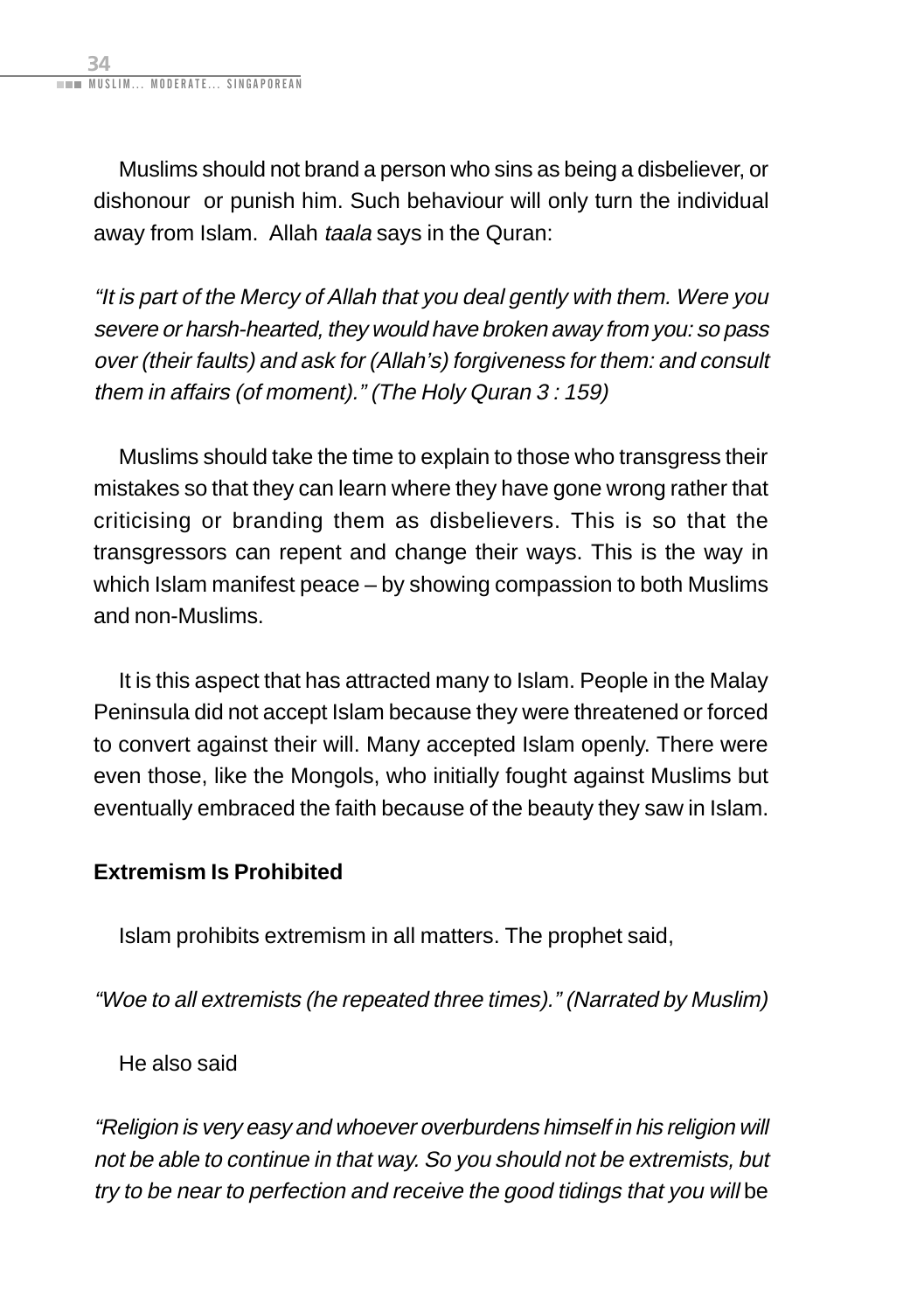rewarded; and gain strength by worshipping in the mornings, the nights." (Narrated by Al-Bukhari)

Hence even in our acts of worships we are advised to be moderate. This is highlighted in the following hadith that was narrated by Aishah;

"A woman from the tribe of Bani Asad was sitting with me and Allah's Apostle (pbuh) came to my house and said, "Who is this?" I said, "(She is) So and so. She does not sleep at night because she is engaged in prayer." The Prophet said disapprovingly: "Do (good) deeds which is within your capacity as Allah never gets tired of giving rewards till you get tired of doing good deeds." (Narrated by Al-Bukhari & Muslim)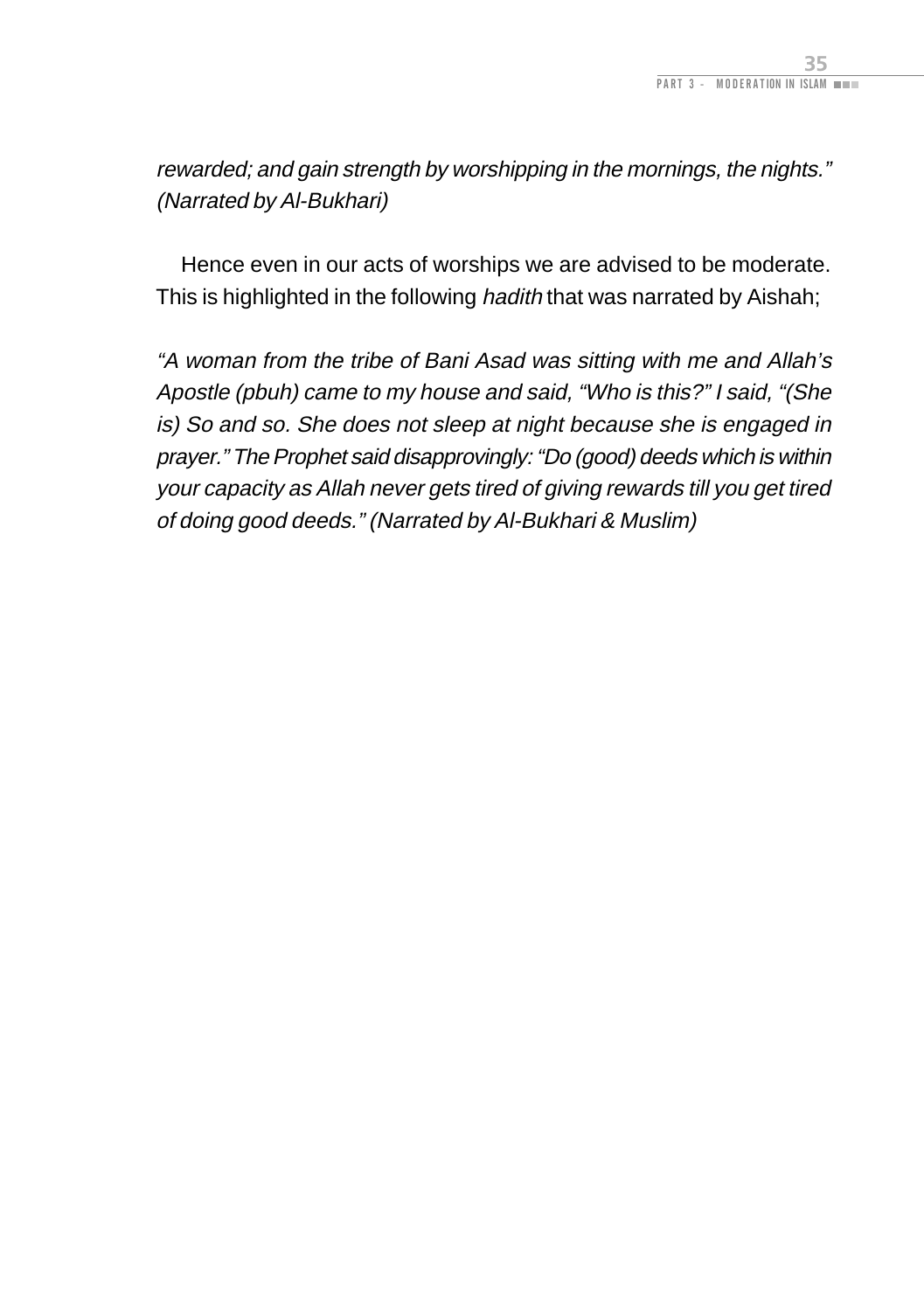# <span id="page-48-0"></span>CLOSING REMARK

While the six principles may not be the complete guidelines, they would be useful and provide basic criteria in determining if a situation falls under the category of moderate or otherwise. Nonetheless, one should still expect differences of opinions to emerge.

The principles will help us to determine what are the moderate views as well as differences between what is moderate and what is not.

When laid out in a matrix such as the one below, the six principles can be use to evaluate the various viewpoints and options for a particular situation.

|                                               | V1* | $V2^*$ | $V3*$ | V4* | V5* |
|-----------------------------------------------|-----|--------|-------|-----|-----|
| Peaceful means                                |     |        |       |     |     |
| Consistent with the principle<br>of democracy |     |        |       |     |     |
| Consistent with the legal system              |     |        |       |     |     |
| Consistent with the contexts                  |     |        |       |     |     |
| Respects the rights of others                 |     |        |       |     |     |
| Based on Islamic Teachings                    |     |        |       |     |     |

Issue: Getting permission for tudung in national schools

V1, V2, V3, V4, V5 – refers to the various points of view or options.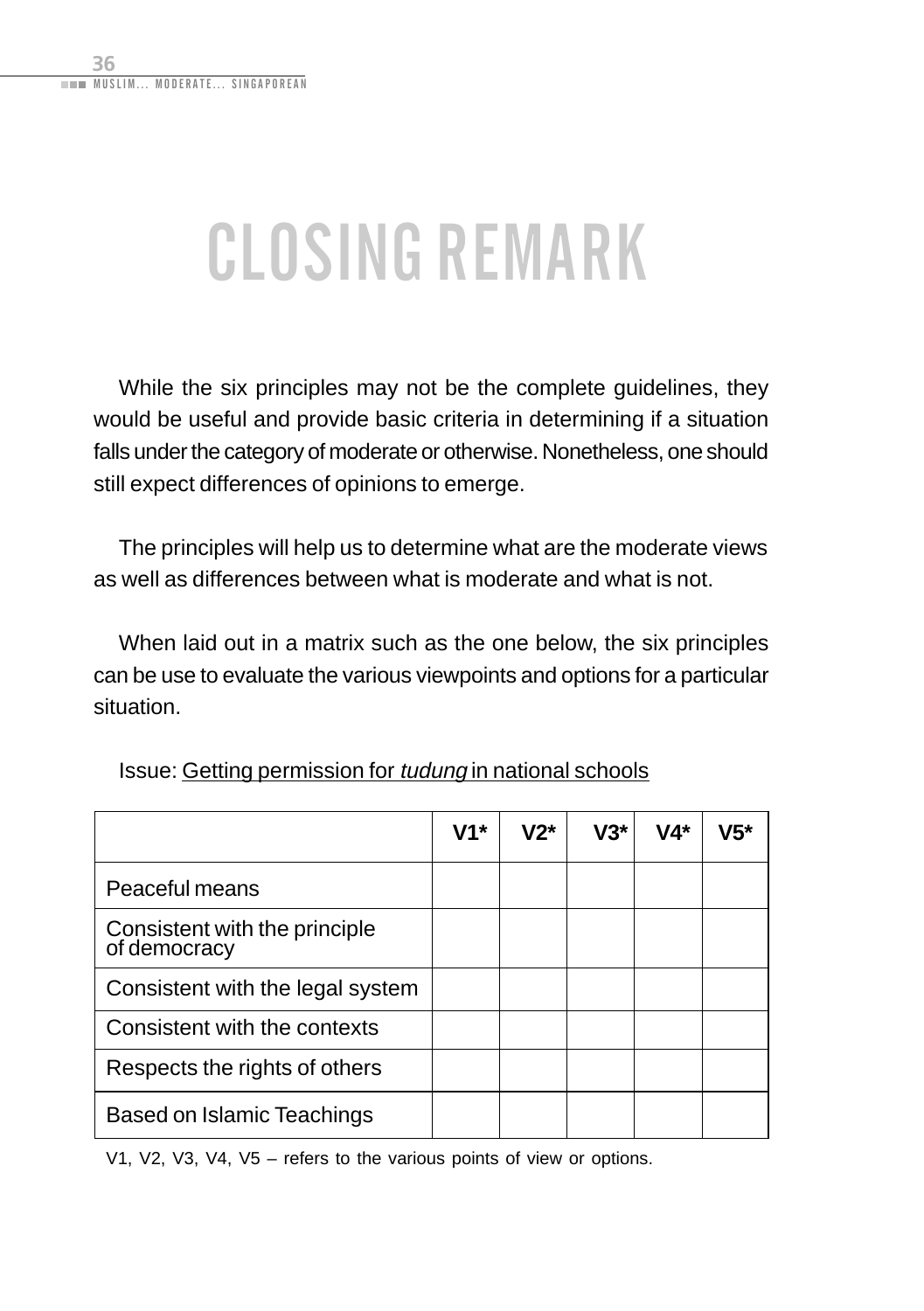When more than one views meet the criteria, then it is worth considering if all the views are useful or which of the views would provide the most benefit.

It is important to understand that moderation in Islam is dynamic in nature, and closely related to factors such as time and space. For example what is deemed moderate at a point in time and a specific place may not be moderate at other time or space. Similarly what may be moderate for a person may not be so for another. In issues pertaining to the society at large, moderation should be based on the maslahat of the majority or general society rather than that of one or a few individuals.

The reality is that being moderate is being in the middle of two extreme ends, a position that requires one to balance and even resist the pull of either polarised views. This is certainly a difficult and unenviable position to be in for those who choose to consistently practice moderation. It would be much simpler for one to choose either of the extreme viewpoints.

But isn't being on a balance what true Islam is about? While Islam advocates simplicity, it also demands struggle among its followers to test those who are best in their deeds.

Piety lies in moderation and not showing off one's prowess. May Allah taala Guide us in remaining steadfast on the path of moderation.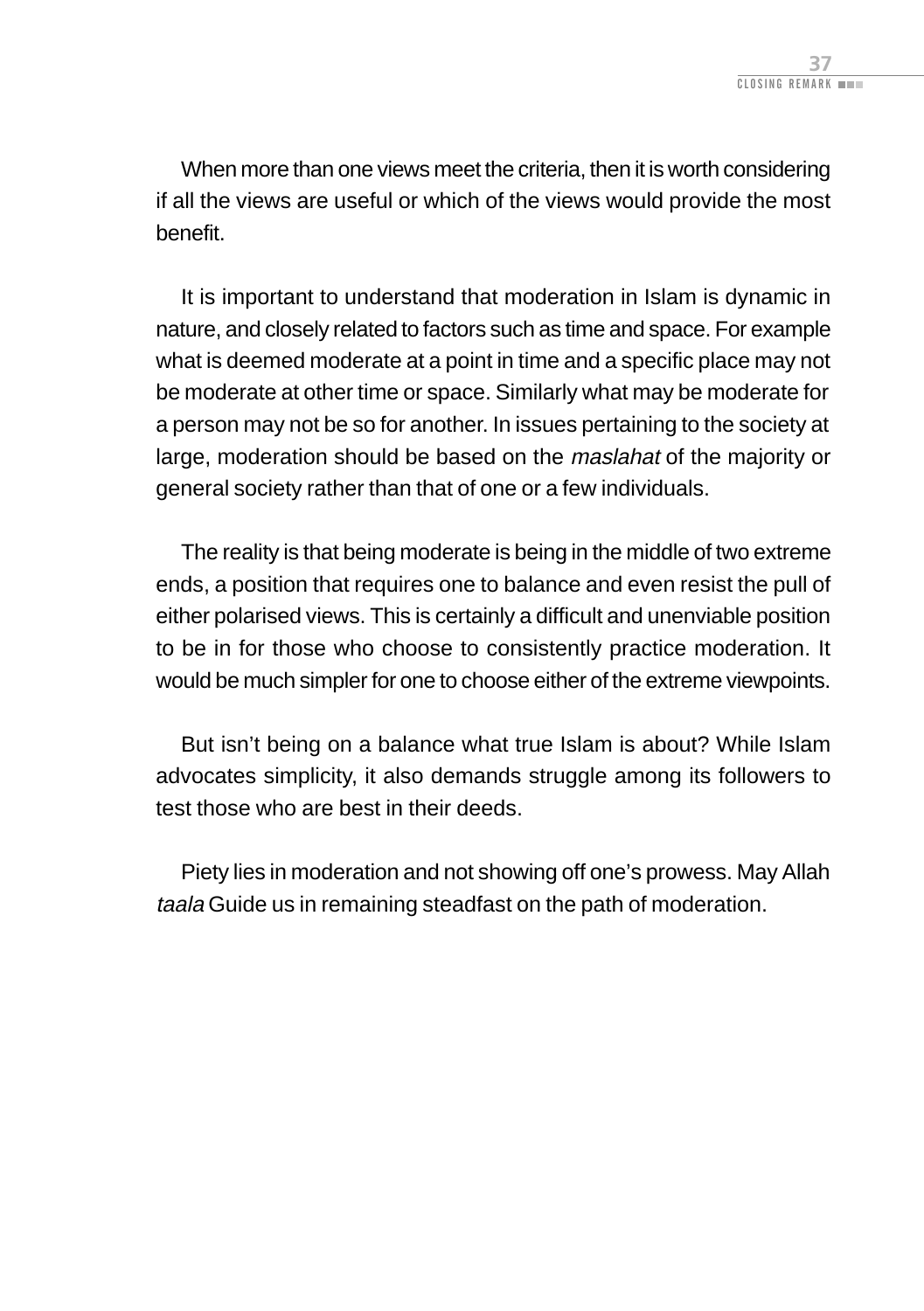### <span id="page-50-0"></span>GLOSSARY

**Abangan** – Indonesian Muslims known for their liberal and minimalist approach in practicing Islam. One who is not a strict follower of one's declared religion.

**Ahlul Halli Wal 'Aqdi** – Members of Consultative Body in a traditional Islamic country.

**Ashabul Ukhdud** – People of The Trenches, see The Holy Quran 85 : 4-10.

**Ashabul Kahfi** – People of The Cave, see The Holy Quran 18 : 19-22.

**"Cina mampus"** – An uncouth term referring to the death of a Chinese person.

**Da'wah** - Inviting others to Islam. Missionary work.

**Erbakan** – Necmettin Erbakan. He was the leader of Refah (Welfare) Party. He became Turkey's Prime Minister after winning the election in December 1995. His party was outlawed in 1997 and he had to relinquish his premiership after a long campaign led by the Turkish military and forces afraid of a disintegration of the country by its possible Islamisation.

**Fatwa** - Legal opinion concerning Islamic Law.

**Fiqh** - Understanding, comprehension, knowledge, and jurisprudence in Islam.

**Hadith** - Reports on the sayings and the traditions of Prophet Muhammad (pbuh) or what he witnessed and approved. These are the real explanations, interpretations, and the living examples of the Prophet (pbuh) for teachings of the Qur'an. His sayings are found in books called the Hadith.

**Hukm gat'ii** – Definite injunction.

**Hudud** - Islamic Penal Law.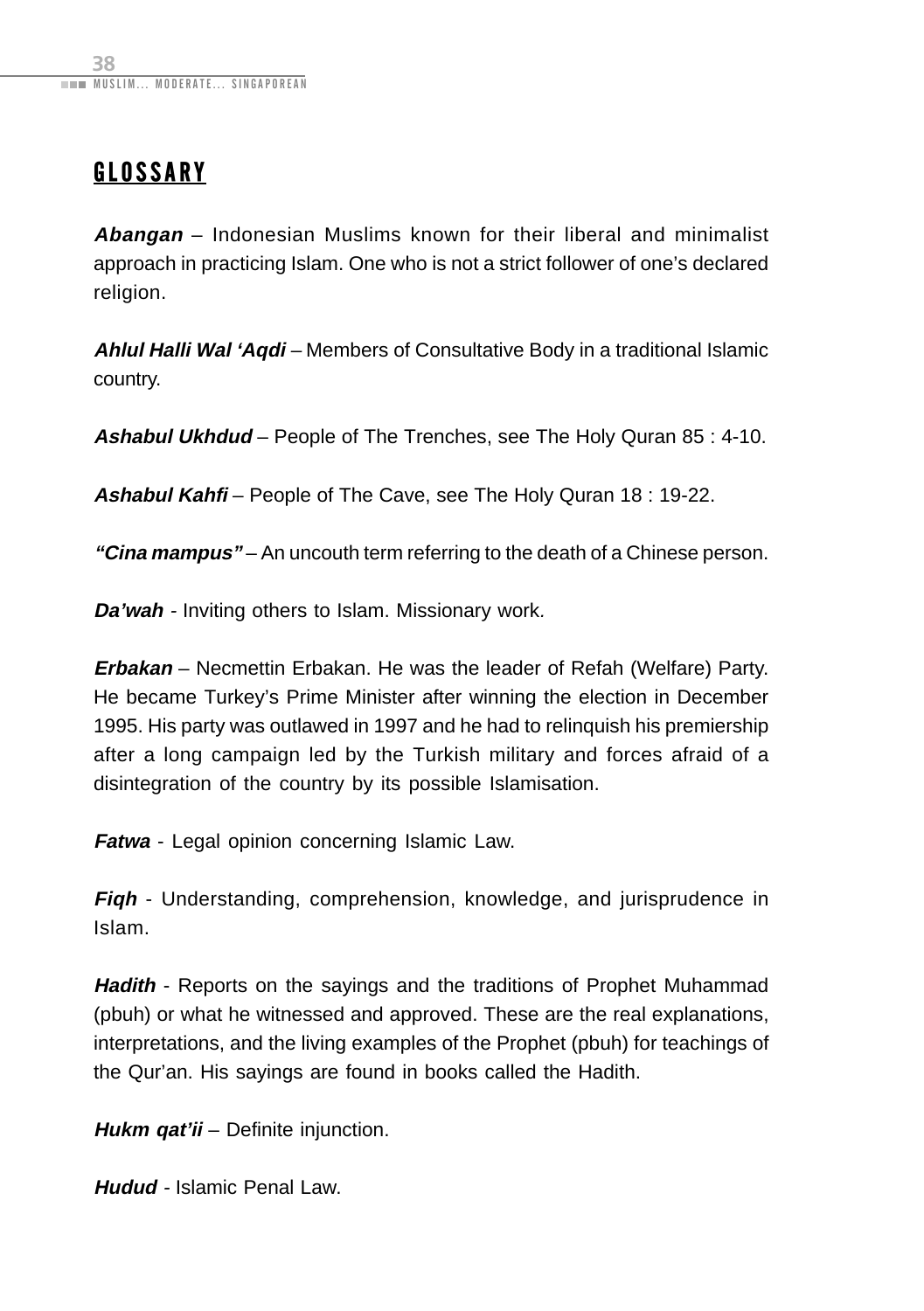**Ibadah** - Devotion or worship.

**Ijtihad** - Exerting the sum total of one's ability attempting to uncover Allah's rulings on issues from their sources (Qur'an, Sunnah, Ijma', etc.).

**Jemaah Islamiyah** – Islamic Group/Organisation.

**Jihad** - It is an Arabic word the root of which is Jahada, which means to strive for a better way of life. The nouns are Juhd, Mujahid, Jihad, and Ijtihad. The other meanings are: endeavor, strain, exertion, effort, diligence, fighting to defend one's life, land, and religion. Jihad should not be confused with Holy War; the latter does not exist in Islam nor will Islam allow its followers to be involved in a Holy War. The latter refers to the Holy War of the Crusaders.

**Kamal Ataturk** – Commander-In-Chief of Turkey's army. He took over Turkey from the last Caliph of Ottoman Caliphate in 1924. He was responsible for the abolishment of the Islamic Caliphate and introduced secularism in Turkey.

**Khawarij** – Khawarij meaning "Seceders" or "the Rebels", is a name for a group of people who withdrew their allegiance from Ali, the fourth caliph of Islam. They unsheathed their swords against the rightful leaders, whose blood they considered permissible to shed, and whose property they considered lawful to confiscate. They branded all who opposed them as unbelievers. They also branded muslims who commit any major sin as unbelievers.

**Maslahat** – Interest, Advantage, Good.

**Mudarat** – Disadvantage, Harm, Detriment.

**Muktazilahs** - Literally meaning 'those who withdraw themselves'. This movement was founded by Wasil bin 'Ata' in the second century after Hijrah (or 800 CE). Its members were united in their conviction that it was necessary to give a rationally coherent account of Islamic beliefs. In addition to having an atomistic view of the universe, they generally held to five theological principles, of which the two most important were the unity of God and divine